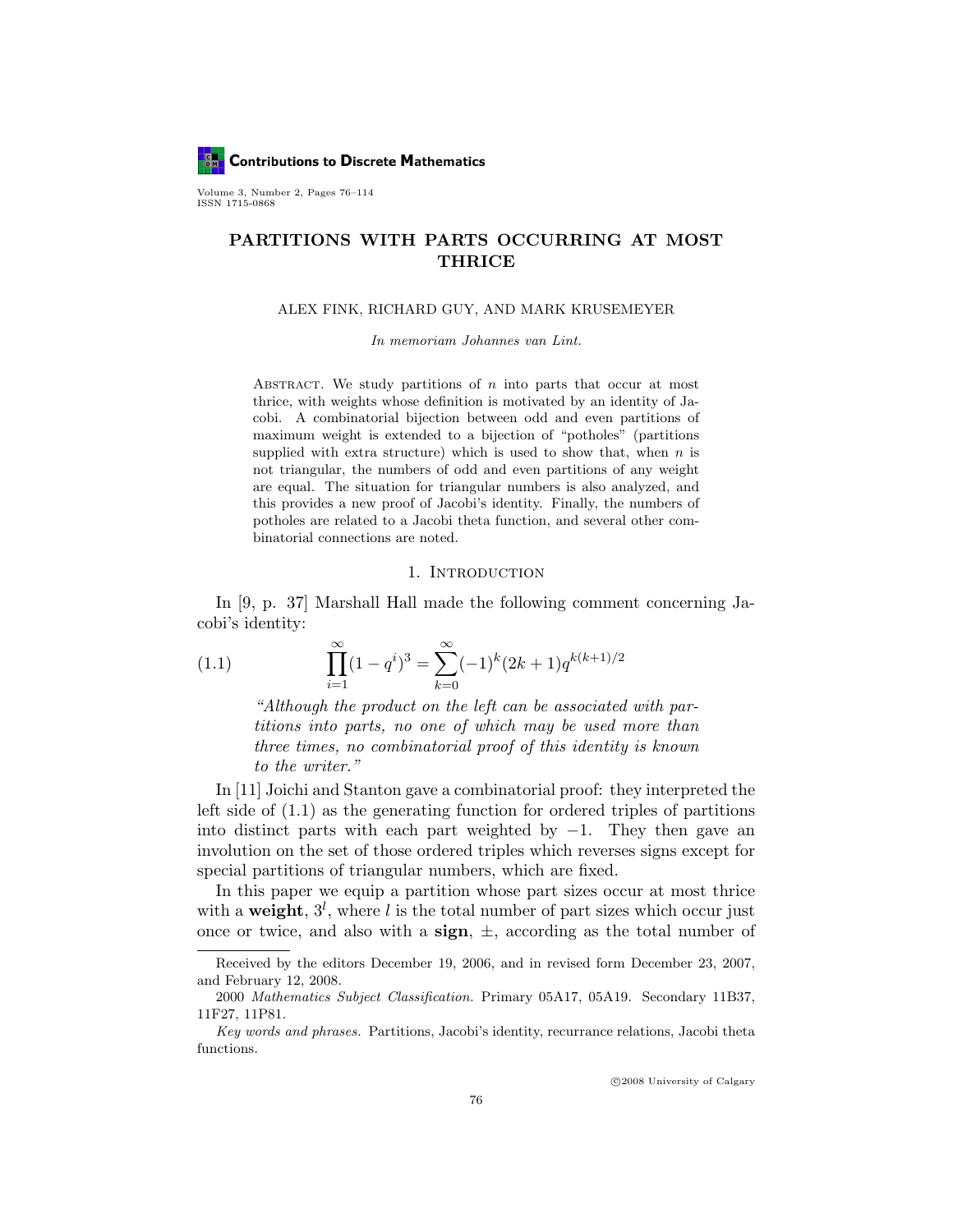parts is even or odd. Except in Section 3, "partition" will always mean a partition in which no part size occurs more than thrice.

In Section 2 we pursue the line of thought mentioned in [9, p. 37] and interpret the Jacobi product in (1.1) as the generating function for such partitions. It appears that for each weight, unless  $n$  is triangular, the numbers of even  $(+)$  and odd  $(-)$  partitions are equal. This is proved in Section 10.

In Section 3 we prove that the numbers of these partitions satisfy a very close analog of Euler's pentagonal number theorem.

In Section 4 we observe that, between two consecutive triangular numbers, for say  $\frac{1}{2}k(k+1) < n < \frac{1}{2}(k+1)(k+2)$ , the numbers of odd and even partitions of weight  $k$  always belong to the same sequence  $(4.1)$ . We verify this by means of a specific bijection between maximum weight partitions of n and similar such partitions of  $n + k + 1$  which have opposite parity. This construction is generalized in Section 11.

In Section 5 we examine the exceptional case of the triangular numbers, which is the only case where the numbers of odd and even partitions of given weight differ. The differences are observed to satify a recurrence, which is proved in Section 10.

In Sections 6 and 7 we set up the scaffolding for the bijection between "potholes" which are introduced, and illustrated by examples, in Section 8. Potholes are defined as partitions whose part sizes are assigned a variety of "heights". In Section 9 we show how the bijection of potholes induces a combinatorial bijection on partitions of maximum weight.

In Section 10 we prove the recurrence (5.1) observed in Section 5. In Section 11, we generalize the bijection of Section 4. We also give a further interpretation of sequence (4.1), which is related to a Jacobi theta function in Section 12. Finally, in Section 13 we observe many other combinatorial connections with the differences of Section 5.

### 2. The Jacobi product as a generating function

We recall Marshall Hall's remark and rewrite the left side of (1.1) as

(2.1) 
$$
\prod_{i=1}^{\infty} (1 - 3q^{i} + 3q^{2i} - q^{3i})
$$

This is the generating function for our partitions, weighted by a factor 3 whenever a part size occurs just once or twice, and with partitions counted positively or negatively according as they are even or odd, that is, whether the total number of parts is even or odd.

For example, the partitions of 4 in which we are interested, with superscripts denoting multiplicity of part size, are the following:

|                          | $4^1$ | $3^11^1$ | $2^2$ | $2^{1}1^{2}$ |
|--------------------------|-------|----------|-------|--------------|
| weight 3                 |       | 9        | -3-   | - 9          |
| parity odd even even odd |       |          |       |              |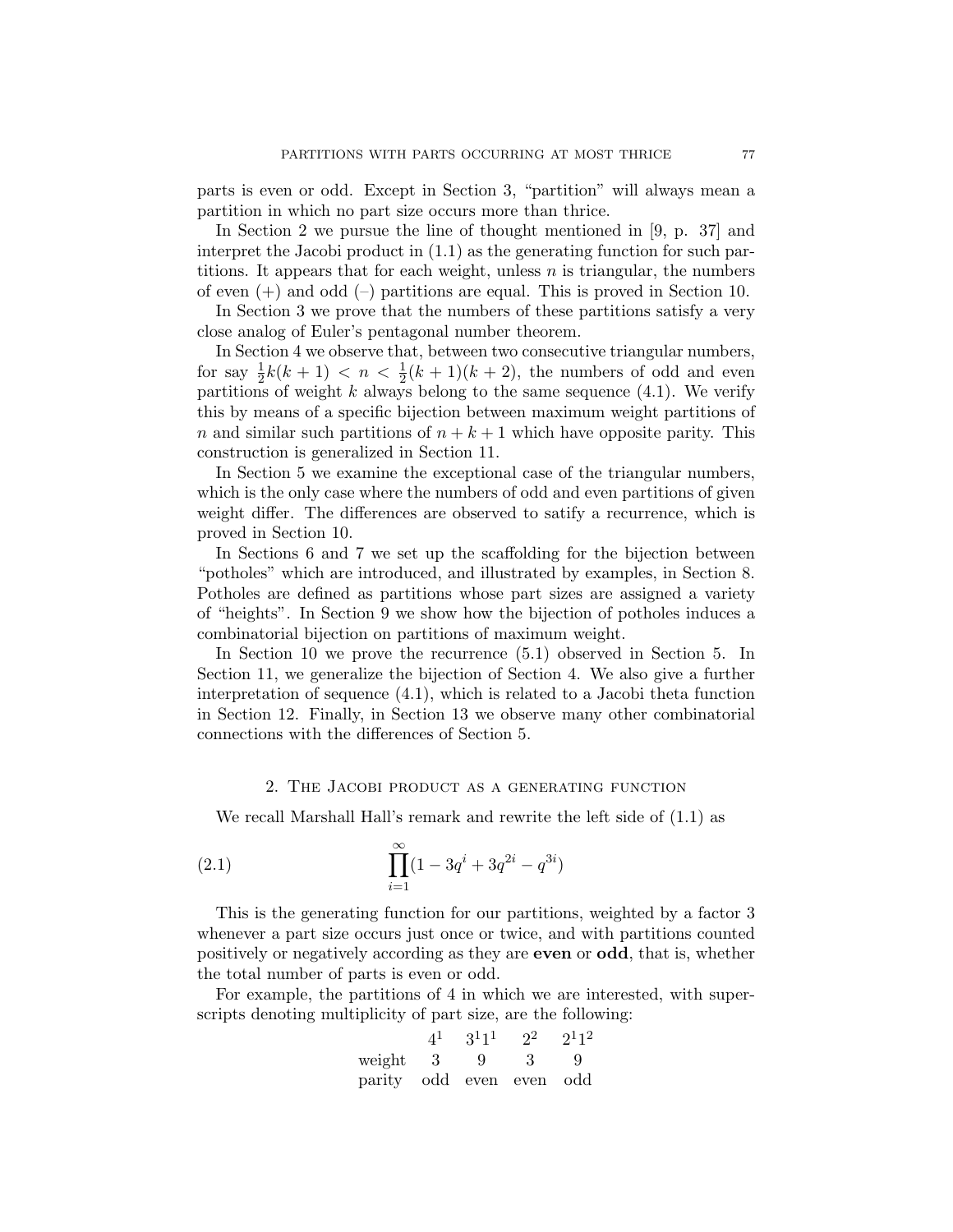Accordingly, the coefficient of  $q^4$  in (2.1) is  $-3+9+3-9=0$ . We note that the number of even partitions is equal to the number of odd partitions. On the other hand, for the triangular number 6 we get

 $6<sup>1</sup>$  $1 \quad 5^11^1 \quad 4^12^1 \quad 4^11^2 \quad 3$  $3^2$  $12^11^1$  3  $3^{1}1^{3}$  $2^3$ 3  $2^21^2$ weight 3 9 9 9 3 27 3 1 9 parity odd even even odd even odd even odd even

and  $-3 + 9 + 9 - 9 + 3 - 27 + 3 - 1 + 9 = -7$  matches the coefficient  $(-1)^k (2k+1)$  of  $q^{k(k+1)/2}$  for  $k=3$  on the right side of (1.1).

We write  $n=\frac{1}{2}$  $\frac{1}{2}k(k+1) + m$  where  $0 \leq m \leq k$ . Table 1 lists the numbers of partitions of n with parts occurring at most thrice, with weight  $3<sup>l</sup>$ , where  $t_{n,l}^+$  counts the number of partitions with even multiplicity while  $t_{n,l}^-$  counts the odd partitions. In the above examples, for  $n = 4$ ,  $t^+$  counts the even partitions  $2^2$  of weight  $3^1$  and  $3^11^1$  of weight  $3^2$  and  $t^-$  counts the odd partitions  $4^1$  of weight  $3^1$  and  $2^11^2$  of weight  $3^2$ . For  $n = 6, t^+$  counts the even partitions  $3^2$  and  $3^11^3$  of weight  $3^1$ , and  $5^11^1$ ,  $4^12^1$ ,  $2^21^2$ , each of weight  $3^2$ , while  $t^-$  counts the odd partitions  $2^3$  of weight  $3^0$ ,  $6^1$  of weight  $3^1$ ,  $4^11^2$ of weight  $3^2$ , and  $3^12^11^1$  of weight  $3^3$ . The generating function for these weighted and signed partitions can be written

$$
\prod_{i=1}^{\infty} (1 - 3q^{i} + 3q^{2i} - q^{3i}) = \sum_{n=0}^{\infty} \sum_{l \ge 0} 3^{l} (t_{n,l}^{+} - t_{n,l}^{-}) q^{n}
$$

Table 1 suggests the following theorem.

**Theorem 2.1.** Unless n is triangular (the **bold** entries in the second column), the numbers  $t_{n,l}^-$  and  $t_{n,l}^+$  are equal. In particular, the totals

$$
T^+_n=\sum_{l\geq 0}t^+_{n,l}\quad and\quad T^-_n=\sum_{l\geq 0}t^-_{n,l}
$$

are equal except for triangular n. If  $n = \frac{1}{2}$  $\frac{1}{2}k(k+1)$  is triangular, then  $T_n^+ - T_n^- = (-1)^n$ . Furthermore,

$$
\sum_{l\geq 0} 3^l (t_{n,l}^+ - t_{n,l}^-) = \begin{cases} 0 & \text{if } n \text{ is not triangular,} \\ (-1)^k (2k+1) & \text{if } n = \frac{1}{2}k(k+1). \end{cases}
$$

Theorem 2.1 provides another proof of Jacobi's identity (1.1). It will be proved in Section 10.

Table 1 strongly suggests the existence of a natural bijection between even and odd partitions of each weight, when  $n$  is not triangular. We have only been able to give a direct construction of such a bijection for the special case of maximal weight.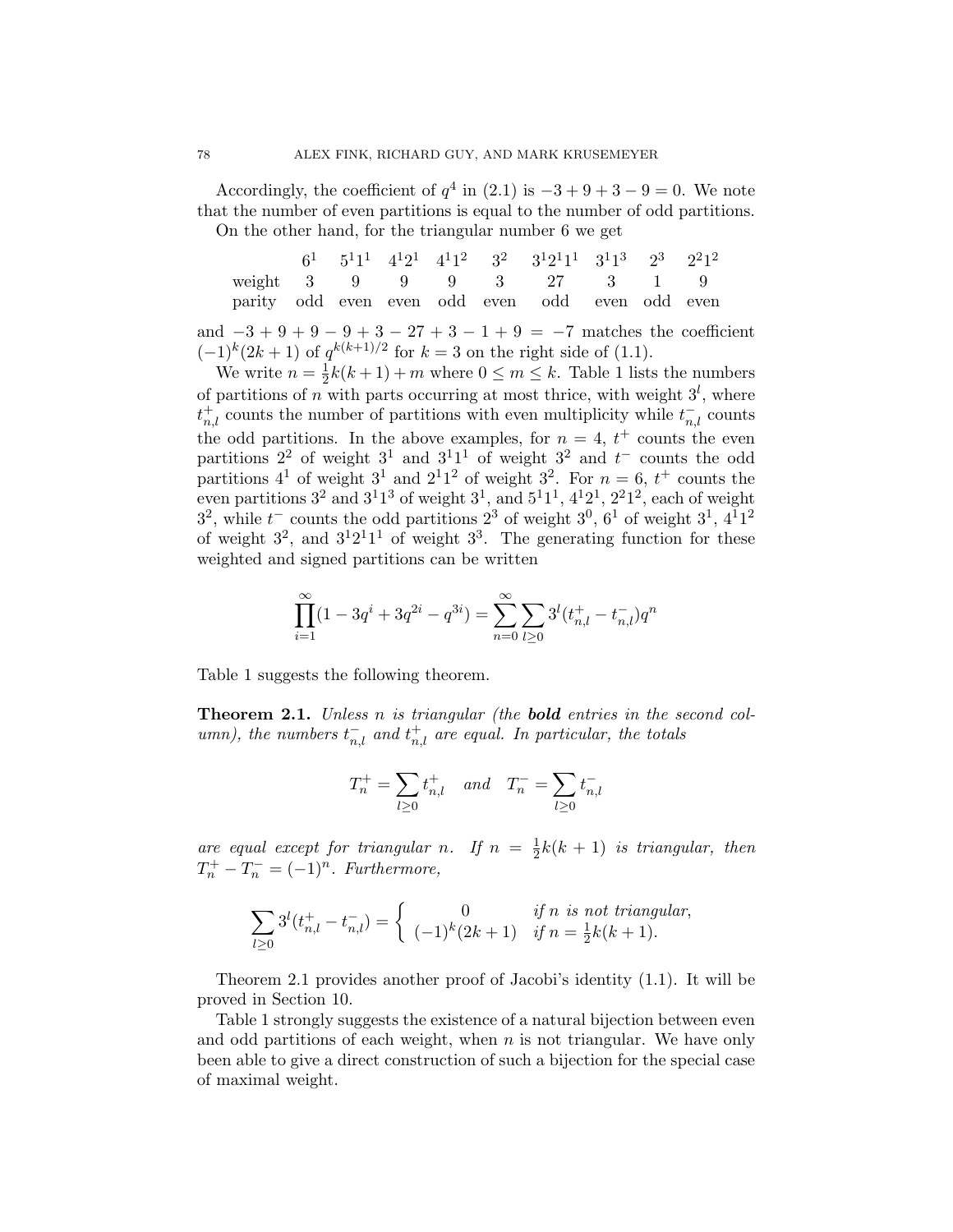| weight         | 3 <sup>0</sup> | $3^1$          | 3 <sup>2</sup> | $3^3$          | 3 <sup>4</sup> | $3^5$          | $3^6$          | $3^7$          |                | Totals          |                  |
|----------------|----------------|----------------|----------------|----------------|----------------|----------------|----------------|----------------|----------------|-----------------|------------------|
|                | $t^+ \ t^-$    | $t^+ \ t^-$    | $t^+ \ t^-$    | $t^+$ $t^-$    | $t^+ \ t^-$    | $t^+ \ t^-$    | $t^+$ $t^-$    | $t^+$ $t^-$    | $T_n^+$        | $T_n^-$         | Sum              |
| k, n           |                |                |                |                |                |                |                |                |                |                 |                  |
| $0\quad 0$     | 1 <sub>0</sub> |                |                |                |                |                |                |                | 1              | $\mathbf{0}$    | $\mathbf{1}$     |
| $1\quad1$      | 0 <sub>0</sub> | 0 <sub>1</sub> |                |                |                |                |                |                | $\overline{0}$ | $\mathbf{1}$    | $\mathbf{1}$     |
| $\overline{2}$ | 0 <sub>0</sub> | 11             |                |                |                |                |                |                | 1              | 1               | $\,2$            |
| 2 3            | 0 <sub>1</sub> | 0 <sub>1</sub> | 1 <sub>0</sub> |                |                |                |                |                | $\mathbf{1}$   | $\overline{2}$  | 3                |
| $\overline{4}$ | 0 <sub>0</sub> | 11             | 11             |                |                |                |                |                | $\overline{2}$ | $\overline{2}$  | $\bf 4$          |
| 5              | 0 <sub>0</sub> | 11             | $2\,2$         |                |                |                |                |                | 3              | 3               | $\,6$            |
| 36             | 0 <sub>1</sub> | $2\,$ $1\,$    | 31             | 0 <sub>1</sub> |                |                |                |                | $\overline{5}$ | $\overline{4}$  | $\boldsymbol{9}$ |
| $\overline{7}$ | 0 <sub>0</sub> | $2\,$ $2\,$    | 33             | $1\,1$         |                |                |                |                | $\,6$          | $6\phantom{1}6$ | 12               |
| 8              | 0 <sub>0</sub> | $2\,2$         | 44             | 22             |                |                |                |                | 8              | 8               | 16               |
| $\overline{9}$ | $1\,1$         | $2\,2$         | 44             | 44             |                |                |                |                | 11             | 11              | 22               |
| 4 10           | 0 <sub>0</sub> | 4 1            | 77             | 36             | 1 <sub>0</sub> |                |                |                | 15             | 14              | 29               |
| 11             | 0 <sub>0</sub> | 33             | 88             | 77             | 11             |                |                |                | 19             | 19              | 38               |
| 12             | $1\,1$         | 33             | 99             | 10 10          | $2\,2$         |                |                |                | 25             | 25              | 50               |
| 13             | 0 <sub>0</sub> | 44             | 12 12          | 12 12          | 44             |                |                |                | 32             | 32              | 64               |
| 14             | 0 <sub>0</sub> | $5\,$ $5\,$    | 14 14          | 15 15          | 77             |                |                |                | 41             | 41              | 82               |
| 515            | 21             | 53             | 13 18          | 21 23          | 117            | 0 <sub>1</sub> |                |                | 52             | 53              | 105              |
| 16             | 0 <sub>0</sub> | 66             | 19 19          | 26 26          | 14 14          | 11             |                |                | 66             | 66              | 132              |
| 17             | 0 <sub>0</sub> | 77             | 22 22          | 32 32          | 20 20          | $2\,$ $2\,$    |                |                | 83             | 83              | 166              |
| 18             | $2\,2$         | 66             | 24 24          | 42 42          | 26 26          | 4 4            |                |                | 104            | 104             | 208              |
| 19             | 0 <sub>0</sub> | 88             | 30 30          | 49 49          | 35 35          | 77             |                |                | 129            | 129             | 258              |
| 20             | 0 <sub>0</sub> | 88             | 36 36          | 60 60          | 44 44          | 12 12          |                |                | 160            | 160             | 320              |
| 6 21           | 32             | 8 10           | 33 40          | 76 70          | 62 57          | 14 19          | 1 <sub>0</sub> |                | 197            | 198             | 395              |
| 22             | 0 <sub>0</sub> | 11 11          | 45 45          | 85 85          | 75 75          | 25 25          | $1\,1$         |                | 242            | 242             | 484              |
| 23             | 0 <sub>0</sub> | 12 12          | 52 52          | 100 100        | 94 94          | 36 36          | $2\,$ $2\,$    |                | 296            | 296             | 592              |
| 24             | 33             | 12 12          | 55 55          | 120 120        | 118 118        | 49 49          | 44             |                | 361            | 361             | 722              |
| 25             | 0 <sub>0</sub> | 14 14          | 67 67          | 138 138        | 145 145        | 67 67          | 77             |                | 438            | 438             | 876              |
| 26             | 0 <sub>0</sub> | 16 16          | 74 74          | 161 161        | 179 179        | 88 88          | 12 12          |                | 530            | 530             | 1060             |
| 27             | 44             | 16 16          | 76 76          | 192 192        | 220 220        | 112 112        | 20 20          |                | 640            | 640             | 1280             |
| 728            | 0 <sub>0</sub> | 17 22          | 94 94          | 222 207        | 260 265        | 146 155        | 31 25          | 0 <sub>1</sub> | 770            | 769             | 1539             |

PARTITIONS WITH PARTS OCCURRING AT MOST THRICE PARTITIONS WITH PARTS OCCURRING AT MOST THRICE 79

TABLE 1. Numbers  $t_{n,l}^{\pm}$  of partitions of n with parts occurring at most thrice, listed by parity and weight. Note the similarity of the first nonzero entries in each  $3<sup>l</sup>$  column.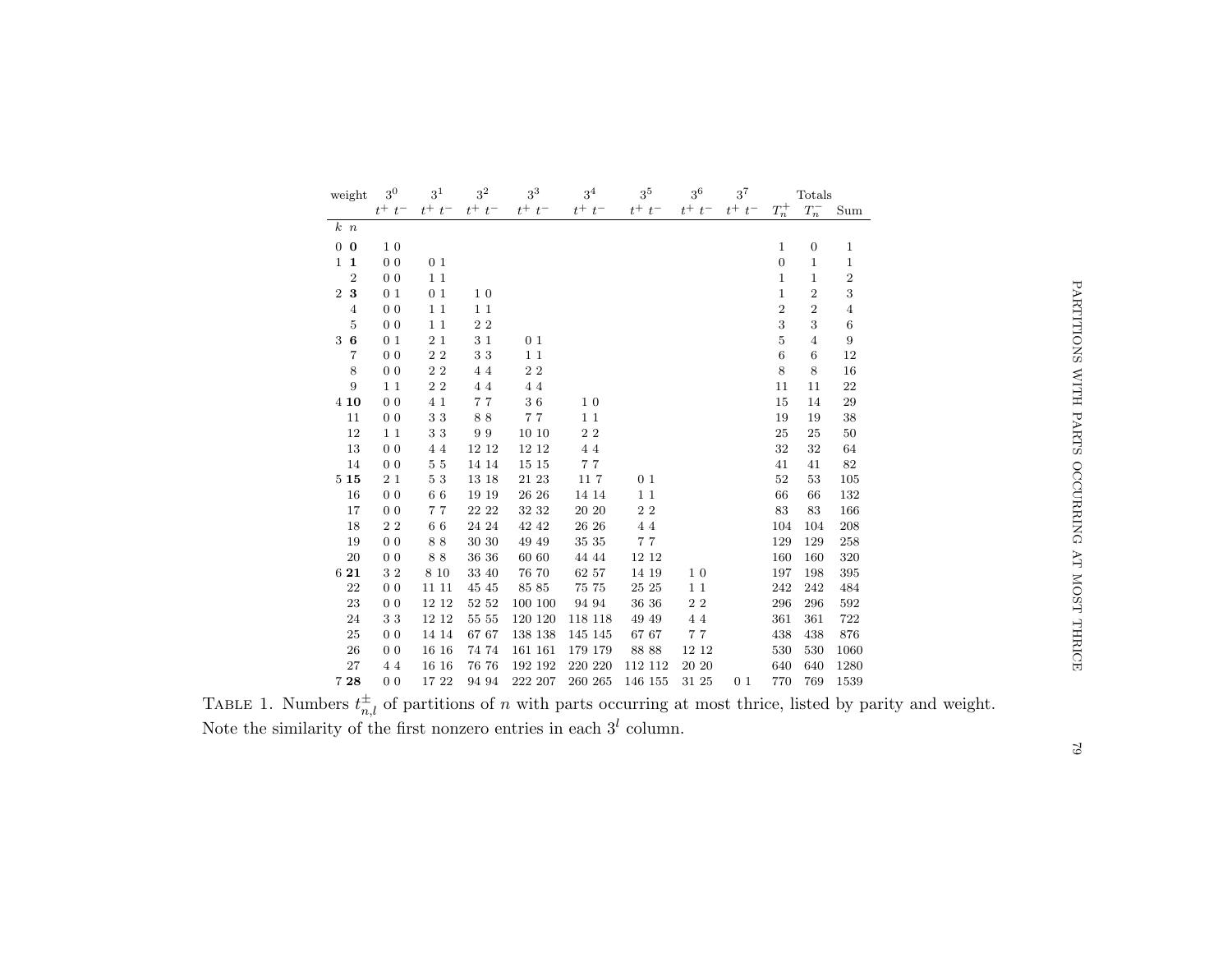#### 3. A recurrence like Euler's

The sequences  $T_n^-$  and  $T_n^+$  of totals of odd and even partitions with no parts occurring more than thrice,

$$
0, 1, 1, 2, 2, 3, 4, 6, 8, 11, 14, 19, 25, 32, 41, 53, 66, \ldots 1, 0, 1, 1, 2, 3, 5, 6, 8, 11, 15, 19, 25, 32, 41, 52, 66, \ldots
$$

were not, at the time of writing, in OEIS [17], but their sum,

 $(3.1)$  1, 1, 2, 3, 4, 6, 9, 12, 16, 22, 29, 38, 50, 64, 82, 105, ...

is sequence A001935, where we learn that these are also the numbers of partitions of  $n$  with no part a multiple of 4, and the numbers of partitions with no even part repeated.

These equalities are easily seen  $([10, pp. 68, 241]$  or  $[16]$  from the generating function, which may be written variously as

$$
(1+q+q^2+q^3)(1+q^2+q^4+q^6)(1+q^3+q^6+q^9)(1+q^4+q^8+q^{12})\cdots
$$
  
=  $\frac{1-q^4}{1-q} \cdot \frac{1-q^8}{1-q^2} \cdot \frac{1-q^{12}}{1-q^3} \cdot \frac{1-q^{16}}{1-q^4} \cdots$   
=  $1/(1-q)(1-q^2)(1-q^3)(1-q^5)(1-q^6)(1-q^7)(1-q^9)(1-q^{10})\cdots$   
=  $\frac{(1+q^2)(1+q^4)(1+q^6)(1+q^8)(1+q^{10})\cdots}{(1-q)(1-q^3)(1-q^5)(1-q^7)(1-q^9)\cdots}$ 

where the first, third, and fourth expressions respectively generate numbers of partitions with no parts occurring more than thrice, of those with no part a multiple of 4, and of those with no even part repeated. For these last partitions there is a consequence of Theorem 2.1.

Theorem 3.1. The numbers of odd and even partitions of n into parts with no even part repeated are equal, unless n is triangular, in which case they differ by one.

Proof. We give a bijection, which preserves parity, between partitions in which no even part is repeated, and partitions in which no part occurs more than thrice. Given a partition with no even part repeated, we express the multiplicity of each odd part  $2p + 1$  as a sum of distinct powers of two, and for each such power  $2^k$  with  $k \geq 2$ , we replace  $2^k$  copies of  $2p+1$  by 2 copies of  $(2p+1)2^{k-1}$  to get a partition with no part occurring more than thrice. This mapping can clearly be inverted by changing any pair of repeated even parts  $(2p + 1)2^{k-1}$  to  $2^k$  copies of  $2p + 1$ . □

We have been unable to find a bijection for the partitions with no part a multiple of 4, and in any case the parities of these do not match those of the other partitions considered here.

Sequence (3.1) satisfies an analog of Euler's famous pentagonal number theorem. To present this it is convenient to recall Conway's generation of the pentagonal numbers from the triangular numbers [5, p. 96]. In Table 2,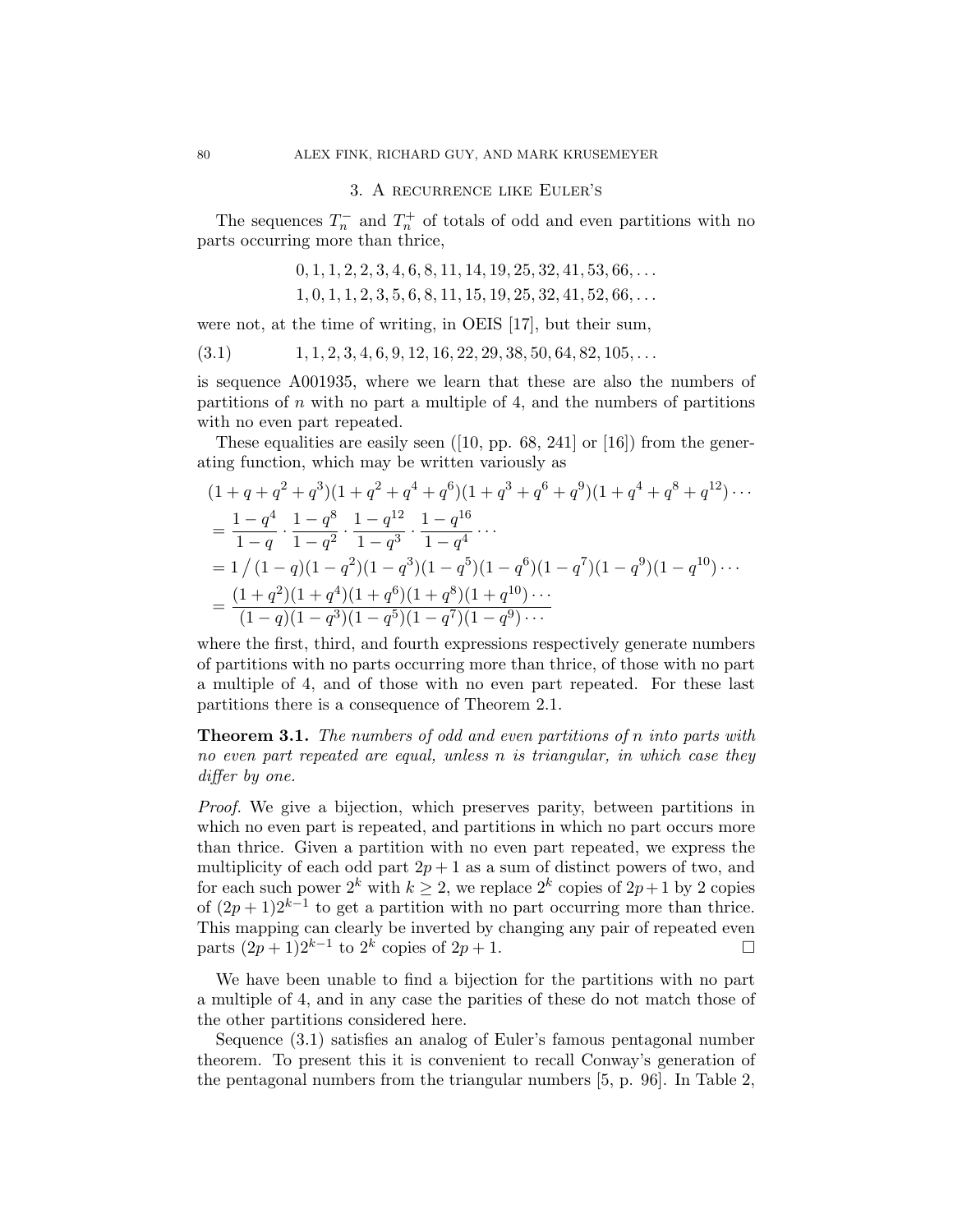| triangular $0 \t1 \t3 \t6 \t10 \t15 \t21 \t28 \t36 \t45 \t55 \t66 \t78 \t$ |  |  |          |  |      |  |              |  |
|----------------------------------------------------------------------------|--|--|----------|--|------|--|--------------|--|
| pentagonal $0 \t 1 \t 2 \t 5 \t 7 \t 12 \t 15 \t 22 \t 26 \t \cdots$       |  |  |          |  |      |  |              |  |
| sign $+$ $-$                                                               |  |  |          |  | $ -$ |  | $+ + \cdots$ |  |
|                                                                            |  |  | TABLE 2. |  |      |  |              |  |

the pentagonal numbers are one-third of the triangular ones (when that is an integer). They are generated in pairs  $\frac{1}{2}k(3k+1)$  of positive and negative rank. Signs  $+$  and  $-$  are allocated according as these pairs are of the same or opposite parity. Then Euler's theorem [1, p. 12, Corollary 1.8] can be stated in the easily remembered form

$$
(3.2) \quad p(n-0) - p(n-1) - p(n-2) + p(n-5) + p(n-7) \\
 \qquad - p(n-12) - p(n-15) + p(n-22) + \dots + \dots = 0^n
$$

where the right side is 1 if  $n = 0$ , and 0 otherwise. Our analog is as follows:

Theorem 3.2. The numbers of partitions with parts occurring at most thrice satisfy equation (3.2) unless n is four times a pentagonal number. If  $n =$  $2k(3k+1)$ , then the right side of (3.2) must be modified to  $(-1)^k$ .

*Proof.* Note that  $\prod_{i=1}^{\infty} (1 - q^i)$  expands to

(3.3) 
$$
1 - q - q^2 + q^5 + q^7 - q^{12} - + + - - \cdots
$$

So our Euler-type sums are given by the coefficients of

$$
\prod_{i=1}^{\infty} (1 + q^i + q^{2i} + q^{3i})(1 - q^i) = \prod_{i=1}^{\infty} (1 - q^{4i})
$$

which is (3.3) with q replaced by  $q^4$ . Thus the coefficient of  $q^n$  is zero unless n is 4 times a pentagonal number, when we get  $\pm 1$  with the same sign pattern as in Table 2.  $\Box$ 

For example:

$$
n = 9 \t 22 - 16 - 12 + 4 + 2 = 0
$$
  
\n
$$
n = 18 \t 208 - 166 - 132 + 64 + 38 - 9 - 3 = 0
$$
  
\n
$$
n = 27 \t 1280 - 1060 - 876 + 484 + 320 - 105 - 50 + 6 + 1 = 0
$$

etc., unless  $n$  is 4 times a pentagonal number, when we get a familiar pattern:

| $n = 4 \times 1$ $4-3-2$ |                                                                           | $=-1$ |
|--------------------------|---------------------------------------------------------------------------|-------|
|                          | $n = 4 \times 2$ $16 - 12 - 9 + 3 + 1$                                    | $=-1$ |
|                          | $n = 4 \times 5$ $320 - 258 - 208 + 105 + 64 - 16 - 6$                    | $=+1$ |
|                          | $n = 4 \times 7$ $1539 - 1280 - 1060 + 592 + 395 - 132 - 64 + 9 + 2 = +1$ |       |

where the signs on the right are parallel with those in Euler's theorem.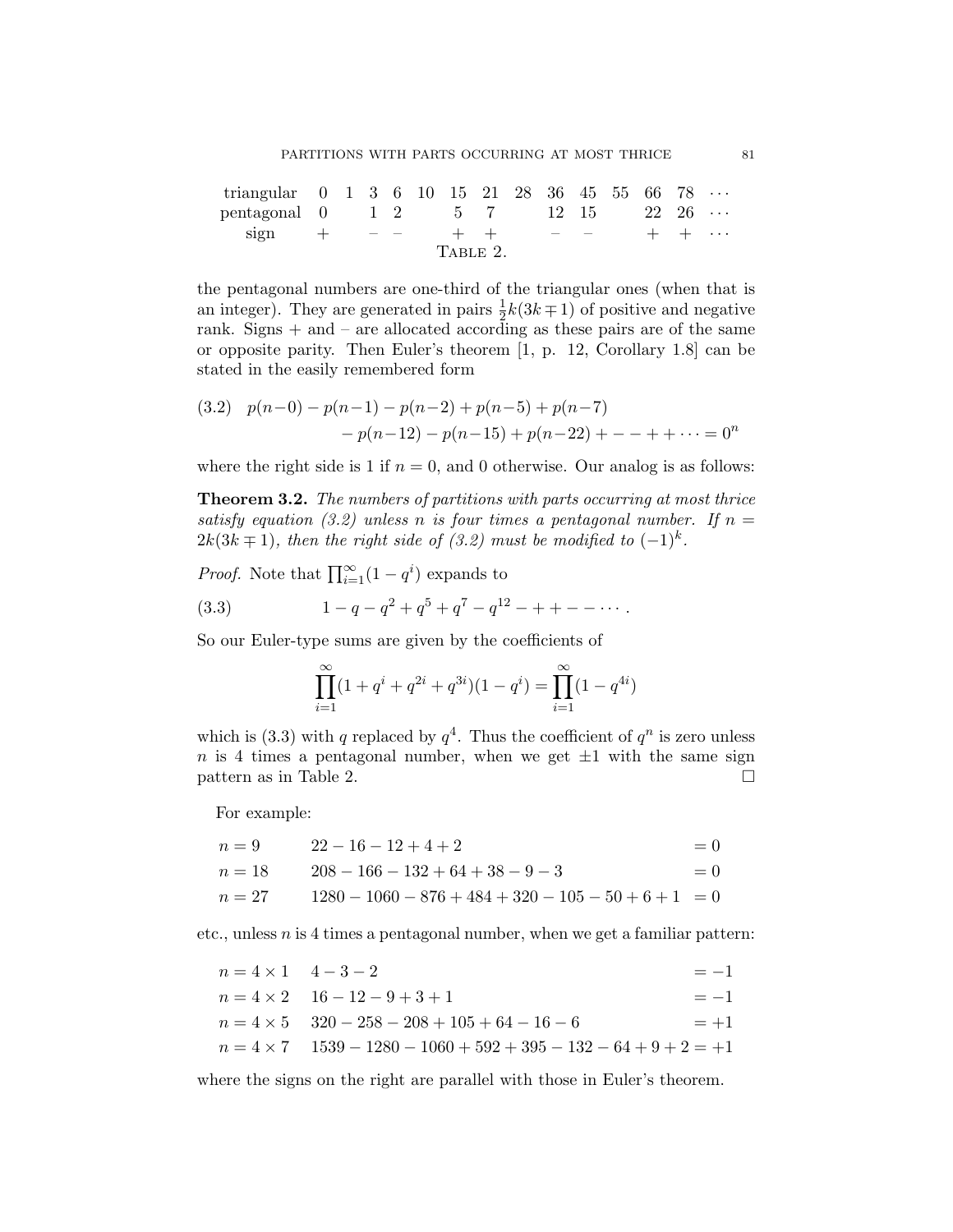### 4. A START $(L)$ ING SEQUENCE

In Table 1, look at the top few values in each column, specifically the  $t_n^{\pm}$  $_{n,l}$ with  $l = k$ , that is, the entries of maximum weight. For  $n = \frac{1}{2}$  $\frac{1}{2}k(k+1) + m$ with  $0 \leq m \leq k$ , the sequence

$$
(4.1) \t1/0, 1, 2, 4, 7, 12, 20, 32, 50, 77, 116, 172, 252, \ldots
$$

emerges as k increases. We will denote this sequence by  $u^{\pm}(m)$ , where  $u^{+}$ gives the values for partitions of the same parity as  $k$ , and  $u^-$  those for partitions of the opposite parity. These two values are equal unless  $m = 0$ , when  $u^+(0) = 1$  and  $u^-(0) = 0$ .

Sequence (4.1) is A014968 in OEIS [17, on line, not in book]. In fact, we will prove the following two theorems in Section 12.

### Theorem 4.1.

$$
\sum_{m=0}^{\infty} [u^+(m) + u^-(m)]q^m = \frac{1}{\vartheta_4(q)}
$$
  
= 
$$
\frac{1}{(1-q)^2(1-q^2)(1-q^3)^2(1-q^4)(1-q^5)^2\cdots}
$$
  
= 
$$
\prod_{n=1}^{\infty} \frac{1}{(1-q^n)(1-q^{2n-1})}
$$

where  $\vartheta_4(q)$  is a Jacobi theta function [22, Chap. XXI].

**Theorem 4.2.**  $u^+(m)$  is odd just if m is a square.

The sequence of coefficients in the expansion of  $1/\vartheta_4$  is A015128 in OEIS, and is the Euler transform [17, p. 20] of the sequence  $\{2, 1, 2, 1, \ldots\}$ .

We next show, assuming Theorem 2.1 for now, that the first nonzero entries in each of the columns of Table 1 will indeed continue to yield the same sequence (4.1). For instance, the entries 12 12 for  $n = 20$  with weight  $3^5$  occur again at  $n = 26$  and weight  $3^6$ , and then for  $n = 33$ , weight  $3^7$ , and whenever *n* is later of shape  $\frac{1}{2}(k^2 + k + 10)$ , at weight  $3^k$ .

**Theorem 4.3.** If 
$$
n = \frac{1}{2}k(k+1) + m
$$
 with  $0 \le m \le k$ , write  $t_{n,k}^{\pm}$  as  $v_{m,k}^{\pm}$ .  
Then  $v_{m,k}^{+} = v_{m,k+1}^{+}$  and  $v_{m,k}^{-} = v_{m,k+1}^{-}$ .

Proof. We construct a specific bijection between maximum weight partitions of n and similar such partitions of  $n + k + 1$  which have opposite parity. We will use two lemmas.

### Lemma 4.4. Maximum weight partitions contain no triple part.

Proof. If a partition contains a triple part, we can increase its weight by adding one of the three equal parts to a largest part.  $\Box$ 

**Lemma 4.5.** If, in a maximum weight partition of n, all part sizes 1, 2,  $\dots$ ,  $i-1$  occur, but i does not, then no part size  $j > i$  can occur more than once.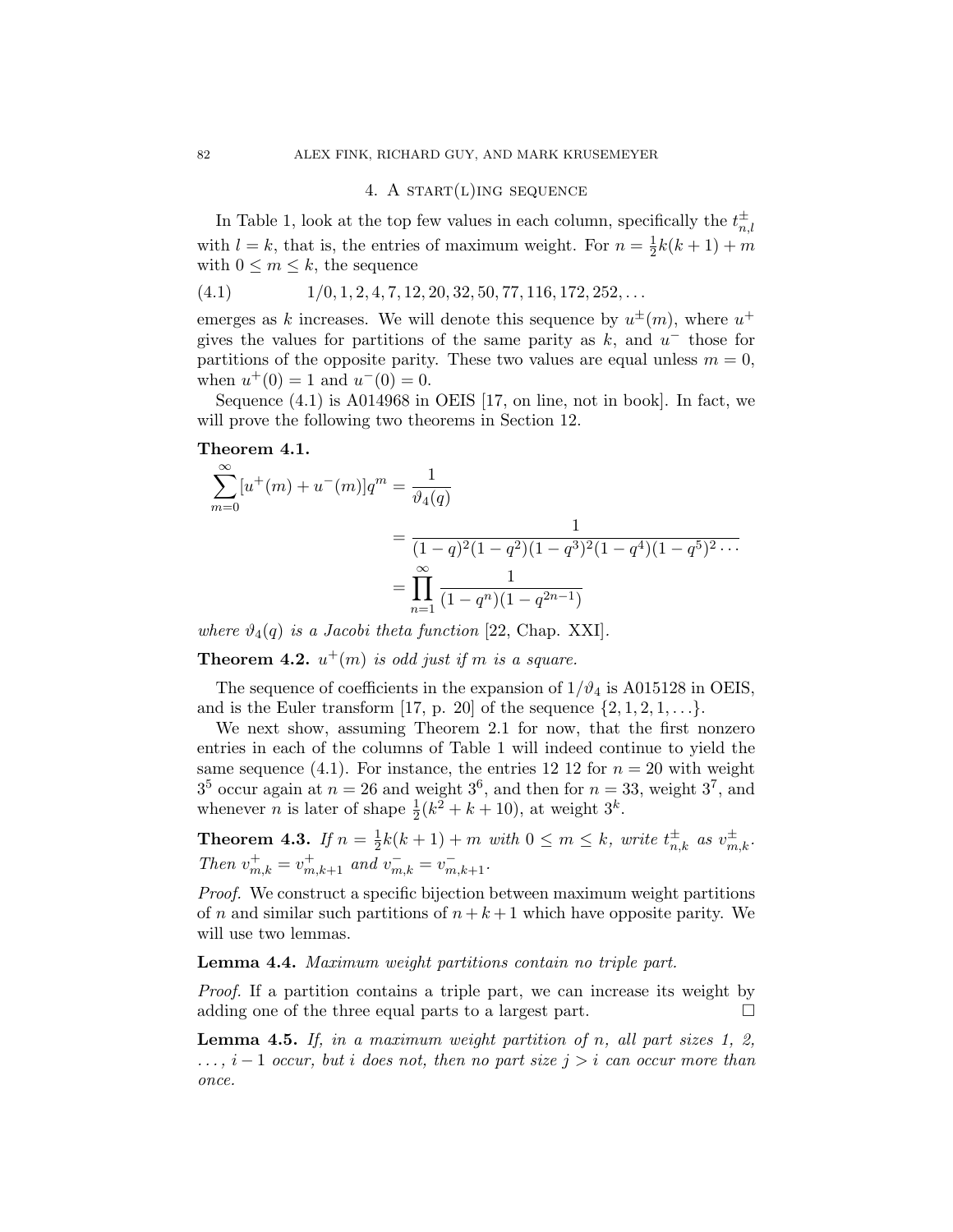Proof. If a part size j occurs more than once, then we can get a partition of greater weight by replacing a part j by a part of size i, and adding  $j - i$  to a largest part.

To complete the proof of Theorem 4.3 we relate a partition of  $n$  of the type described in Lemma 4.5 to a partition of  $n + k + 1$  by inserting a part i and increasing all larger parts by 1. Since each part size  $1, 2, \ldots, i - 1$ occurred at least once,  $i$  is 1 more than the number of part sizes less than  $i$ . That is, n increases by 1 more than the number of part sizes in the original partition. Because the original partition had maximum weight, its number of part sizes was k and the new partition is a partition of  $n + 1 + k$  which has  $k + 1$  part sizes and no triple parts and is thus of maximum weight.

To reverse the process, start with any partition of  $n+k+1$  of (maximum) weight  $3^{k+1}$  and suppose that all part sizes  $1, 2, \ldots, i$  occur, but that  $i+1$ does not. Since the weight is  $3^{k+1}$ , i cannot be zero, else the sum is at least

$$
(k+2) + \dots + 3 + 2 = (k+1) + (k+1) + \dots + 3 + 2 + 1 > n + k + 1.
$$

As we have seen, no part  $j > i + 1$  can occur twice. So we can omit part i and decrease any part of size  $> i + 1$  by 1, and reduce the sum by the number  $k + 1$  of part sizes, and obtain a partition of n of weight  $3<sup>k</sup>$ .  $\Box$ 

The bijection constructed here will be generalized in Section 11. It is illustrated below by the twelve even partitions of 20 of weight  $3<sup>5</sup>$  which are mapped onto the twelve odd partitions of  $26 = 20 + 5 + 1$ .

> 9 4 3 2 1<sup>2</sup> → 10 5 4 3 2 1<sup>2</sup>  $(i=5)$  $8\text{ }5\text{ }3\text{ }2\text{ }1^2\longrightarrow\text{ }9\text{ }\text{ }6\text{ }\text{ }4\text{ }\text{ }3\text{ }\text{ }2\text{ }\text{ }1^2$  $(i = 4)$  $8$  4 3  $2^2$  1 → 9 5 4 3  $2^2$  1 ( $i = 5$ )  $7\,$  6  $\,3\,$  2  $\,1^2$   $\longrightarrow$  8  $\,7\,$  4  $\,3\,$  2  $\,1^2$  $(i = 4)$ 7 5 4 2  $1^2$  → 8 6 5 3 2  $1^2$  $(i = 3)$ 7 5 3 2<sup>2</sup> 1 → 8 6 4 3 2<sup>2</sup> 1  $(i = 4)$ 7 4  $3^2$  2 1 → 8 5 4  $3^2$  2 1 (i = 5)  $6\hspace{0.1cm} 5\hspace{0.1cm} 4\hspace{0.1cm} 3\hspace{0.1cm} 1^2\longrightarrow\hspace{0.1cm} 7\hspace{0.1cm} 6\hspace{0.1cm} 5\hspace{0.1cm} 4\hspace{0.1cm} 2\hspace{0.1cm} 1^2$  $(i = 2)$ 6 5 4 2<sup>2</sup> 1 → 7 6 5 3 2<sup>2</sup> 1  $(i=3)$ 6 5  $3^2$  2 1 → 7 6 4  $3^2$  2 1 (i = 4) 6  $4^2$  3 2 1 → 7 5  $4^2$  3 2 1 ( $i = 5$ )  $5^2$  4 3 2 1 → 6  $5^2$  4 3 2 1 ( $i = 6$ )

#### 5. Partitions of triangular numbers

Table 3 comes from the bold-headed rows of Table 1. The entries  $e_{k,l}$  =  $t_{n,l}^+ - t_{n,l}^-$  are the differences of the numbers of even and odd partitions of  $n=\frac{1}{2}$  $\frac{1}{2}k(k+1)$  of weight  $3^l$ .

**Theorem 5.1.** The quantities  $e_{k,l}$  satisfy the recurrence

(5.1) 
$$
e_{k+1,l} = e_{k,l} - e_{k,l-1} - e_{k-1,l}.
$$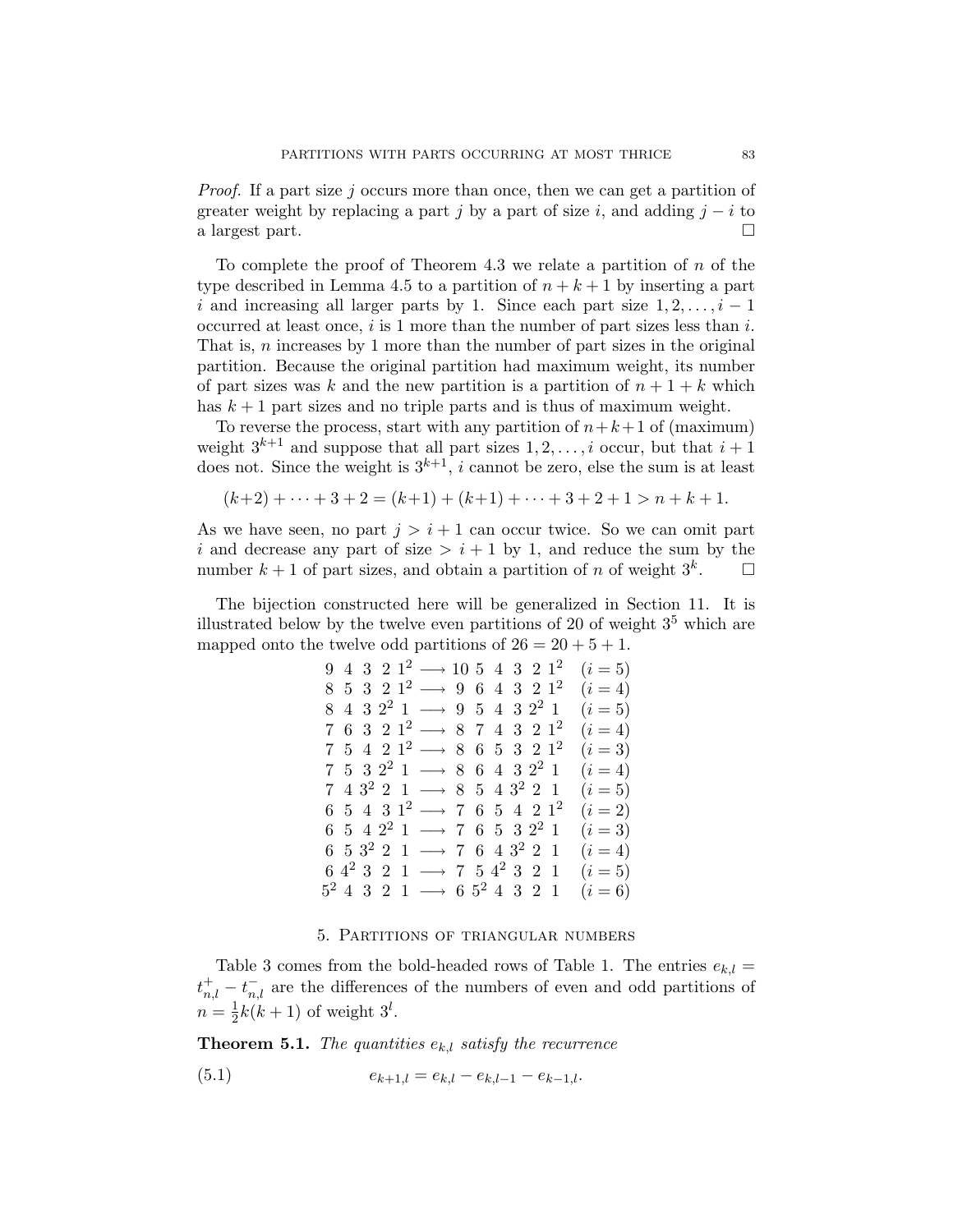| $\boldsymbol{n}$ | $\kappa$       | $\theta$ |                  | $\overline{2}$ | 3       | $\overline{4}$ | $\overline{5}$ | $\,6$          | 7       | 8      | 9              | 10      | 11     | 12     | 13     | 14  | 15      | 16   | 17   |
|------------------|----------------|----------|------------------|----------------|---------|----------------|----------------|----------------|---------|--------|----------------|---------|--------|--------|--------|-----|---------|------|------|
| $\overline{0}$   | 0              |          |                  |                |         |                |                |                |         |        |                |         |        |        |        |     |         |      |      |
| $\,1$            |                | $\theta$ | $-1$             |                |         |                |                |                |         |        |                |         |        |        |        |     |         |      |      |
| $\boldsymbol{3}$ | $\overline{2}$ |          | $-1$             | 1              |         |                |                |                |         |        |                |         |        |        |        |     |         |      |      |
| $\boldsymbol{6}$ | 3              | -1       |                  | 2              | $-1$    |                |                |                |         |        |                |         |        |        |        |     |         |      |      |
| 10               |                | $\Omega$ | 3                | $\overline{0}$ | $-3$    | 1              |                |                |         |        |                |         |        |        |        |     |         |      |      |
| 15               | 5              |          | $\overline{2}$   | $-5$           | $-2$    | 4              | $^{-1}$        |                |         |        |                |         |        |        |        |     |         |      |      |
| 21               | 6              |          | $-2$             | $-7$           | 6       | $\bf 5$        | $-5\,$         |                |         |        |                |         |        |        |        |     |         |      |      |
| $28\,$           | 7              | 0        | $-5$             | $\overline{0}$ | 15      | $-5\,$         | $-9$           | 6              | $-1$    |        |                |         |        |        |        |     |         |      |      |
| 36               | 8              |          | $-3\phantom{.0}$ | 12             | 9       | $-25$          | $\mathbf{1}$   | 14             | $-7$    |        |                |         |        |        |        |     |         |      |      |
| 45               | 9              |          | 3                | 15             | $-18\,$ | $-29$          | 35             | $\overline{7}$ | $-20$   | 8      | $-1$           |         |        |        |        |     |         |      |      |
| 55               | 10             | $\theta$ |                  | $\overline{0}$ | $-42$   | 14             | 63             | $-42$          | $-20$   | 27     | $-9$           | 1       |        |        |        |     |         |      |      |
| 66               | 11             |          |                  | $-22$          | $-24$   | 85             | 14             | $-112$         | 42      | 39     | $-35$          | 10      | $-1$   |        |        |     |         |      |      |
| 78               | 12             |          | $-4$             | $-26$          | 40      | 95             | $-134$         | $-84$          | 174     | $-30$  | $-65$          | 44      | $-11$  |        |        |     |         |      |      |
| 91               | 13             | $\left($ | $-9$             | $\theta$       | 90      | $-30$          | $-243$         | 162            | 216     | $-243$ | $\overline{0}$ | 99      | $-54$  | 12     | $-1$   |     |         |      |      |
| 105              | 14             | $^{-1}$  | $-5$             | 35             | 50      | $-215$         | $-79$          | 489            | $-120$  | $-429$ | 308            | $55\,$  | $-142$ | 65     | $-13$  | 1   |         |      |      |
| 120              | 15             | -1       | 5                | 40             | $-75\,$ | $-235$         | 379            | 406            | $-825$  | $-66$  | 737            | $-352$  | $-143$ | 195    | $-77$  | 14  | $^{-1}$ |      |      |
| 136              | 16             | $\Omega$ | 11               | $\overline{0}$ | $-165$  | 55             | 693            | $-462$         | $-1111$ | 1188   | 495            | $-1144$ | 351    | 273    | $-259$ | 90  | $-15$   |      |      |
| 153              | 17             |          | 6                | $-51$          | $-90$   | 455            | 259            | $-1561$        | 176     | 2365   | $-1430$        | $-1287$ | 1638   | $-273$ | $-455$ | 335 | $-104$  | - 16 | $-1$ |

Excess  $e_{k,l}$  of the number of even partitions of weight  $3^l$  over the number of such odd partitions, when *n* is the triangular number  $\frac{1}{2}k(k+1)$ .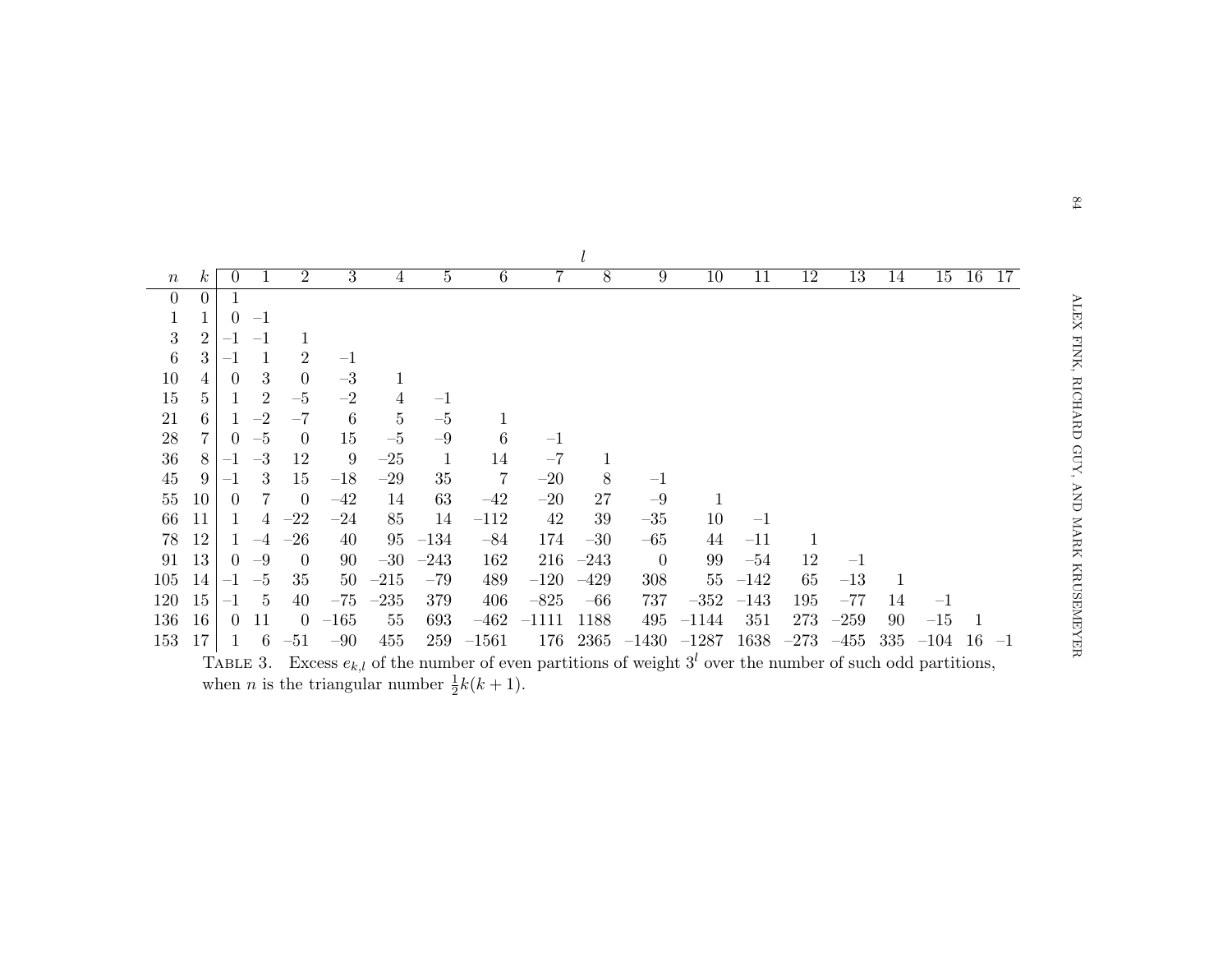We shall prove this in Section 10.

Note that with the conventions

$$
\begin{cases} e_{0,-1} = 1, e_{k,l} = 0 & \text{for } k < l, \\ e_{k,-1} = 0 & \text{for } k > 0 \end{cases}
$$

(compare Table 12 in Section 13) the recurrence (5.1) can be used to find all entries in Table 3 from the diagonal entries  $e_{k,k} = (-1)^k$ , which in turn correspond to the unique maximum weight partitions  $12... k$  of the triangular numbers. Also, once  $(5.1)$  has been proved, we may multiply it by  $3^l$ , sum over l, and then use induction on k to show that  $\sum_{l\geq 0} 3^l e_{k,l} = (-1)^k (2k+1)$ . That is,

$$
\sum_{l\geq 0} 3^l (t_{n,l}^+ - t_{n,l}^-) = (-1)^k (2k+1) \quad \text{for } n = \frac{1}{2}k(k+1)
$$

as claimed in Theorem 2.1. For example, for the row in Table 3 with  $n = 21$ ,  $k = 6$  we see that

$$
1 - 2 \cdot 3 - 7 \cdot 3^2 + 6 \cdot 3^3 + 5 \cdot 3^4 - 5 \cdot 3^5 + 1 \cdot 3^6 = 13 = (-1)^6 (2 \cdot 6 + 1).
$$

#### 6. Potholes, heights and phantoms

Our partitions, which have parts occurring thrice or less, will take on several manifestations, each distinguished by an assignment of heights to the part sizes. We shall refer to these manifestations as potholes. We define the **total height** h of a partition to be the number of its multiplicities that are exactly 1 or 2. It is the base 3 logarithm of the weight.

Potholes will be written

$$
\cdots \, 4^{m_4}_{h_4} \, 3^{m_3}_{h_3} \, 2^{m_2}_{h_2} \, 1^{m_1}_{h_1}
$$

where  $m_i$  is the multiplicity of the part size i, with  $0 \le m_i \le 3$ , and  $h_i$  is the height of that part size. Parts with multiplicity 0 are usually, but not always, omitted.

Heights are assigned to the part sizes in every possible way subject to the conditions that  $h_i = 0$  if  $m_i$  is 0 or 3, and  $0 \le h_i \le 2$  if  $m_i$  is 1 or 2, and  $\sum h_i \leq h$ . The (**total**) decrement of a pothole is defined by  $d = h - \sum h_i$ . Decrements are also assigned individually to each multiplicity,  $d_i = -h_i = 0$ if  $m_i$  is 0 or 3 and  $d_i = 1 - h_i$  if  $m_i$  is 1 or 2, so that  $d = \sum d_i$ .

Each pothole with positive decrement,  $d > 0$ , is given an additional twin form by appending a **phantom zero part**,  $0^{-1}$ , which, for compactness, we shall write as  $0<sub>1</sub><sup>-</sup>$  or even as  $0<sup>-</sup>$ . The presence of a phantom always absorbs a unit of height,  $h_0 = 1$ , so that the decrement of any pothole which can accept a phantom must be greater than 0, whereas the decrement of any pothole which includes a phantom must be in the range  $0 \leq d < h$ . To keep  $d = \sum d_i$ , we assign a decrement  $d_0 = -1$  to the phantom.

The parity and weight of a pothole are inherited from the partition from which it was derived. The parity is that of  $\sum m_i$ , the total number of parts. Note that, when a phantom is present,  $m_0 = -1$  is to be included in the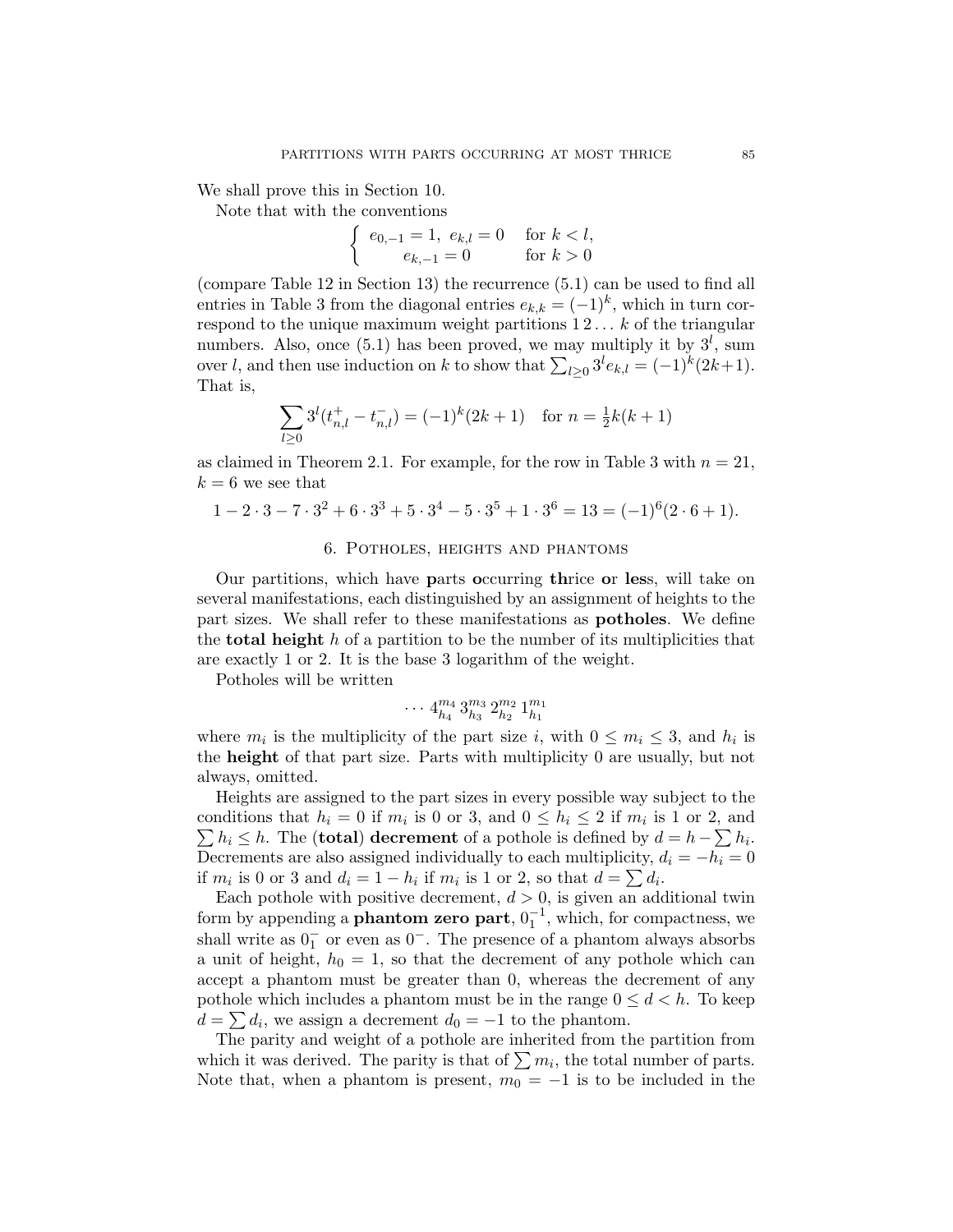|                            | decrement 0                | $d=1$               |                     |               | $d=2$         | weight         |  |  |  |  |
|----------------------------|----------------------------|---------------------|---------------------|---------------|---------------|----------------|--|--|--|--|
| odd                        | even                       | odd                 | even                | odd           | even          |                |  |  |  |  |
| $4^{1}_{1}$                | $4_0^1 0_1^-$              | $4_0^1$             |                     |               |               | 3              |  |  |  |  |
| $3_1^1 1_0^1 0_1^-$        | $3\frac{1}{2}1\frac{1}{0}$ | $3_0^1 1_0^1 0_1^-$ | $3^1_1 1^1_0$       |               | $3_0^1 1_0^1$ |                |  |  |  |  |
| $3_0^1 1_1^1 0_1^-$        | $3_1^1 1_1^1$              |                     | $3_0^1 1_1^1$       |               |               | 3 <sup>2</sup> |  |  |  |  |
|                            | $3_0^1 1_2^1$              |                     |                     |               |               |                |  |  |  |  |
| $2_0^2 0_1^-$              | $2^{2}_{1}$                |                     | $2_0^2$             |               |               | 3              |  |  |  |  |
| $2\frac{1}{2}1\frac{2}{0}$ | $2_1^1 1_0^2 0_1^-$        | $2_1^1 1_0^2$       | $2_0^1 1_0^2 0_1^-$ | $2_0^1 1_0^2$ |               |                |  |  |  |  |
| $2_1^1 1_1^2$              | $2_0^1 1_1^2 0_1^-$        | $2_0^1 1_1^2$       |                     |               |               | $3^2$          |  |  |  |  |
| $2_0^1 1_2^2$              |                            |                     |                     |               |               |                |  |  |  |  |
| TABLE 4.                   |                            |                     |                     |               |               |                |  |  |  |  |

sum, reversing the parity. The weight is  $3^l$ , where l is the number of  $m_i$  that are 1 or 2; in particular, the phantom does not contribute to the weight.

**Example.** The complete set of 24 potholes of 4 is listed in Table 4.

Note that the total numbers of potholes of the partitions 4, 31,  $2^2$ ,  $21^2$ of 4 are respectively  $3^1$ ,  $3^2$ ,  $3^1$ ,  $3^2$ . In general, we have

Theorem 6.1. The number of potholes for a given partition of height h is  $3^h$ .

*Proof.* For any partition with total height  $h$ , the number of different potholes of decrement d which have no phantom part is the coefficient of  $x^{h-d}$  in  $(1 + x + x^2)^h$  since each assignment of 0, 1, 2 to an  $h_i$  corresponds to a choice of term 1, x,  $x^2$  from a factor  $1 + x + x^2$ . This equals the coefficient of  $x^{-d}$  in  $(x^{-1} + 1 + x)^h$ , or, by symmetry, the coefficient of  $x^d$ . We denote this **trinomial coefficient** of  $x^d$  by  $\binom{h}{d}$  $\binom{h}{d}$ 3.

On the other hand, the number of different potholes of decrement  $d$  which do have a phantom part is the coefficient of  $x^{d+1}$ ,  $\binom{h}{d+1}_3$ , since the omission of the phantom part and its height 1 effectively increments the decrement. So the total number of potholes for a given partition is

$$
\sum_{d=0}^{h} \binom{h}{d}_3 + \sum_{d=0}^{h-1} \binom{h}{d+1}_3
$$
 which equals 
$$
\sum_{d=-h}^{h} \binom{h}{d}_3
$$
 by symmetry.

Substituting  $x = 1$  in  $(x^{-1}+1+x)^h = \sum_{d=-h}^{h} {h \choose d}$  $\binom{h}{d}$ <sub>3</sub> $x^d$  completes the proof.  $\Box$ 

As a corollary, the total number of potholes for all partitions of  $n$  is the total of their unsigned weights. This is the coefficient of  $q^n$  in the expansion of  $\prod_{i=1}^{\infty} (1 + q^i)^3$  (the left side of Jacobi's identity (1.1) with sign reversed); these coefficients form sequence A022568 in OEIS [17].

We shall define a combinatorial bijection between the even and the odd potholes of  $n$  which preserves the decrement, with a single exception when  $n$  is triangular.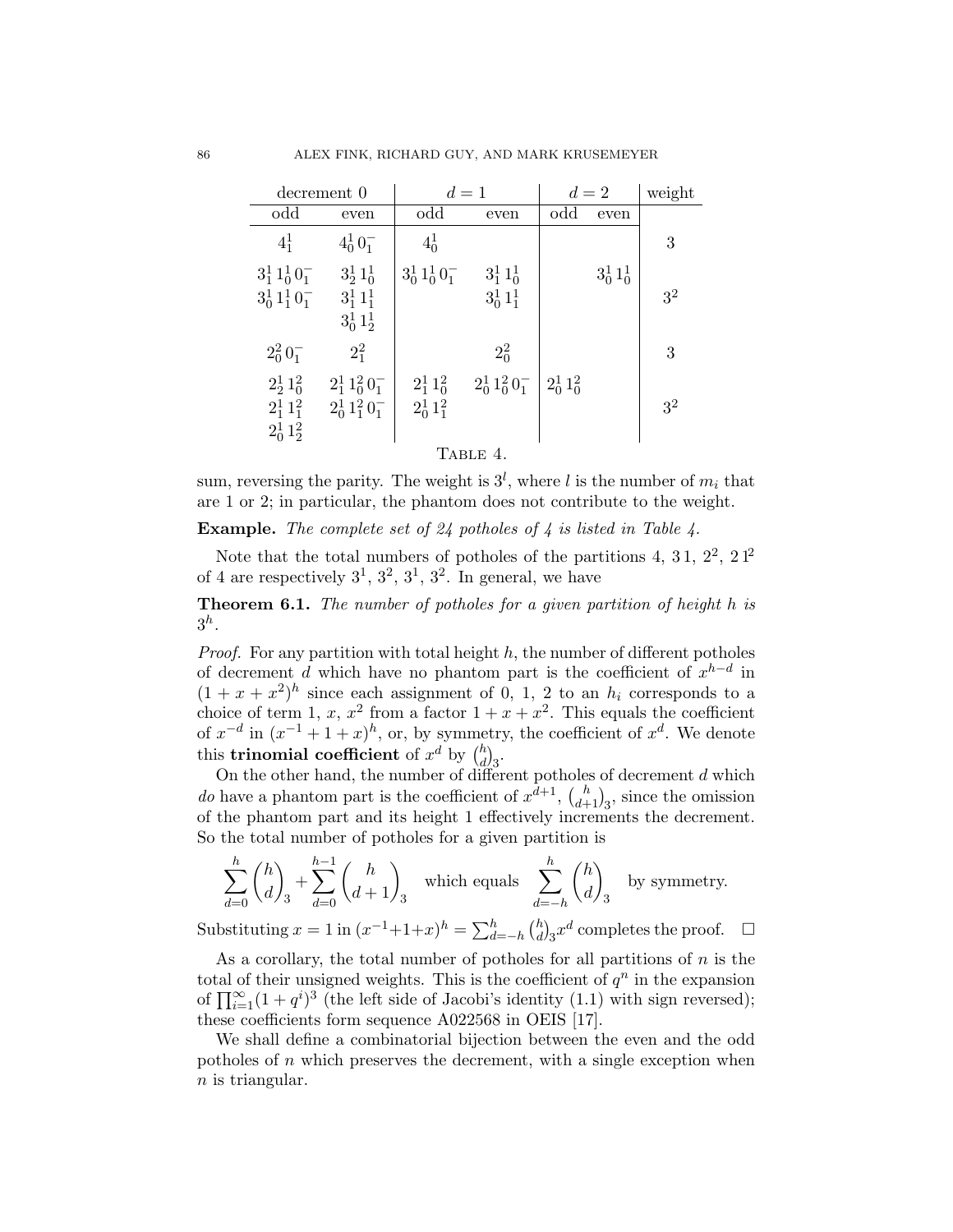### 7. STATURES AND SHADOWS

We refer to the pair  $\frac{m_i}{h_i}$  as the **stature** of the part of size *i*. For positive part sizes, there are eight possible statures, which we classify as four corresponding pairs

$$
\begin{array}{c|c|c|c}\n\text{small} & 0 & 1 & 1 & 2 & 0 & m_i + h_i \leq 2, \\
\text{great} & 1 & 2 & 2 & 3 & m_i + h_i \geq 3.\n\end{array}
$$

To bring a pothole into the form to which our bijection applies, we need to convert it to a **shadowed** form by replacing any part size  $i$  which has great stature by the one of corresponding small stature. This decreases the multiplicity by 1, and to maintain the sum of the parts, we introduce a shadow. This is a negative part  $-i^{-1}$  which we often abbreviate to  $(-i)^{-}$ , taking the symbol <sup>−</sup> as a new stature for negative parts, unsubscripted because a shadow has no height. We extend this notation to the phantom part, shortening  $0^{-}_{1}$  to  $0^{-}$ . We also introduce the stature <sup>0</sup> with no subscript for absent nonpositive part sizes, so that positive and nonpositive parts have disjoint sets of statures (we say positive and nonpositive statures).

In writing potholes, we generally abbreviate  $(-i)^-$  further to  $i^-$  in which the superscript serves the double purpose of negating the part size and of indicating the multiplicity  $-1$ , and we still tend to omit absent parts (of any sign).

For example, the partition  $8^1$   $6^1$   $4^1$   $2^2$   $1^3$  of 25 has total height 4 (with part sizes 8, 6, 4, 2 contributing) so that one of its potholes is  $8^1_0$   $6^1_0$   $4^1_2$   $2^2_2$   $1^3_0$ . For this pothole the part sizes 4, 2 and 1 have great stature, so we rewrite it as

$$
8_0^1 \t6_0^1 \t4_0^0 \t2_1^1 \t1_0^2 \t1^- \t2^- \t4^-
$$

Here the part  $4<sup>0</sup><sub>0</sub>$  is absent; only its shadow remains. Note that it is still true that  $\sum i m_i = n$ :

$$
8(1) + 6(1) + 4(0) + 2(1) + 1(2) + (-1)(-1) + (-2)(-1) + (-4)(-1) = 25.
$$

The total number of parts, counting the phantom part if it is present, of a shadowed pothole is  $\sum |m_i|$ . This number is not affected by shadowing.

We give each shadow  $i^-$  a decrement  $d_{-i} = -1$ , like the phantom. This accounts for the difference between the decrements of great positive statures and their small counterparts, so that  $d = \sum d_i$  is preserved by shadowing.

In a shadowed pothole, the positive statures all have decrement 0 or 1, and the nonpositive statures have decrement  $-1$  or 0. We separate these statures again into two classes, the statures  $\frac{0}{0}$ ,  $\frac{1}{1}$ ,  $\overline{\phantom{a}}$  of low decrement and the statures  $\frac{1}{0}$ ,  $\frac{2}{0}$ ,  $\frac{0}{0}$  of **high decrement**, arranging each class in a column so that each horizontal pair has multiplicities differing by 1. We call the statures  $\frac{1}{1}$  and  $\frac{2}{0}$  **bold** and the statures  $\frac{0}{0}$  and  $\frac{1}{0}$  **normal**.

Table 5 summarizes the statures that occur in shadowed potholes.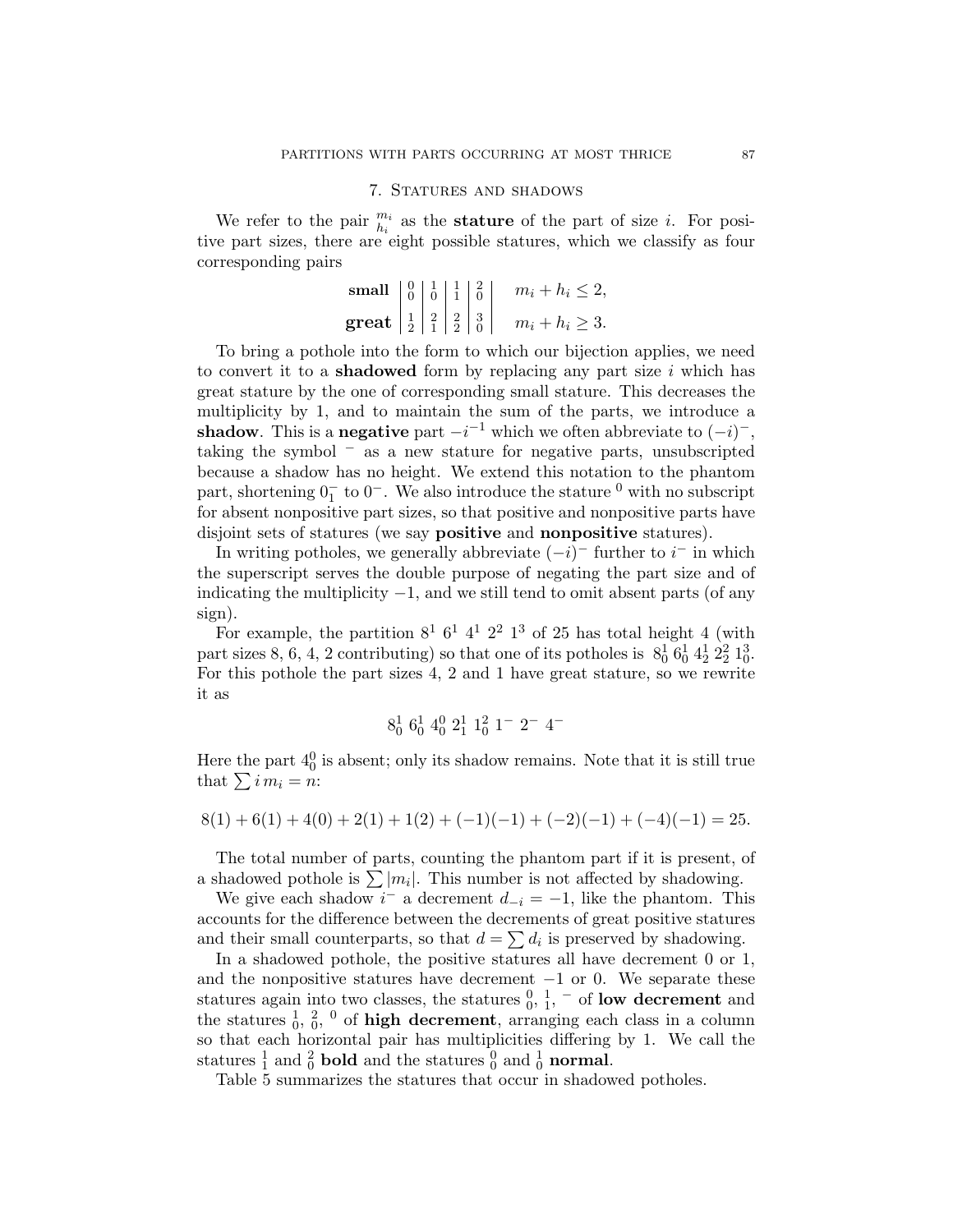|                 |     | $h_i = m_i \quad h_i < m_i$ |                 |
|-----------------|-----|-----------------------------|-----------------|
| decrement       | low | high                        |                 |
| normal positive |     | $\Omega$                    | $m_i + h_i < 2$ |
| bold positive   |     |                             | $m_i + h_i = 2$ |
| nonpositive     |     |                             | no height       |

Table 5. Categorizing shadowed statures.

Note that, since the part sizes occurring in any pothole are bounded, all statures of sufficiently large part size have low decrement and are normal, and all statures of sufficiently small part size have high decrement.

Also, the parity of a shadowed pothole can be found by adding (modulo 2) the number of bold statures of low decrement, the number of normal positive statures of high decrement, and the number of nonpositive statures of low decrement. Equivalently, we can add the number of all bold statures, the number of all positive statures of high decrement, and the number of nonpositive statures of low decrement.

## 8. The bijection

Our bijection operates on shadowed potholes by manipulating the statures of various part sizes. To this end we define two injective partial functions  $f_a$  and  $f_b$  on statures, which act as follows.

In the terminology of the last section,  $f_a$  replaces a stature of low decrement with its counterpart of high decrement, and  $f_b$  changes normal statures to bold ones.

> $f_a$  adds to the decrement.  $f_b$  makes the stature bold.

$$
f_a: \begin{array}{ccc} 0 \mapsto 1 & 1 \mapsto 2 \\ f_b: & 0 \mapsto 1 & 1 \mapsto 2 \\ 0 & 0 & 1 \end{array} \longrightarrow \begin{array}{ccc} f_a & & & \\ & 0 & 0 & \\ & & 1 & \\ & 1 & 2 \\ & 1 & 0 & \\ & & - & 0 \\ & & & - & 0 \\ & & & & f_a^{-1} \end{array}
$$

FIGURE 1. The action of  $f_a$  and  $f_b$ : left, as lists of pairs; right, in the arrangement of Table 5.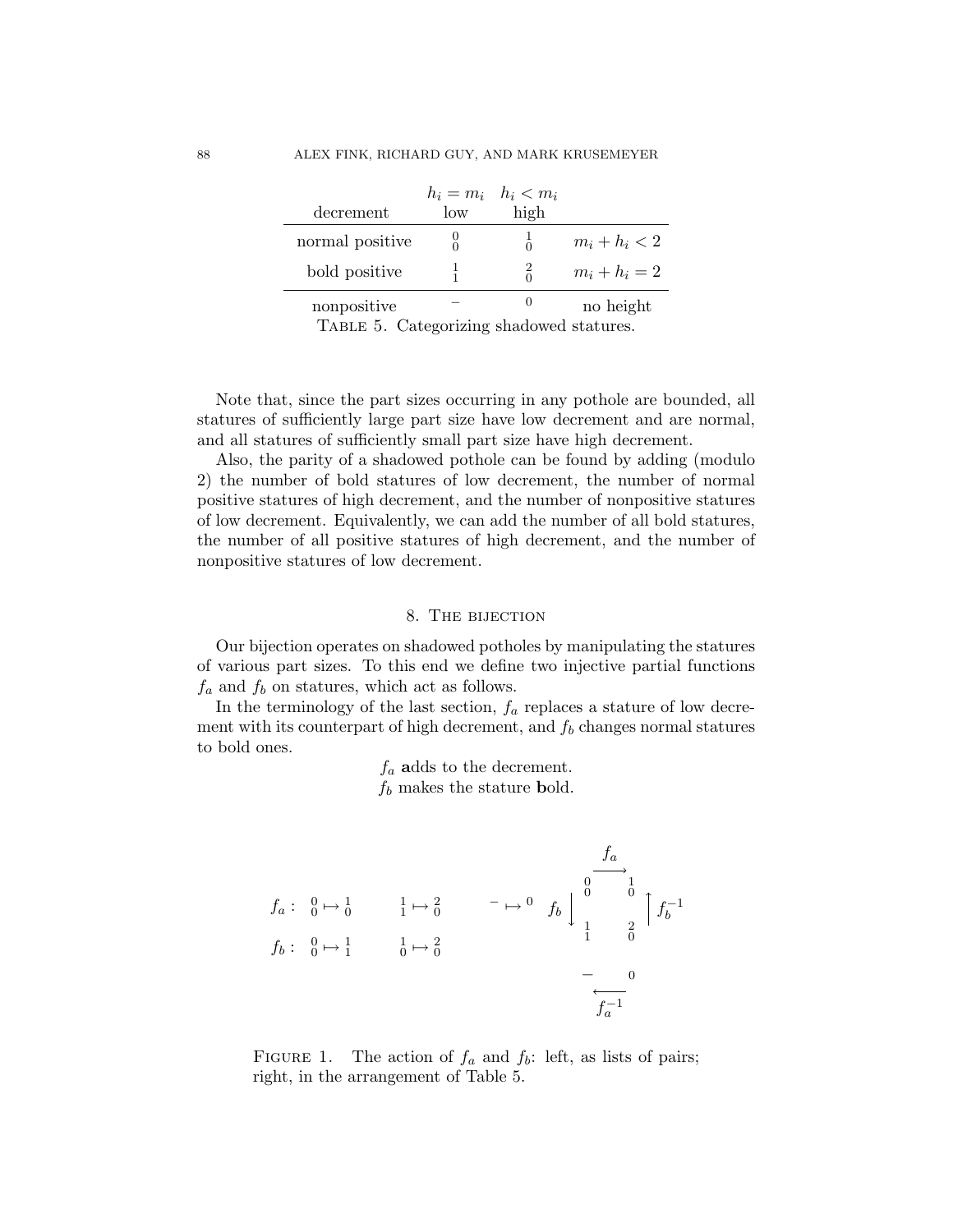Because  $f_a$  and  $f_b$  commute as partial functions, we may apply both of them in indiscriminate order to any stature on which they're both defined; this remains true if either or both are inverted.

Suppose that the least (rightmost) part size whose stature has low decrement is  $x$  and the least part size greater than  $x$  whose stature has high decrement is  $y$ , so that the rightmost string of low-decrement statures has part sizes i in the interval  $y > i \geq x$ . Suppose further that the least (necessarily positive) part size with bold stature is  $z$ , so that the rightmost string of positive part sizes i with normal stature is  $z > i > 0$ . We will be comparing the lengths  $y - x$  and  $z - 1$  of these two strings. It may happen that there are no statures of high decrement greater than  $x$ , or no positive parts with bold stature, yielding infinite strings, in which cases we let  $\gamma$  and/or z be infinite.

If they are both infinite then there can be no shadow or phantom, otherwise the total decrement would be negative. In this case all positive part sizes have normal stature, and statures of low decrement are exhibited by part sizes running from  $\infty$  down to  $x = k + 1$  for some nonnegative k. That is, the only parts present are  $k, k - 1, \ldots, 1$ ; each has stature  $\frac{1}{0}$  and we have the pothole  $k_0^1 \cdots 3_0^1 2_0^1 1_0^1$  of the triangular number  $\frac{1}{2}k(k+1)$ . It has height k, decrement k and the same parity as k. This is the only case in which we cannot compare the lengths of the strings, and the bijection fails.

For the rest of this section, we'll disregard this exception. Then  $y$  and  $z$ are not both infinite, and we have either

**Case 1:** 
$$
y - x \le z - 1
$$
 or **Case 2:**  $y - x > z - 1$ .

In Case 1 we carry out the bijection by applying  $f_a$  to part size  $x, f_a^{-1}$  to part size y, and  $f_b$  to part size  $y - x$ . In Case 2 we apply  $f_a^{-1}$  to part size  $x-1$ ,  $f_a$  to part size  $z+x-1$ , and  $f_b^{-1}$  $b^{-1}$  to part size z.

Here are a few examples. For the pothole  $2<sub>0</sub><sup>3</sup>$  of 6, the shadowed form is  $2<sub>0</sub><sup>2</sup>2<sup>-</sup>$ , so we have  $x = -2$ ,  $y = -1$ , and  $z = 2$ . We are therefore in Case 1, and applying  $f_a$  to  $-2$ ,  $f_a^{-1}$  to  $-1$ , and  $f_b$  to 1 we get  $2\frac{3}{2}1\frac{1}{2}1^-$ , which is then rewritten as  $2^2_0 1^2_2$ . Conversely, if we started with  $2^2_0 1^2_2$ , we would first rewrite it as  $2_0^2 1_1^1 1^-$  and then have  $x = -1$ ,  $y = 0$ ,  $z = 1$ . We would then be in Case 2, and we would apply  $f_a^{-1}$  to  $-2$ ,  $f_a$  to  $-1$ , and  $f_b^{-1}$  $b^{-1}$  to 1 to get  $2_0^2 1_0^0 2^-$  or  $2_0^3$ .

For the pothole  $6^1_0 2^1_0 1^1_0$  of 9, we have  $x = 3$ ,  $y = 6$ , and (because there are no bold statures)  $z = \infty$ . Thus we are in Case 1; we must apply both  $f_a$  and  $f_b$  to  $x = 3$  and  $y - x = 3$  and  $f_a^{-1}$  to  $y = 6$ . This yields  $6_0^0 3_0^2 2_0^1 1_0^1$  or  $3_0^2 2_0^1 1_0^1$ . On the other hand, if we had started with this last pothole, we would have  $x = 4$ ,  $y = \infty$ ,  $z = 3$ , so we would be in Case 2 and apply both  $f_a^{-1}$  and  $f_b^{-1}$  $t_b^{-1}$  to  $x - 1 = 3$  and  $z = 3$  and  $f_a$  to  $z + x - 1 = 6$  to get back to  $6^1_0 2^1_0 1^1_0.$ 

For an example involving the phantom, consider the pothole  $3^2_0$   $2^1_0$  0<sup>-</sup> of 8. This has  $x = 0$ ,  $y = 2$ ,  $z = 3$ , so we are in Case 1; the bijection applies  $f_a$ to 0 and both  $f_a^{-1}$  and  $f_b$  to 2, resulting in  $3^2_0 2^1_1$ . Going the other way, for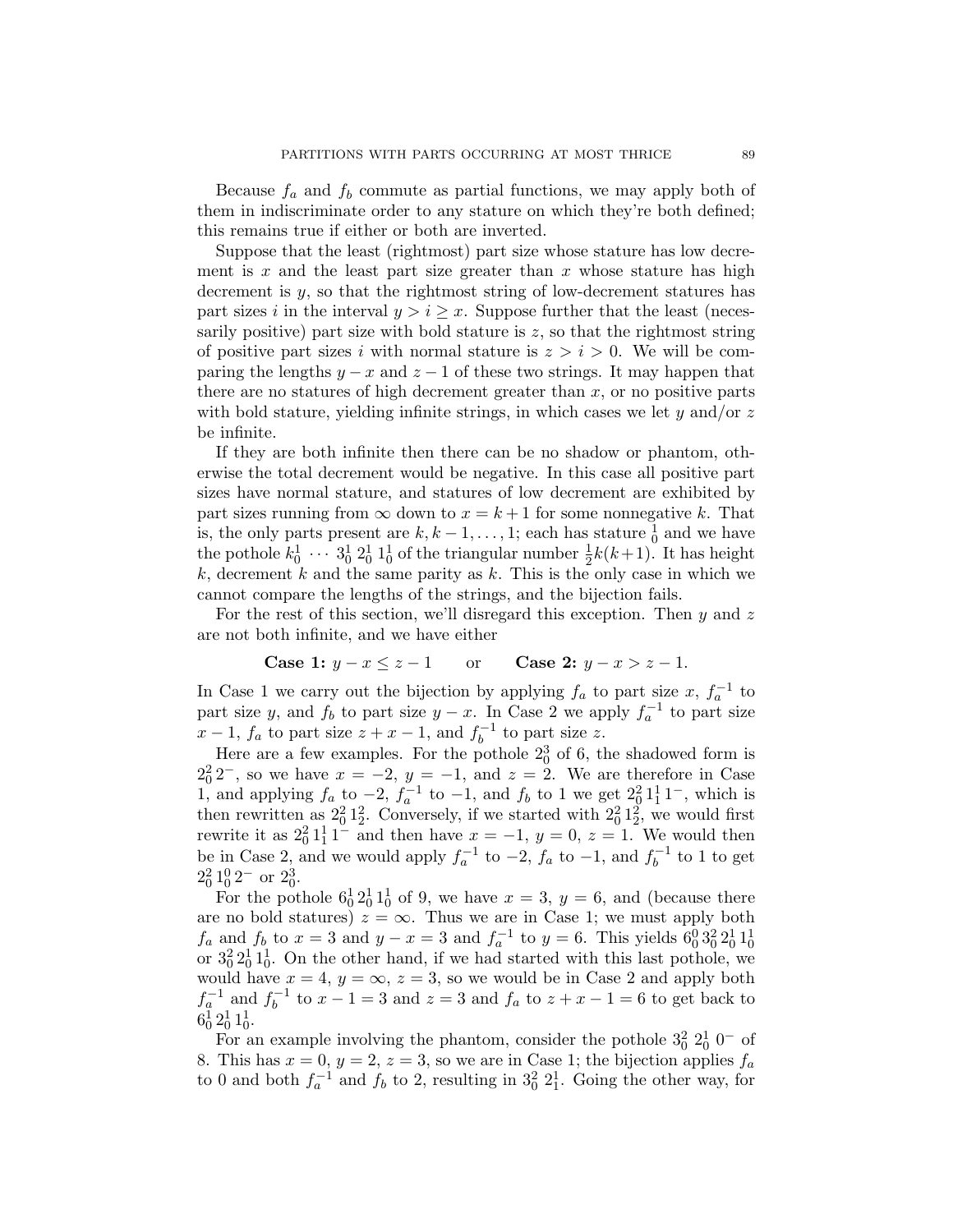the pothole  $3^2_0$   $2^1_1$  we have  $x = 1$ ,  $y = 3$ ,  $z = 2$ , so we are in Case 2; to carry out the bijection we apply  $f_a^{-1}$  to 0 (which makes the phantom appear) and both  $f_a$  and  $f_b^{-1}$  $b_0^{-1}$  to 2, resulting in  $3_0^2 2_0^1 0^-$ .

As a final example, which you can follow along in Table 6, consider the pothole  $8^1_0$   $6^1_0$   $4^1_2$   $2^2_2$   $1^3_0$  of 25. In the last section, we found the shadowed form  $8^1_0$   $6^1_0$   $2^1_1$   $1^2_0$  1<sup>-</sup> 2<sup>-</sup> 4<sup>-</sup>. We see that  $x = -4$ ,  $y = -3$ , and  $z = 1$ , so we are in Case 2 and we should apply  $f_a^{-1}$  to  $-5$ ,  $f_a$  to  $-4$ , and  $f_b^{-1}$  $\int_b^{-1}$  to 1. This yields  $8^1_0$   $6^1_0$   $2^1_1$   $1^1_0$  1<sup>-</sup> 2<sup>-</sup> 5<sup>-</sup>, which is then rewritten as  $8^1_0$   $6^1_0$   $5^1_2$   $2^2_2$   $1^2_1$ . Again, if we had started with the latter pothole, we would have found  $x = -5$ ,  $y = -4$ ,  $z = 2$  from the shadowed form, which would have put us in Case 1. Applying  $f_a$  to −5,  $f_a^{-1}$  to −4, and  $f_b$  to  $y - x = 1$  would have changed  $8^1_0$   $6^1_0$   $2^1_1$   $1^1_0$  1<sup>-</sup> 2<sup>-</sup> 5<sup>-</sup> to  $8^1_0$   $6^1_0$   $2^1_1$   $1^2_0$  1<sup>-</sup> 2<sup>-</sup> 4<sup>-</sup>, the shadowed form of our original pothole.

As in these examples, it is straightforward to check in general that the bijection takes Case 1 potholes to Case 2 potholes and vice versa, and that it is its own inverse. For instance, if we're in Case 1, then carrying out the bijection will make  $y - x$  bold, so if we denote the values of x, y, z for the new pothole by  $x'$ ,  $y'$ ,  $z'$  we will have  $z' \leq y - x$ . We also have  $x' \geq x + 1$ since x now has high decrement,  $y' \geq y+1$  since y now has low decrement, and  $y' - x' \geq y - x$  since any parts between x and y have unchanged (low) decrement. So  $y' - x' \geq z'$ , that is,  $y' - x' > z' - 1$ , and the new pothole is in Case 2.

In Table 7, we exhibit the entire bijection for  $n = 6$ .

Table 8 summarizes Table 7. Its nine rows are the partitions of 6 which satisfy our conditions, and its columns are the parities, the partitions, the numbers of odd and even potholes of successively decremented height, and the signed weight of the partition.

The total numbers of odd and even potholes are the same, except for the unique pothole of maximum weight. The total signed weight of all partitions is  $(-1)^k (2k + 1)$  for  $k = 3$ , as desired.

In general, to show that our bijection does what it ought and carries potholes of n to potholes of n of opposite parity, we must check that it is well behaved with respect not only to parity and the total of the parts (i.e. n), but also to the decrement, in the sense that the condition  $\sum h_i \leq h$ on potholes remains satisfied. In fact, the bijection will leave the decrement  $d = h - \sum h_i$  unchanged. It's enough to show all of this for only one direction of the bijection; we pick Case 1. Taking the three properties in turn:

 $n = \sum im_i$  is preserved. Application of either  $f_a$  or  $f_b$  to part size k increments the multiplicity of parts of size k if  $k > 0$ , but decrements the multiplicity of parts of size  $-k$  if  $k \leq 0$ . In either case  $\sum im_i$  is increased by k. So when we apply  $f_a$  to part size x,  $f_a^{-1}$  to part size y, and  $f_b$  to part size  $y - x$ , the sum  $n = \sum im_i$  is increased by  $x - y + (y - x) = 0$ , so it is unchanged.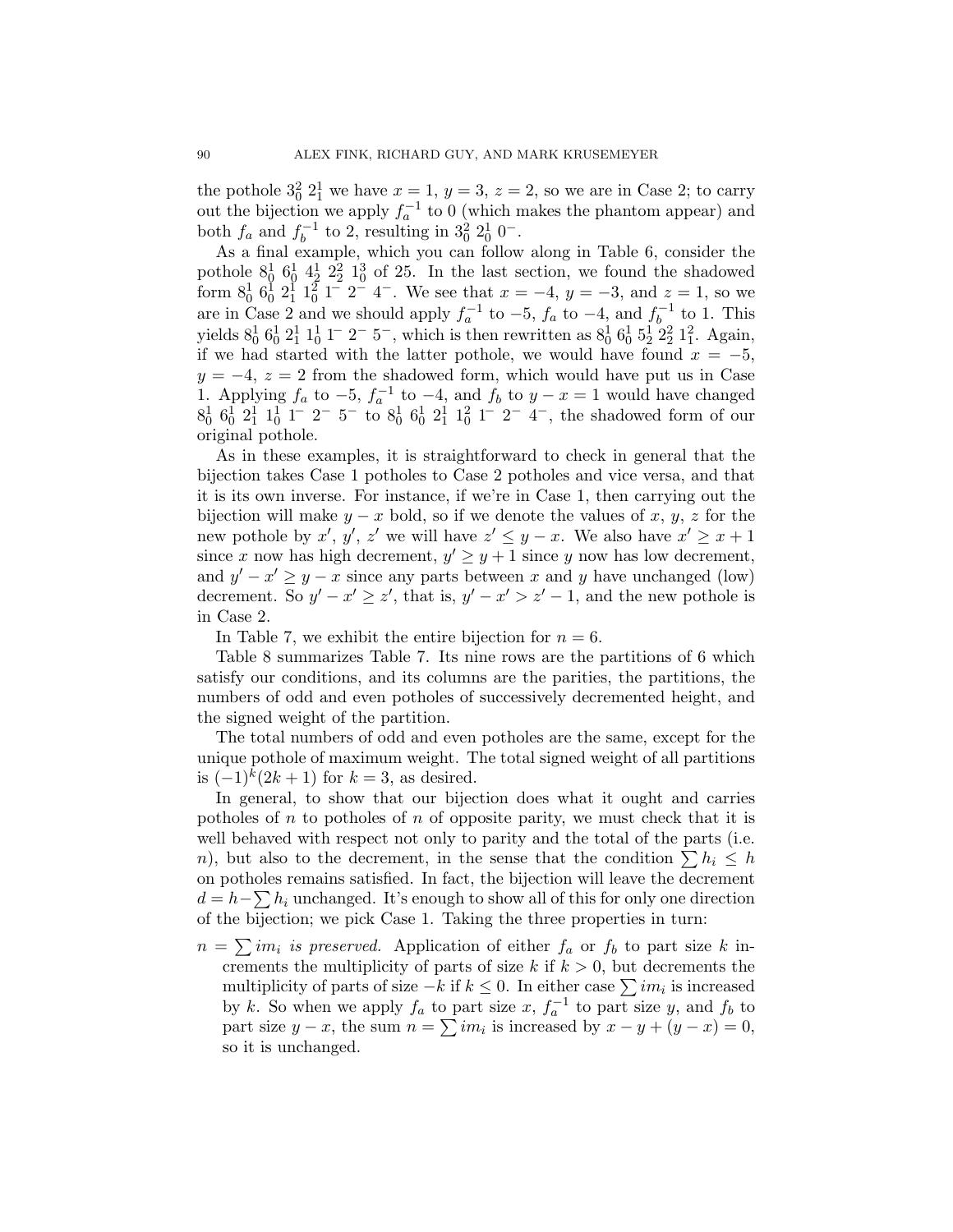| $\ddots$ | 9                                    | 8             | 7                                    | 6             | $5\phantom{.0}$                           | 4                                    | 3                                    | 2                  | 1                             | $\overline{0}$   |              |                                  |                                                                      | $-5$            |                  | $\cdots$             |                                                                                                                                          |
|----------|--------------------------------------|---------------|--------------------------------------|---------------|-------------------------------------------|--------------------------------------|--------------------------------------|--------------------|-------------------------------|------------------|--------------|----------------------------------|----------------------------------------------------------------------|-----------------|------------------|----------------------|------------------------------------------------------------------------------------------------------------------------------------------|
|          | $\begin{matrix} 0 \\ 0 \end{matrix}$ | $\frac{1}{0}$ | $\begin{matrix} 0 \\ 0 \end{matrix}$ | $\frac{1}{0}$ | $\begin{matrix} 0 \\ 0 \end{matrix}$      | $\frac{1}{2}$<br>g                   | $\begin{matrix} 0 \\ 0 \end{matrix}$ | $\frac{2}{2}$<br>g | $\frac{3}{0}$<br>$\mathbf{g}$ |                  |              |                                  |                                                                      |                 |                  |                      | unshadowed form<br>great statures                                                                                                        |
|          | $\begin{matrix} 0 \\ 0 \end{matrix}$ | $\frac{1}{0}$ | $\begin{matrix} 0 \\ 0 \end{matrix}$ | $\frac{1}{0}$ | $\begin{matrix} 0 \\ 0 \end{matrix}$      | $\begin{matrix} 0 \\ 0 \end{matrix}$ | $\begin{matrix}0\\0\end{matrix}$     | $\frac{1}{1}$      | $\stackrel{2}{0}$             | $\boldsymbol{0}$ |              | $\boldsymbol{0}$                 |                                                                      | $\overline{0}$  | $\overline{0}$   | $\ddots$             | shadowed form                                                                                                                            |
|          |                                      | h             |                                      | $\mathbf{h}$  |                                           |                                      | $\perp$                              | $\mathbf{I}$       | $\mathbf{h}$                  | $\mathbf{h}$     | $\mathbf{l}$ | $\mathbf{h}$<br>$\boldsymbol{y}$ | $\perp$<br>$\boldsymbol{x}$                                          | $\mathbf{h}$    | $\mathbf{h}$     | $\cdots$             | decrements                                                                                                                               |
|          |                                      |               |                                      |               |                                           |                                      |                                      | $\mathbf b$        | $\mathbf b$                   |                  |              |                                  |                                                                      |                 |                  |                      | bold statures                                                                                                                            |
|          |                                      |               |                                      |               |                                           |                                      |                                      |                    | $\boldsymbol{z}$              |                  |              | $\boldsymbol{y}$                 | $\boldsymbol{x}$                                                     |                 |                  |                      | $y-x=1\geq z$                                                                                                                            |
|          |                                      |               |                                      |               |                                           |                                      |                                      |                    | $\boldsymbol{z}$              | $\, f_b^{-1}$    |              |                                  | $\begin{array}{c c} (x-1+z) & (x-1) \\ & f_a & f_a^{-1} \end{array}$ | $\int f_a^{-1}$ |                  |                      |                                                                                                                                          |
|          | $\begin{matrix} 0 \\ 0 \end{matrix}$ | $\frac{1}{0}$ | $\begin{matrix}0\\0\end{matrix}$     | $\frac{1}{0}$ | $\begin{smallmatrix}0\0\end{smallmatrix}$ | $\begin{matrix}0\\0\end{matrix}$     | $\begin{matrix} 0 \\ 0 \end{matrix}$ | $\frac{1}{1}$      | $\frac{1}{0}$                 | $\overline{0}$   |              | $\boldsymbol{0}$                 |                                                                      |                 | $\boldsymbol{0}$ | $\sim$ $\sim$ $\sim$ | shadowed form                                                                                                                            |
|          | $\begin{matrix} 0 \\ 0 \end{matrix}$ | $\frac{1}{0}$ | $\begin{matrix} 0 \\ 0 \end{matrix}$ | $\frac{1}{0}$ | $\frac{1}{2}$                             | $\begin{matrix} 0 \\ 0 \end{matrix}$ | $\begin{matrix}0\\0\end{matrix}$     | $\frac{2}{2}$      | $\frac{2}{1}$                 |                  |              |                                  |                                                                      |                 |                  |                      | unshadowed form                                                                                                                          |
|          |                                      |               | TABLE 6.                             |               |                                           |                                      |                                      |                    |                               |                  |              |                                  |                                                                      |                 |                  |                      | The bijection sends the pothole $8_0^1$ $6_0^1$ $4_2^1$ $2_2^2$ $1_0^3$ of 25 to $8_0^1$ $6_0^1$ $5_2^1$ $2_2^2$ $1_1^2$ and vice versa. |
|          |                                      |               |                                      |               |                                           |                                      |                                      |                    |                               |                  |              |                                  |                                                                      |                 |                  |                      |                                                                                                                                          |
|          |                                      |               |                                      |               |                                           |                                      |                                      |                    |                               |                  |              |                                  |                                                                      |                 |                  |                      |                                                                                                                                          |
|          |                                      |               |                                      |               |                                           |                                      |                                      |                    |                               |                  |              |                                  |                                                                      |                 |                  |                      |                                                                                                                                          |
|          |                                      |               |                                      |               |                                           |                                      |                                      |                    |                               |                  |              |                                  |                                                                      |                 |                  |                      |                                                                                                                                          |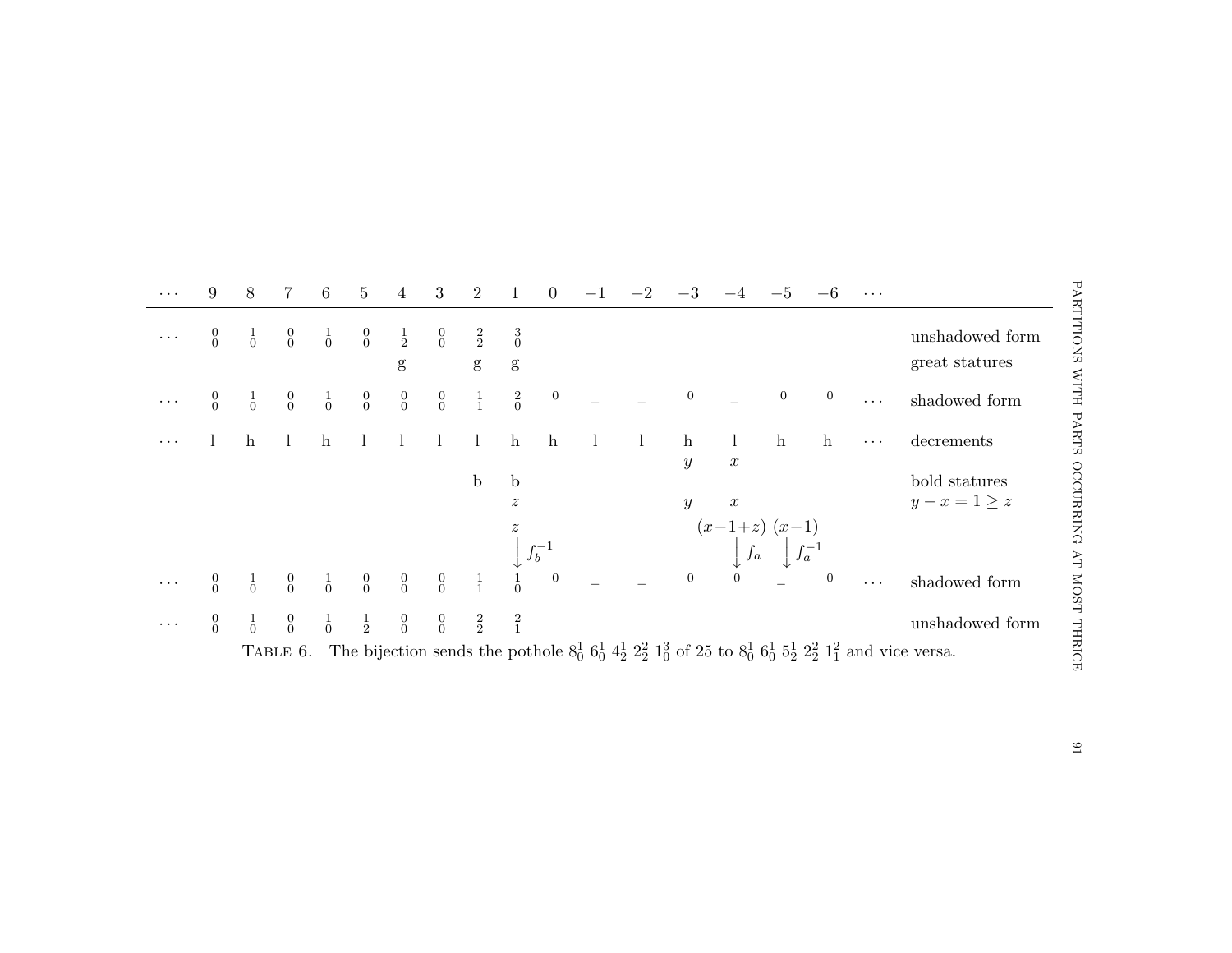|                                                     | $d=0$ |                                                                                                                                                                                                                                                                                                                                                                                                                                                                                                                                                                                                                                                                                           |                                                     | $d=1$ |                                                                                                                                                             | $d=2$                                                                                                                                                                         | $d=3$               |
|-----------------------------------------------------|-------|-------------------------------------------------------------------------------------------------------------------------------------------------------------------------------------------------------------------------------------------------------------------------------------------------------------------------------------------------------------------------------------------------------------------------------------------------------------------------------------------------------------------------------------------------------------------------------------------------------------------------------------------------------------------------------------------|-----------------------------------------------------|-------|-------------------------------------------------------------------------------------------------------------------------------------------------------------|-------------------------------------------------------------------------------------------------------------------------------------------------------------------------------|---------------------|
|                                                     |       | $6^1_1 \longleftrightarrow 6^1_00^-_1$                                                                                                                                                                                                                                                                                                                                                                                                                                                                                                                                                                                                                                                    |                                                     |       | $6^1_0 \longleftrightarrow 5^1_11^1_0$                                                                                                                      |                                                                                                                                                                               |                     |
|                                                     |       | $5^1_11^1_00^-_1 \longleftrightarrow 5^1_11^1_1$<br>$5^1_0 1^1_1 0^-_1 \longleftrightarrow 5^1_0 1^1_2$                                                                                                                                                                                                                                                                                                                                                                                                                                                                                                                                                                                   | $5^1_01^1_00^-_1 \longleftrightarrow 5^1_01^1_1$    |       |                                                                                                                                                             |                                                                                                                                                                               |                     |
| $4^1_1 2^1_0 0^-_1 \longleftrightarrow 4^1_1 2^1_1$ |       | $4_0^1 2_1^1 0_1^- \longleftrightarrow 4_0^1 1_1^2 0_1^-$                                                                                                                                                                                                                                                                                                                                                                                                                                                                                                                                                                                                                                 | $4_0^1 2_0^1 0_1^- \longleftrightarrow 4_0^1 2_1^1$ |       |                                                                                                                                                             |                                                                                                                                                                               |                     |
|                                                     |       | $4^{1}_{2}1^{2}_{0} \longleftrightarrow 5^{1}_{2}1^{1}_{0}$<br>$4_1^1 1_1^2 \longleftrightarrow 4_1^1 1_0^2 0_1^-$<br>$4_0^1 1_2^2 \longleftrightarrow 4_0^1 2_2^1$                                                                                                                                                                                                                                                                                                                                                                                                                                                                                                                       | $4_0^1 1_1^2 \longleftrightarrow 4_0^1 1_0^2 0_1^-$ |       | $4^1_1 1^2_0 \longleftrightarrow 4^1_1 2^1_0$                                                                                                               | $4^1_01^2_0 \longleftrightarrow 4^1_02^1_0$                                                                                                                                   |                     |
|                                                     |       | $3_0^2 0_1^ \longleftrightarrow$ $3_0^1 2_0^1 1_2^1 0_1^-$                                                                                                                                                                                                                                                                                                                                                                                                                                                                                                                                                                                                                                |                                                     |       |                                                                                                                                                             |                                                                                                                                                                               |                     |
|                                                     |       | $3^1_2 2^1_1 1^1_0 \longleftrightarrow 2^2_2 1^2_0$<br>$3^1_1 2^1_2 1^1_0 \longleftrightarrow 3^1_1 1^3_0$<br>$3^1_2 2^1_0 1^1_1 \longleftrightarrow 4^1_2 2^1_0$<br>$3_1^1 2_1^1 1_1^1 \longleftrightarrow 3_1^1 2_1^1 1_0^1 0_1^1 \longrightarrow 3_1^1 2_0^1 1_1^1 \longleftrightarrow 3_1^1 2_0^1 1_0^1 0_1^1$<br>$3_0^1 2_2^1 1_1 \longleftrightarrow 3_1^2 \longrightarrow 3_0^1 2_1^1 1_1 \longleftrightarrow 3_0^1 2_1^1 1_0^1 0_1^1$<br>$3_1^1 2_0^1 1_2^1 \longleftrightarrow 3_1^1 2_0^1 1_1^1 0_1^{\phantom{-}} \longrightarrow 3_0^1 2_0^1 1_2^1 \longleftrightarrow 3_0^1 2_0^1 1_1^1 0_1^{\phantom{-}}$<br>$3_0^1 2_1^1 1_2^1 \longleftrightarrow 3_0^1 2_1^1 1_1^1 0_1^-$ |                                                     |       | $3^1_2 2^1_0 1^1_0 \longleftrightarrow 2^2_1 1^2_0$<br>$3^1_1 2^1_1 1^1_0 \longleftrightarrow 3^2_0$<br>$3_0^1 2_2^1 1_0^1 \longleftrightarrow 3_0^1 1_0^3$ | $3^1_1 2^1_0 1^1_0 \longleftrightarrow 5^1_0 1^1_0$<br>$3_0^1 2_1^1 1_0^1 \longleftrightarrow 2_0^2 1_0^2$<br>$3_0^1 2_0^1 1_1^1 \longleftrightarrow 3_0^1 2_0^1 1_0^1 0_1^1$ | $3_0^1 2_0^1 1_0^1$ |
|                                                     |       | $3_0^1 1_0^3 0_1^- \longleftrightarrow 3_0^1 2_2^1 1_0^1 0_1^-$                                                                                                                                                                                                                                                                                                                                                                                                                                                                                                                                                                                                                           |                                                     |       |                                                                                                                                                             |                                                                                                                                                                               |                     |
|                                                     |       | $2_0^3 \longleftrightarrow 2_0^2 1_2^2$                                                                                                                                                                                                                                                                                                                                                                                                                                                                                                                                                                                                                                                   |                                                     |       |                                                                                                                                                             |                                                                                                                                                                               |                     |
|                                                     |       | $2_1^2 1_0^2 0_1^- \longleftrightarrow 3_2^1 2_0^1 1_0^1 0_1^- \longrightarrow 2_0^2 1_0^2 0_1^- \longleftrightarrow 2_0^2 1_1^2$<br>$2_0^2 1_1^2 0_1^- \longleftrightarrow 2_1^2 1_1^2$                                                                                                                                                                                                                                                                                                                                                                                                                                                                                                  |                                                     |       |                                                                                                                                                             |                                                                                                                                                                               |                     |

TABLE 7. The bijection for potholes of 6, which fails for  $3<sub>0</sub><sup>1</sup>2<sub>0</sub><sup>1</sup>1<sub>0</sub><sup>1</sup>$ .

|                 | $d=0$          |    |                | $d=1$          |   | $d = 2 \quad d = 3$ | signed   |
|-----------------|----------------|----|----------------|----------------|---|---------------------|----------|
|                 |                |    |                |                |   |                     | weight   |
| 6               | 1              | 1  | 1              |                |   |                     | $^{-3}$  |
| 51              | $\overline{2}$ | 3  | 1              | 2              |   |                     | 9        |
| 42              | $\overline{2}$ | 3  | 1              | $\overline{2}$ |   |                     | 9        |
| 41 <sup>2</sup> | 3              | 2  | $\overline{2}$ | 1              | 1 |                     | -9       |
| 3 <sup>2</sup>  | 1              | 1  |                |                |   |                     | 3        |
| 321             | 7              | 6  | 6              | 3              | 3 |                     | $^{-27}$ |
| 31 <sup>3</sup> | 1              | 1  |                |                |   |                     | 3        |
| $2^3$           | 1              |    |                |                |   |                     | - 1      |
| $2^21^2$        | $\overline{2}$ | 3  |                | 2              |   |                     | 9        |
| Totals          | 20             | 20 | 12             | 12             |   |                     |          |

TABLE 8. Numbers of potholes of 6 of decreasing height, with total weight.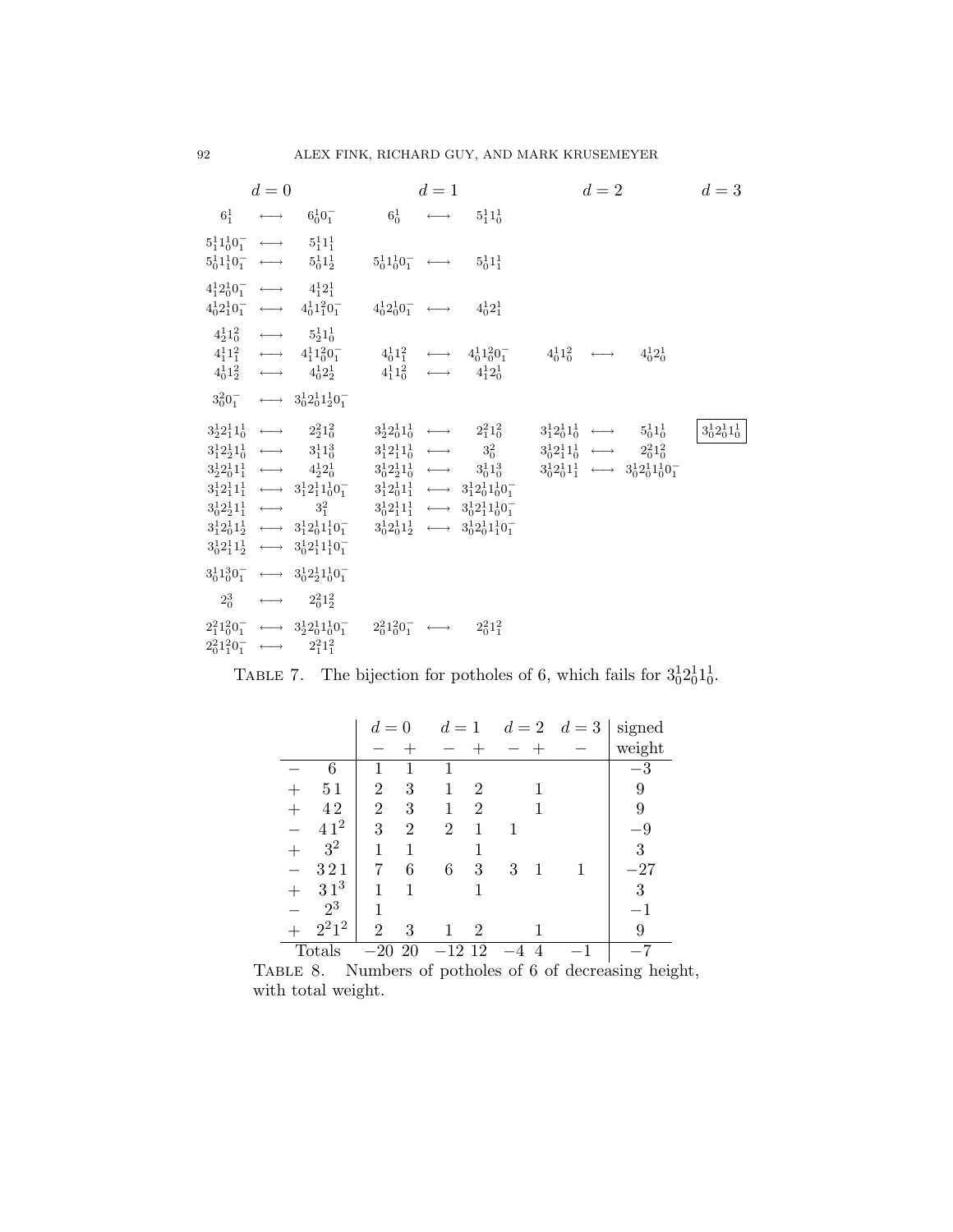- Decrement is preserved. Applying  $f_a$  adds 1 to the decrement of the part size to which it applies and therefore to the total decrement; this is undone by the application of  $f_a^{-1}$ . Applying  $f_b$  leaves the decrement alone, so the total change in decrement is  $1 - 1 + 0 = 0$ .
- Parity is reversed. Both  $f_a$  and  $f_b$  reverse parity, since they either increment or decrement multiplicity. So the overall effect of  $f_a$  and  $f_a^{-1}$  and  $f_b$  is to reverse parity.

We remark that the bijection we have just presented is actually one of a pair of complementary bijections. To present the other bijection we introduce an involution sp on partitions with heights assigned and a possible phantom, that is defined on (unshadowed) partitions by negating the decrement of every part, and by introducing an absent phantom or deleting a present one. That is, among positive statures sp exchanges  $\frac{1}{0}$  and  $\frac{1}{2}$  and exchanges  $\frac{2}{0}$  and  $\frac{2}{2}$ , leaving the other four statures unchanged; among negative statures (which at this stage only occur on 0) it exchanges  $0$  and  $\overline{\phantom{a}}$ . Since sp negates the decrement of each nonzero part size and swaps decrements −1 and 0 associated to the presence or absence of the phantom, its action on the overall decrement is to replace d by  $-1-d$ . It therefore sends no potholes to potholes; in fact, among all partitions with assigned heights and possible phantoms, it exchanges those which are potholes with those which aren't. However, sp preserves parity and the quantity  $n = \sum im_i$  on all partitions with heights.

For partitions, with heights assigned, that are in shadowed form, the effect of sp on statures can be described easily. In fact, if  $P$  is such a partition, the sets of positive part sizes of P and of  $sp(P)$  that have bold stature are identical, and any part size k has low decrement in P if and only if  $-k$  has high decrement in  $sp(P)$ . For example, for  $P = 6^1_0 2^1_1 1^1_0 1^- 2^- 5^-$ , only 2 has bold stature, the only positive parts with high decrement are 6 and 1, and the only negative parts with low decrement are  $-1$ ,  $-2$ , and  $-5$ . To find  $sp(P)$ , we first pass to the "unshadowed" form of P, which is  $6^1_0 5^1_2 2^2_1 1^2_1$ , and then change statures and add a phantom to get  $6\frac{1}{2}$   $5\frac{1}{0}$   $2\frac{1}{0}$   $1\frac{1}{1}$   $0$ . This yields the shadowed form  $sp(P) = 6_0^0 \; 5_0^1 \; 2_0^2 \; 1_0^1 \; 0^- \; 1^- \; 6^-$ , in which the positive parts with high decrement are 1, 2, and 5 while the negative parts with low decrement are  $-1$  and  $-6$ . In both P and  $sp(P)$ , only 2 has bold stature. In this example,  $sp(P)$  is a pothole, while P is not.

The complementary bijection is simply the conjugate of our main bijection by sp: it acts by applying sp, then our main bijection, then sp again. We will invoke this complementary bijection in Section 9.

#### 9. The maximum weight case

In this section we examine the bijection in more detail when  $h$  is as large as possible and  $d = h$ . There are then no phantoms and, by Lemma 4.4, the only possible statures are  $\frac{0}{0}$  (for absent parts),  $\frac{1}{0}$  and  $\frac{2}{0}$ . In particular, each maximum weight partition has a unique pothole of this type. If  $n$  is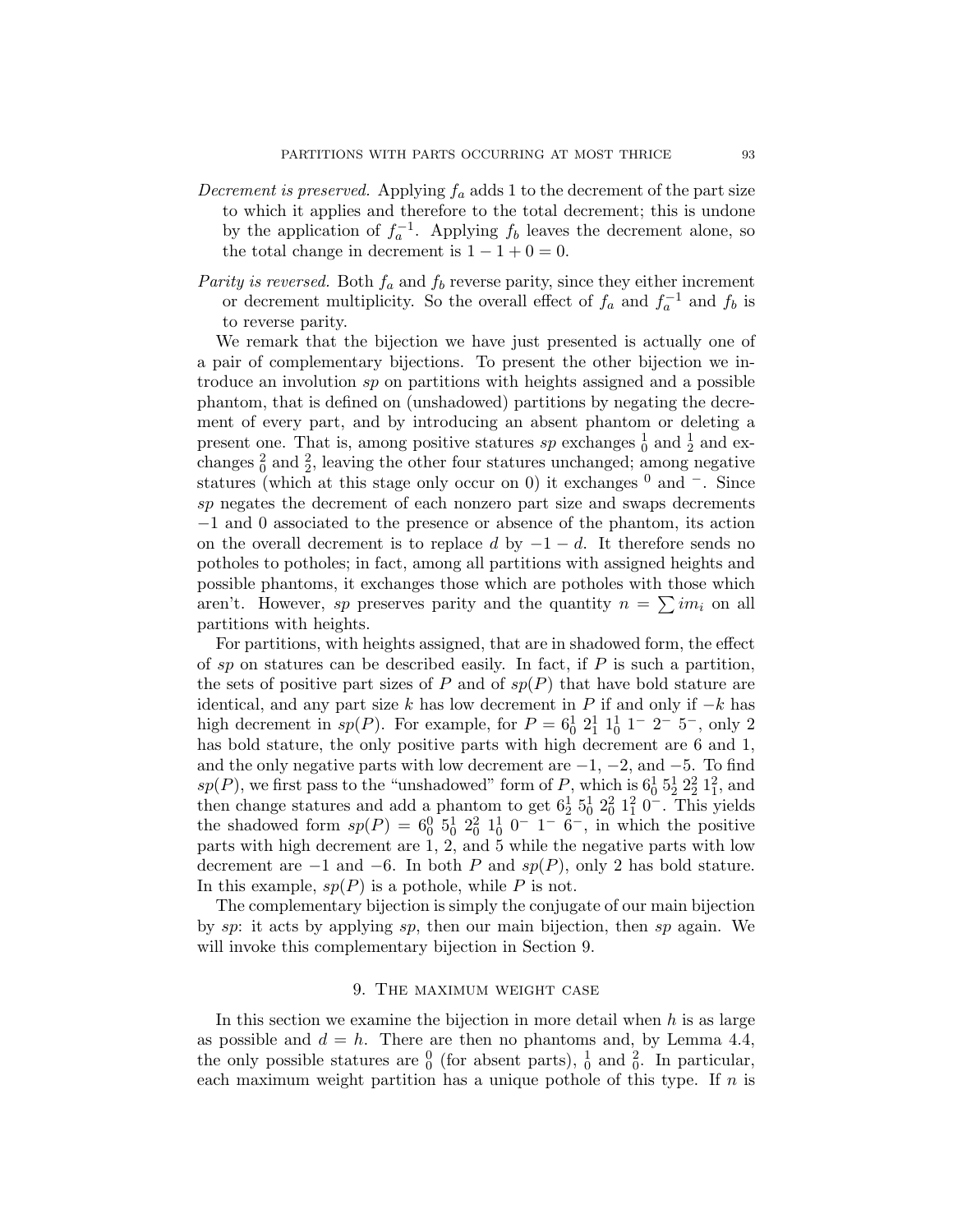triangular, there is just one maximum weight partition, and it produces the exceptional pothole.

For non-triangular numbers  $n = 2, 4, 5, 7, \ldots$  we get a bijection, which is shown in Table 9, on partitions of maximum weight.

| $n=2$                                                         | $n=11$                                            | $n=16$                                                                |
|---------------------------------------------------------------|---------------------------------------------------|-----------------------------------------------------------------------|
| 2 $\longleftrightarrow$ 1 <sup>2</sup>                        |                                                   | $5321 \longleftrightarrow 4321^2$ $64321 \longleftrightarrow 54321^2$ |
| $n=4$                                                         | $n=12$                                            | $n=17$                                                                |
|                                                               |                                                   |                                                                       |
| $31 \leftrightarrow 21^2$                                     | $6321 \leftrightarrow 432^21$                     | $74321 \longleftrightarrow 5432^21$                                   |
|                                                               | $5421 \longleftrightarrow 5321^2$                 | $65321 \longleftrightarrow 64321^2$                                   |
| $n=5$                                                         |                                                   |                                                                       |
| $41 \leftrightarrow 2^21$                                     | $n=13$                                            | $n=18$                                                                |
| $32 \leftrightarrow 31^2$                                     | $7321 \leftrightarrow 43^221$                     | $84321 \longleftrightarrow 543^221$                                   |
|                                                               | $6421 \longleftrightarrow 6321^2$                 | $75321 \longleftrightarrow 74321^2$                                   |
| $n=7$                                                         | $5431 \leftrightarrow 5421^2$                     | $65421 \longleftrightarrow 65321^2$                                   |
| $421 \longleftrightarrow 321^2$                               | $5\,3\,2^2\,1 \longleftrightarrow 4\,3\,2^2\,1^2$ | $6432^21 \longleftrightarrow 5432^21^2$                               |
|                                                               |                                                   |                                                                       |
|                                                               |                                                   |                                                                       |
| $n=8$                                                         | $n=14$                                            |                                                                       |
| $5\,2\,1 \longleftrightarrow 3\,2^2\,1$                       | $8321 \leftrightarrow 4^2321$                     |                                                                       |
| $431 \longleftrightarrow 421^2$                               | $7421 \leftrightarrow 7321^2$                     |                                                                       |
|                                                               | $6521 \leftrightarrow 632^21$                     |                                                                       |
| $n=9$                                                         | $6431 \longleftrightarrow 6421^2$                 |                                                                       |
| $6\,2\,1 \longleftrightarrow 3^2\,2\,1$                       | $5432 \leftrightarrow 5431^2$                     |                                                                       |
| $531 \longleftrightarrow 521^2$                               | $5\,4\,2^2\,1 \longleftrightarrow 5\,3\,2^2\,1^2$ |                                                                       |
|                                                               |                                                   |                                                                       |
| $432 \longleftrightarrow 431^2$                               | $53^2 21 \longleftrightarrow 43^2 21^2$           |                                                                       |
| $42^2$ 1 $\longleftrightarrow$ 32 <sup>2</sup> 1 <sup>2</sup> |                                                   |                                                                       |

Table 9. Bijections on partitions of maximum weight for non-triangular n.

We will now develop a description of this bijection without explicit use of potholes. Recall from Table 5 that, of the three occurring statures, only  $\frac{0}{0}$ has low decrement and only  $\frac{2}{0}$  is bold. Thus in the notation of Section 8, x and y are, respectively, the least part of the least string of missing parts and the least part greater than this string, which is of length  $y - x$ . Also, z is the least repeated part. From Lemma 4.5, no repeated part can be greater than x, so either  $z < x$  or  $z = \infty$ .

Now if  $y - x \leq z - 1$ , then y must be finite and the bijection will change the statures of part sizes x, y and  $y - x$ . The stature of part x changes from  $_0^0$  (via  $f_a$ ) to  $_0^1$ . Part size y must have stature  $_0^1$  since it must occur and cannot repeat, so the bijection changes the stature of this part (via  $f_a^{-1}$ ) to  $\frac{0}{0}$ . If z is finite, then  $y - x \leq z - 1 < x$ , so the part  $y - x$  cannot be missing or repeated and column  $y - x$  must have stature  $\frac{1}{0}$ . Its stature then changes (via  $f_b$ ) to  $\frac{2}{0}$ . On the other hand, if  $z = \infty$  there are two cases. If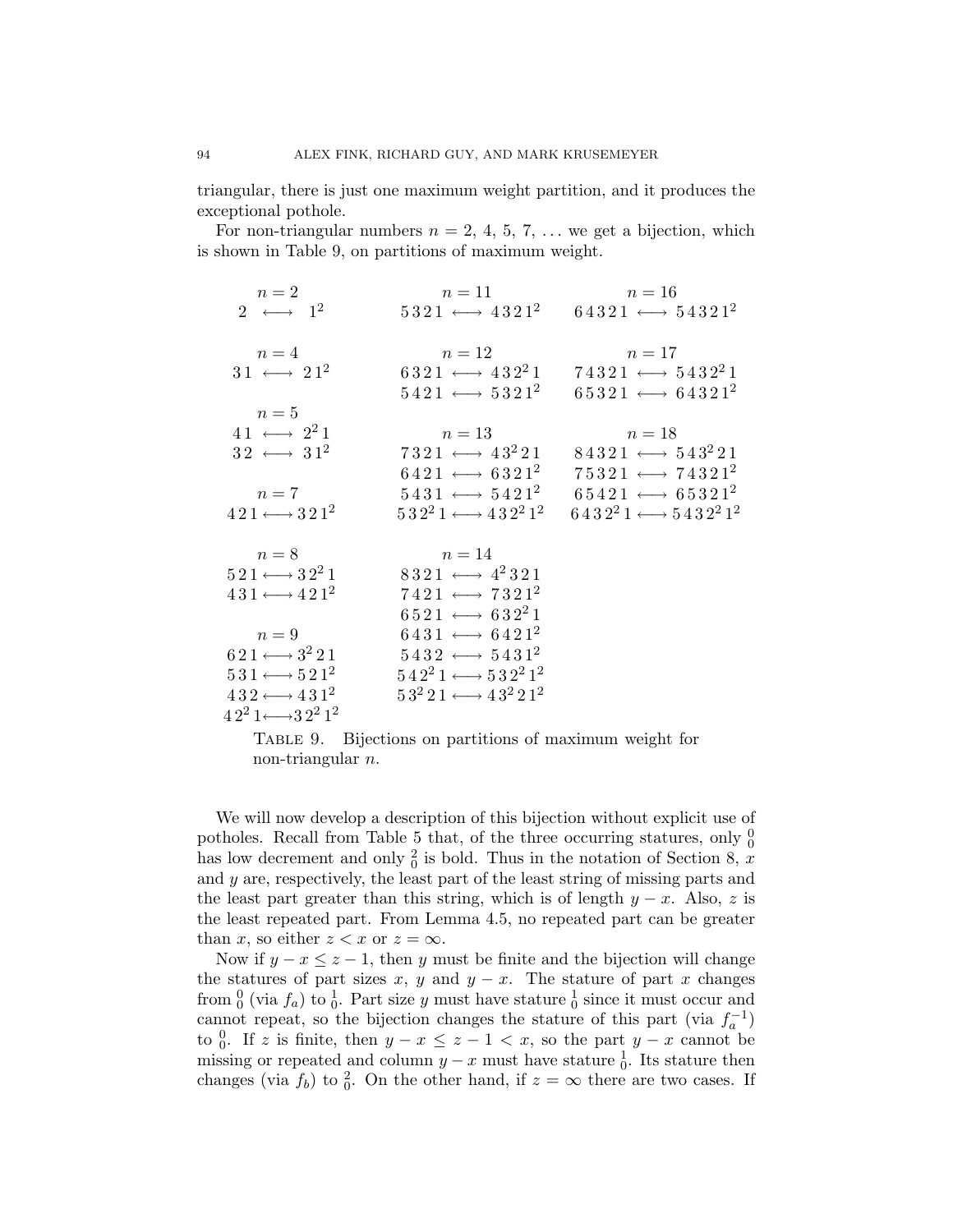$y - x < x$ , the bijection acts as before, while if  $y - x = x$ , the stature of the part x changes (via  $f_a$  and  $f_b$ ) all the way from  $\frac{0}{0}$  to  $\frac{2}{0}$ . The case  $y - x > x$ is impossible because  $y - x \leq y - 1$  would be a missing part and we could get a partition of greater weight by replacing the part y by separate parts  $y - x$  and x.

So far we have seen that whenever  $y - x < z$  the bijection acts on the partition by splitting up the part  $y$  (the first part *greater* than the least string of missing parts) into parts x and  $y - x$ . We now consider the case  $y - x \geq z$ , in which the bijection affects parts  $x - 1$ , z and  $x - 1 + z$ . As z is finite, z is a repeated part and the bijection changes its stature  $\frac{2}{0}$  (via  $f_h^{-1}$  $(b<sub>b</sub><sup>-1</sup>)$  to  $\frac{1}{0}$ . Because  $x \leq x-1+z \leq y-1$ ,  $x-1+z$  is a missing part and its stature changes from  $\frac{0}{0}$  (via  $f_a$ ) to  $\frac{1}{0}$ . The part  $x-1$  cannot be missing, but there are three possibilities. If  $x - 1 < z$ , then  $x - 1$  occurs just once and so the bijection changes its stature from  $\frac{1}{0}$  (via  $f_a^{-1}$ ) to  $\frac{0}{0}$ . If  $x - 1 = z$ , its stature is  $\frac{2}{0}$  and changes to  $\frac{0}{0}$  by  $f_a^{-1} \circ f_b^{-1}$  $b^{-1}$ . If  $x - 1 > z$ , the part  $x - 1$ cannot be repeated because otherwise we could get a partition of greater weight by replacing one part  $x-1$  and one part z with a new part  $x-1+z$ . So just as when  $x - 1 < z$ , the stature of  $x - 1$  changes from  $\frac{1}{0}$  to  $\frac{0}{0}$ . In all three variations the bijection combines the first repeated part z with the part  $x - 1$  to form a new part  $x - 1 + z$ .

In summary, we have the following description of the bijection on partitions of maximum weight for nontriangular numbers  $n$ : find the least string of consecutive missing parts; say it has length s. Also find the smallest repeated part r. If  $r \leq s$  (in particular, if the only parts occurring are consecutive, 1,2,..., $k$ , so that  $s = \infty$ ), add r to the part just below the string of missing parts. If  $r > s$  (in particular if there is no repeated part, so that  $r = \infty$ ) take the first part y above the string of missing parts and split it into parts  $(y-s)$  and s.

As mentioned at the end of Section 8, there is a second bijection, related to the first by conjugation by the involution sp. For the case when  $d = h$ and  $h$  is as large as possible, this second bijection also induces a bijection on partitions of maximum weight, provided  $n$  is not triangular. We give an example to illustrate this; a general description will follow.

Take the partition  $653^221$  of 20, of maximum weight  $3^5$ . The associated pothole with  $d = h = 5$  is  $6^1_0 5^1_0 3^2_0 2^1_0 1^1_0$ .

We apply sp to get  $6\frac{1}{2}5\frac{1}{2}3\frac{2}{2}2\frac{1}{2}1\frac{1}{2}0^-$  with  $d = -5$ , which, when rewritten in shadowed form, is  $3^{1}_{1}$   $0^{-}$   $1^{-}$   $2^{-}$   $3^{-}$   $5^{-}$   $6^{-}$ .

The least string of low decrements starts at  $-6$ . We have  $x = -6$ ,  $y = -4$ ,  $z = 3$ . Since  $y - x \le z - 1$  we apply  $f_a$  to  $-6$ ,  $f_a^{-1}$  to  $-4$ , and  $f_b$  to 2, transforming the partition to  $3^1_1 2^1_1 0^- 1^- 2^- 3^- 4^- 5^-$ . Recombining shadows with positive parts we get  $5\frac{1}{2}4\frac{1}{2}3\frac{2}{2}2\frac{2}{2}1\frac{1}{2}0$ . Finally we apply sp again and discard heights to arrive at  $543^22^21$ .

For any partition of maximum weight, after the first application of  $sp$ ,  $x$  will be the negative of the largest part of the partition. The least string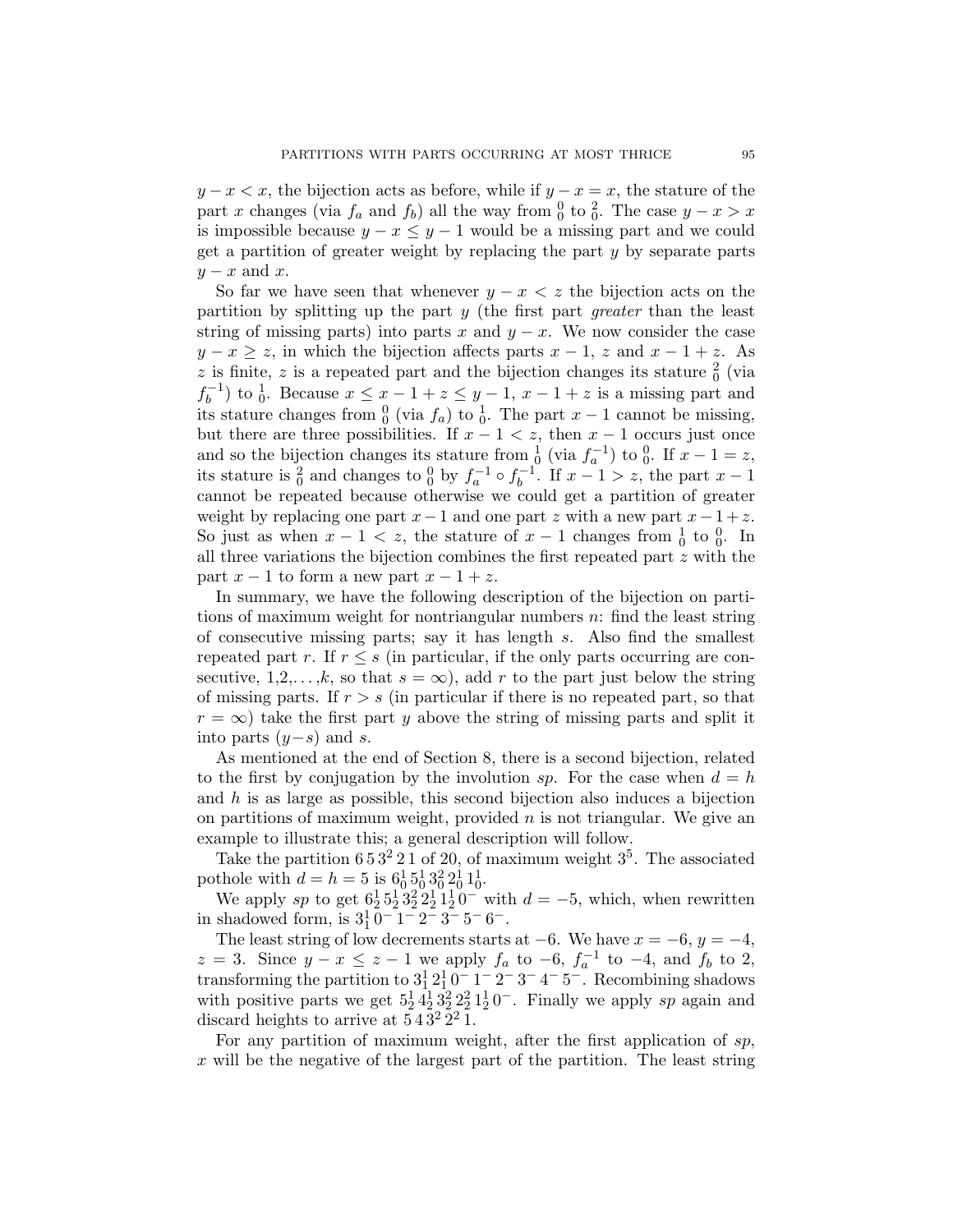of consecutive low decrement parts corresponds to the greatest string of high decrement parts before the spin, and therefore to the string of largest consecutive part sizes (italic in the examples below). Call the length of that string the slope, s, of the partition. This is consistent with the terminology used in describing Franklin's famous bijection [20, p. 158, Theorem 15.5] for partitions with distinct parts. For example, for the partition  $653^2 21$ ,  $s = 2$ , while for the partition  $543^22^21$ ,  $s=5$ .

To reiterate, after the first application of sp we have  $y - x = s$ .

Since which part sizes have normal stature is unaffected by  $sp$ ,  $z$  will still be the least repeated part. If  $s = y - x < z$ , then, as in the example above, the effect of the bijection will be to split the largest part of the partition into two parts, one of which is the largest missing part size. In our example  $653<sup>2</sup>21$ , the largest missing size is 4, and 6 is replaced by  $4+2$ . Conversely, if  $s \geq z$ , then a new part, larger by 1 than the original largest part, is formed by combining the first repeated part z with another part of appropriate size. For example, for the partition  $65321^2$  with  $z = 1$ ,  $s = 2$ , we form a new part 7 by combining 1 and 6, so the image of this partition under the second bijection is 7 5 3 2 1.

For weights less than the maximum, neither of our two bijections seems to have a straightforward generalization to a direct bijection between partitions rather than potholes. Such a direct bijection does exist for minimum weight  $3^{0} = 1$ . Partitions of weight 1 only occur for  $n = 3m$ , since every part must occur thrice. The bijection is then obtained from Franklin's bijection by repeating each part thrice. This breaks down if and only if  $m$  is a pentagonal number, which, as we saw in Section 3, is exactly if  $n$  is a triangular number divisible by 3.

So we have only shown that  $t_{n,l}^- = t_{n,l}^+$  for nontriangular n and maximal l (or  $l = 0$ ). In the next section we use a count of potholes to extend this result to arbitrary l.

### 10. Proofs of Theorems 2.1 and 5.1

Let  $n=\frac{1}{2}$  $\frac{1}{2}k(k+1) + m$  with  $0 < m \leq k$ , so that *n* is not a triangular number. Now that we have a bijection which preserves decrements and reverses parity on the set of all potholes of  $n$ , we are in a position to prove the first part of Theorem 2.1, that  $t_{n,l}^+ = t_{n,l}^-$  for every weight  $3^l$ . To do so we consider the numbers  $p_{n,d}^{\pm}$  of even and odd potholes of decrement d which correspond to partitions of n.

We noted in the proof of Theorem 6.1 that potholes can be counted by trinomial coefficients. Specifically, for a given partition with  $l$  part sizes that occur just once or twice, there are  $\binom{l}{q}$  $\binom{l}{d}$  potholes of decrement d without a phantom part and  $\binom{l}{d+1}_3$  potholes of decrement d that do include a phantom.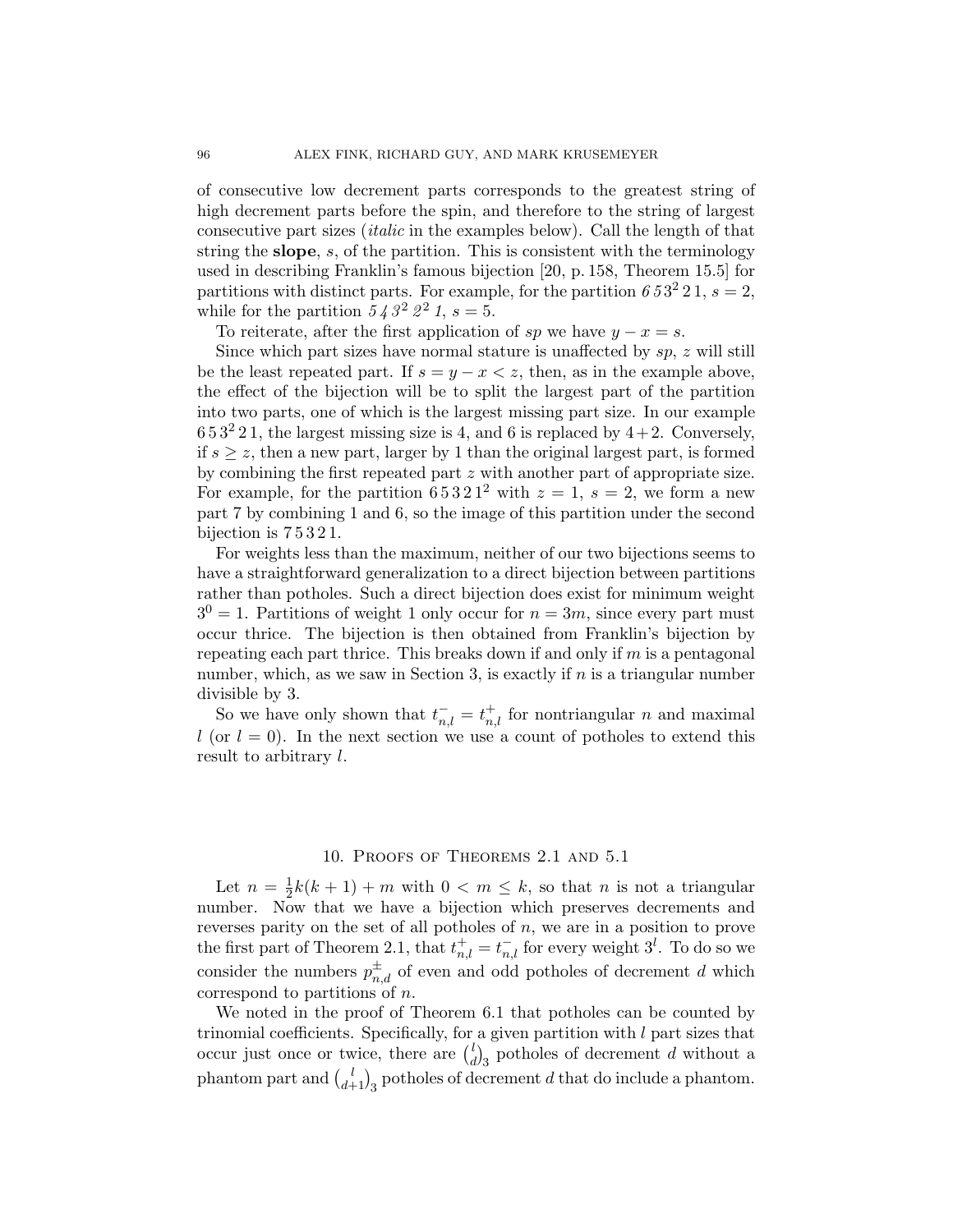Since the inclusion of a phantom part changes the parity of the pothole, we have

$$
p_{n,d}^{+} = t_{n,d}^{+} + {d+1 \choose d} t_{n,d+1}^{+} + {d+2 \choose d} t_{n,d+2}^{+} + \cdots
$$
  
\n
$$
+ t_{n,d+1}^{-} + {d+2 \choose d+1} t_{n,d+2}^{-} + \cdots
$$
  
\n
$$
= \sum_{l=d}^{k} {l \choose d} t_{n,l}^{+} + \sum_{l=d+1}^{k} {l \choose d+1} t_{n,l}^{-}
$$

Similarly,

(10.2) 
$$
p_{n,d}^- = \sum_{l=d}^k {l \choose d}_3 t_{n,l}^- + \sum_{l=d+1}^k {l \choose d+1}_3 t_{n,l}^+
$$

Our bijection shows that  $p_{n,d}^+ = p_{n,d}^-$  for all d. To show that  $t_{n,l}^+ = t_{n,l}^-$  for all l, we start with  $l = k$  and work our way down using (10.1) and (10.2). For the maximal case  $l = k$ , we know from Section 9 that  $t_{n,l}^+ = t_{n,l}^-$ . Now suppose that  $t_{n,l}^+ = t_{n,l}^-$  for all  $l > d$ . Then for decrement d we have

$$
t_{n,d}^+ = p_{n,d}^+ - \sum_{l=d+1}^k {l \choose d}_3 t_{n,l}^+ - \sum_{l=d+1}^k {l \choose d+1}_3 t_{n,l}^-
$$
  

$$
= p_{n,d}^- - \sum_{l=d+1}^k {l \choose d}_3 t_{n,l}^- - \sum_{l=d+1}^k {l \choose d+1}_3 t_{n,l}^+
$$
  

$$
= t_{n,d}^-
$$

as claimed.

Now suppose that  $n=\frac{1}{2}$  $\frac{1}{2}k(k+1)$  is a triangular number. Much of the previous argument will still apply, but because of the exceptional pothole  $k_0^1 \cdots 2_0^1 1_0^1$  we now have

$$
e_{k,k} = t_{n,k}^+ - t_{n,k}^- = p_{n,k}^+ - p_{n,k}^- = (-1)^k / 0!
$$

$$
e_{k,k-1} = t_{n,k-1}^+ - t_{n,k-1}^- = p_{n,k-1}^+ - {k \choose k-1} t_{n,k}^+ - t_{n,k}^-
$$
  

$$
- p_{n,k-1}^- + {k \choose k-1} t_{n,k}^- + t_{n,k}^+
$$
  

$$
= \left[ -{k \choose k-1} + 1 \right] (t_{n,k}^+ - t_{n,k}^-)
$$
  

$$
= (-1)^{k-1} (k-1)/1!
$$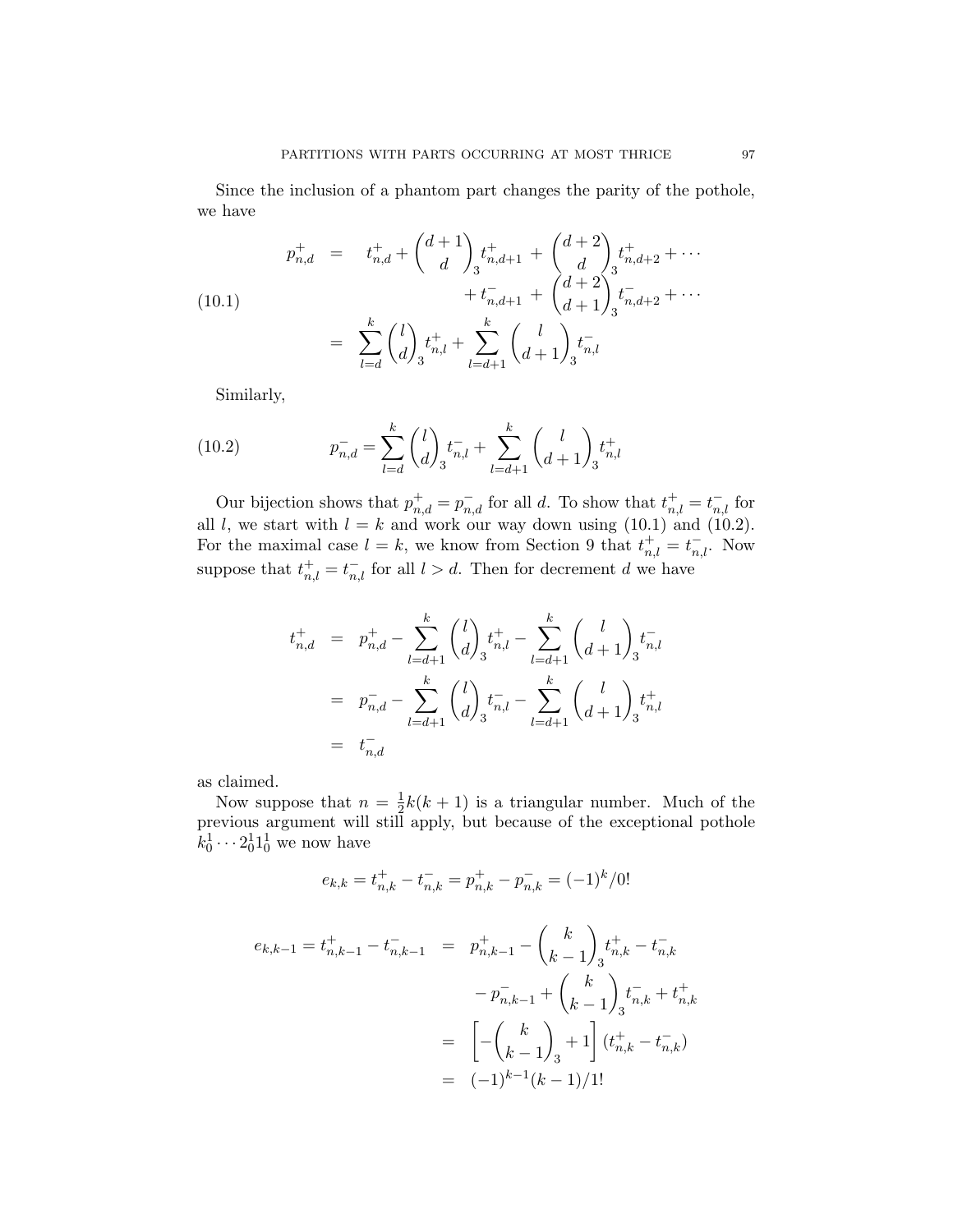$$
e_{k,k-2} = t_{n,k-2}^+ - t_{n,k-2}^- = p_{n,k-2}^+ - {k-1 \choose k-2} t_{n,k-1}^+ - {k \choose k-2} t_{n,k}^+ - {k-1 \choose k-1} t_{n,k-1}^- - {k \choose k-1} t_{n,k}^- - p_{n,k-2}^- + {k-1 \choose k-2} t_{n,k-1}^- + {k \choose k-2} t_{n,k}^- + {k-1 \choose k-1} t_{n,k-1}^+ + {k \choose k-1} t_{n,k}^+ + {k \choose k-1} t_{n,k}^+ + {k \choose k-1} t_{n,k}^+ + {k \choose k-1} t_{n,k}^+ +
$$

$$
= \left[ -\binom{k-1}{k-2}_3 + \binom{k-1}{k-1}_3 \right] (t_{n,k-1}^+ - t_{n,k-1}^-)
$$
  
+ 
$$
\left[ -\binom{k}{k-2}_3 + \binom{k}{k-1}_3 \right] (t_{n,k}^+ - t_{n,k}^-)
$$
  
= 
$$
(-1)^{k-2} (k-1)(k-4)/2!
$$

and more generally, for  $0 \leq l < k$ ,

(10.3) 
$$
e_{k,l} = \sum_{j=l+1}^{k} \left[ -\binom{j}{l}_3 + \binom{j}{l+1}_3 \right] e_{k,j}
$$

Note that (10.3) expresses each entry in Table 3 in terms of entries that are further right in the same row.

We now prove Theorem 5.1, that

(5.1) 
$$
e_{k+1,l} = e_{k,l} - e_{k,l-1} - e_{k-1,l},
$$

by induction on  $k-l$ . For  $k-l = -1$ , (5.1) reduces to  $e_{k+1,k+1} = -e_{k,k}$  by our convention that  $e_{k,l} = 0$  for  $k < l$ . This is already clear from  $e_{k,k} = (-1)^k$ .

For  $k-l = 0$ , (5.1) reduces to  $e_{k+1,k} = e_{k,k} - e_{k,k-1}$  which is easily checked. For the induction step, the idea is to express every term in (5.1) using (10.3) and then to match up the results using the induction hypothesis. In fact, the left side of (5.1) is

$$
(10.4) \quad e_{k+1,l} = \sum_{j=l+1}^{k+1} \left[ -\binom{j}{l}_3 + \binom{j}{l+1}_3 \right] e_{k+1,j}
$$

$$
= \sum_{j=l+1}^{k+1} \left[ -\binom{j}{l}_3 + \binom{j}{l+1}_3 \right] (e_{k,j} - e_{k,j-1} - e_{k-1,j})
$$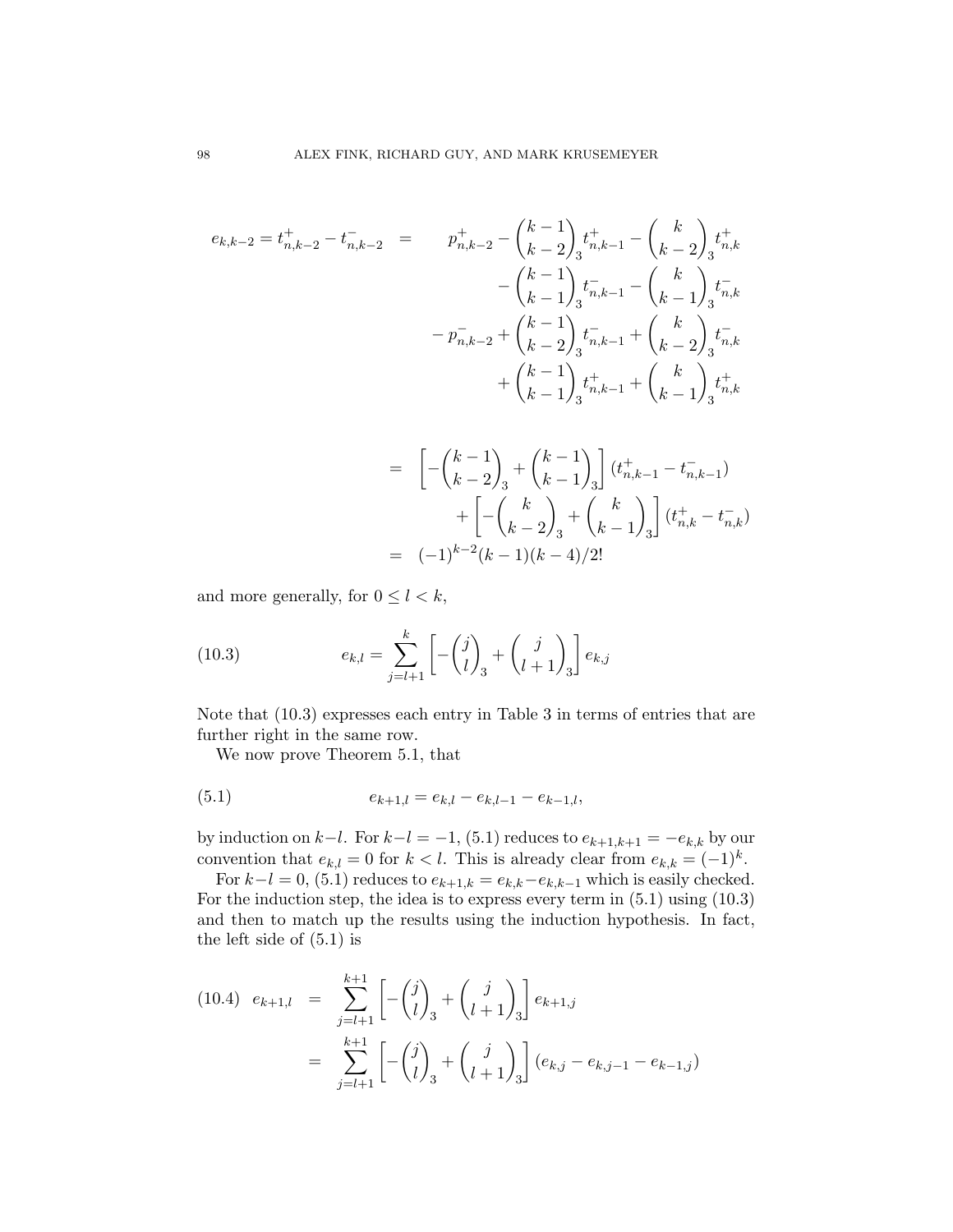by the induction hypothesis, while the right side is

(10.5) 
$$
e_{k,l} - e_{k,l-1} - e_{k-1,l} = \sum_{j=l+1}^{k} \left[ -\binom{j}{l}_3 + \binom{j}{l+1}_3 \right] e_{k,j}
$$
  

$$
- \sum_{j=l}^{k} \left[ -\binom{j}{l-1}_3 + \binom{j}{l}_3 \right] e_{k,j}
$$

$$
- \sum_{j=l+1}^{k-1} \left[ -\binom{j}{l}_3 + \binom{j}{l+1}_3 \right] e_{k-1,j}
$$

Of the three sums on the right side of (10.5) the first and the third match with parts of the right side of (10.4); even though the ranges of summation are not quite the same, the offending terms are zero. Thus it remains to show that

$$
\sum_{j=l}^{k} \left[ -\binom{j}{l-1}_3 + \binom{j}{l}_3 \right] e_{k,j} = \sum_{j=l+1}^{k+1} \left[ -\binom{j}{l}_3 + \binom{j}{l+1}_3 \right] e_{k,j-1}
$$

If we shift the index of summation on the right, we can rewrite this equation as  $S = 0$ , where

$$
S = \sum_{j=l}^{k} \left[ -\binom{j}{l-1}_3 + \binom{j}{l}_3 + \binom{j+1}{l}_3 - \binom{j+1}{l+1}_3 \right] e_{k,j}
$$

For  $j = l$  the coefficient of  $e_{k,j}$  is

$$
-\binom{l}{l-1}_3 + \binom{l}{l}_3 + \binom{l+1}{l}_3 - \binom{l+1}{l+1}_3 = -l+1+(l+1)-1=1,
$$

so that

$$
S = e_{k,l} + \sum_{j=l+1}^{k} \left[ -\binom{j}{l-1}_3 + \binom{j}{l}_3 + \binom{j+1}{l}_3 - \binom{j+1}{l+1}_3 \right] e_{k,j}
$$
  
= 
$$
\sum_{j=l+1}^{k} \left[ -\binom{j}{l-1}_3 + \binom{j}{l+1}_3 + \binom{j+1}{l}_3 - \binom{j+1}{l+1}_3 \right] e_{k,j}
$$

by (10.3). For  $j = l + 1$  the new coefficient is

$$
-\frac{(l+1)(l+2)}{2} + 1 + \frac{(l+2)(l+3)}{2} - (l+2) = 1,
$$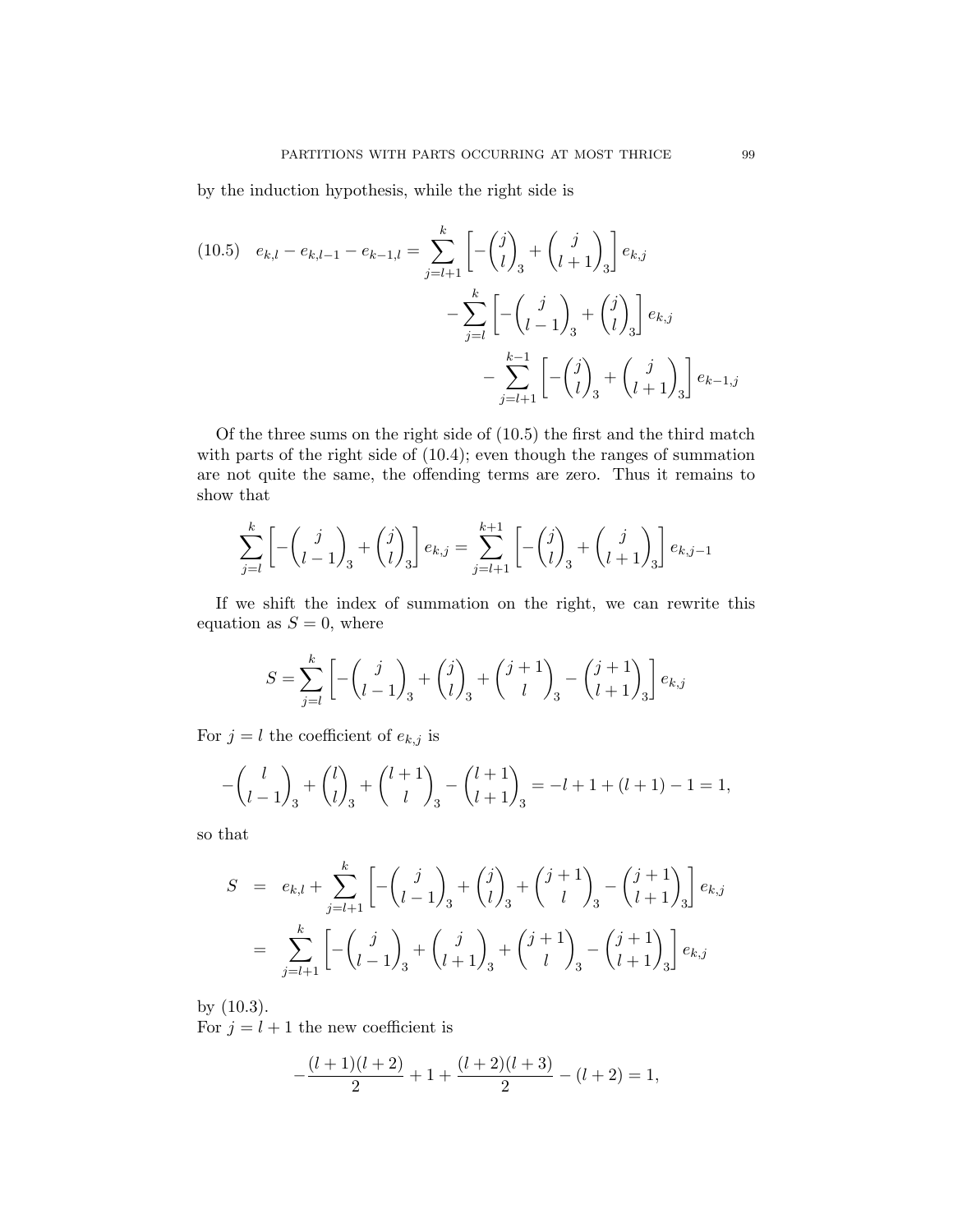so that

$$
S = e_{k,l+1} + \sum_{j=l+2}^{k} \left[ -\binom{j}{l-1}_3 + \binom{j}{l+1}_3 + \binom{j+1}{l}_3 - \binom{j+1}{l+1}_3 \right] e_{k,j}
$$
  
= 
$$
\sum_{j=l+2}^{k} \left[ -\binom{j}{l-1}_3 + \binom{j}{l+2}_3 + \binom{j+1}{l}_3 - \binom{j+1}{l+1}_3 \right] e_{k,j}
$$

by another application of (10.3). At this point all the coefficients are zero by the recursion

$$
\binom{j+1}{l}_3 = \binom{j}{l-1}_3 + \binom{j}{l}_3 + \binom{j}{l+1}_3
$$

for trinomial coefficients, applied to  $\binom{j+1}{l}$  $\binom{1}{l}$ <sub>3</sub> and  $\binom{j+1}{l+1}$ <sub>3</sub>. So  $S = 0$ , completing the proof of (5.1) and hence the proof of Jacobi's identity.

### 11. COUNTING POTHOLES WITH THE START $(L)$ ING SEQUENCE

Here we generalize the bijection of Theorem 4.3 between odd and even partitions to a bijection of potholes. This allows us to drop the restriction to maximum weight, and we get a parity-reversing bijection between potholes of n with decrement d and those of  $n + d + 1$  with decrement  $d + 1$ . As a result, we will be able to use sequence (4.1) to count potholes of a given decrement.

The bijection results from an operation on shadowed potholes, which we refer to as **sliding**. To slide a shadowed pothole  $P$ , modify the statures of its part sizes to arrive at a new pothole  $P'$  such that n has high decrement in  $P'$  exactly if  $n-1$  has high decrement in P, and so that the same part sizes are bold in  $P$  and  $P'$ . We can use Table 5 to carry out this operation, several examples of which will soon follow.

In the particular case of a maximum weight partition, as we saw in Section 9 there is a unique pothole of maximum decrement. This pothole has no phantom or negative part, and the only statures are  $\frac{0}{0}$ ,  $\frac{1}{0}$ , and  $\frac{2}{0}$ . Under sliding, if  $i$  is the smallest missing part, all larger parts that are present have stature  $\frac{1}{0}$  and shift up by 1; a new part  $i_0^1$  is introduced. Finally, the parts  $1, 2, \ldots, i-1$  remain with their original statures  $\frac{1}{0}$  and  $\frac{2}{0}$  because each high decrement gets shifted to the next part size (and the high decrement of the absent part size 0 shifts to 1); the stature of one of these part sizes is  $\frac{2}{0}$  if and only if the part size is bold, and this doesn't get shifted. So in this case, sliding yields exactly the bijection from the proof of Theorem 4.3.

Here are some examples of sliding in general. For the pothole  $P = 2<sub>0</sub><sup>3</sup>$  of 6, we see that in the shadowed form  $2<sub>0</sub><sup>2</sup>2<sub>-</sub>$ , the part 2 and all nonpositive parts except 2<sup>−</sup> have high decrement (while all other parts have low decrement). So in  $P'$ , the parts 3, 1, and all nonpositive parts except  $1^-$  have high decrement. The part 2 is still the only bold part, so  $P'$  has shadowed form  $3_0^1 2_1^1 1_0^1$ <sup>-</sup> and we have  $P' = 3_0^1 2_1^1 1_1^2$ . Note that P has decrement 0 and that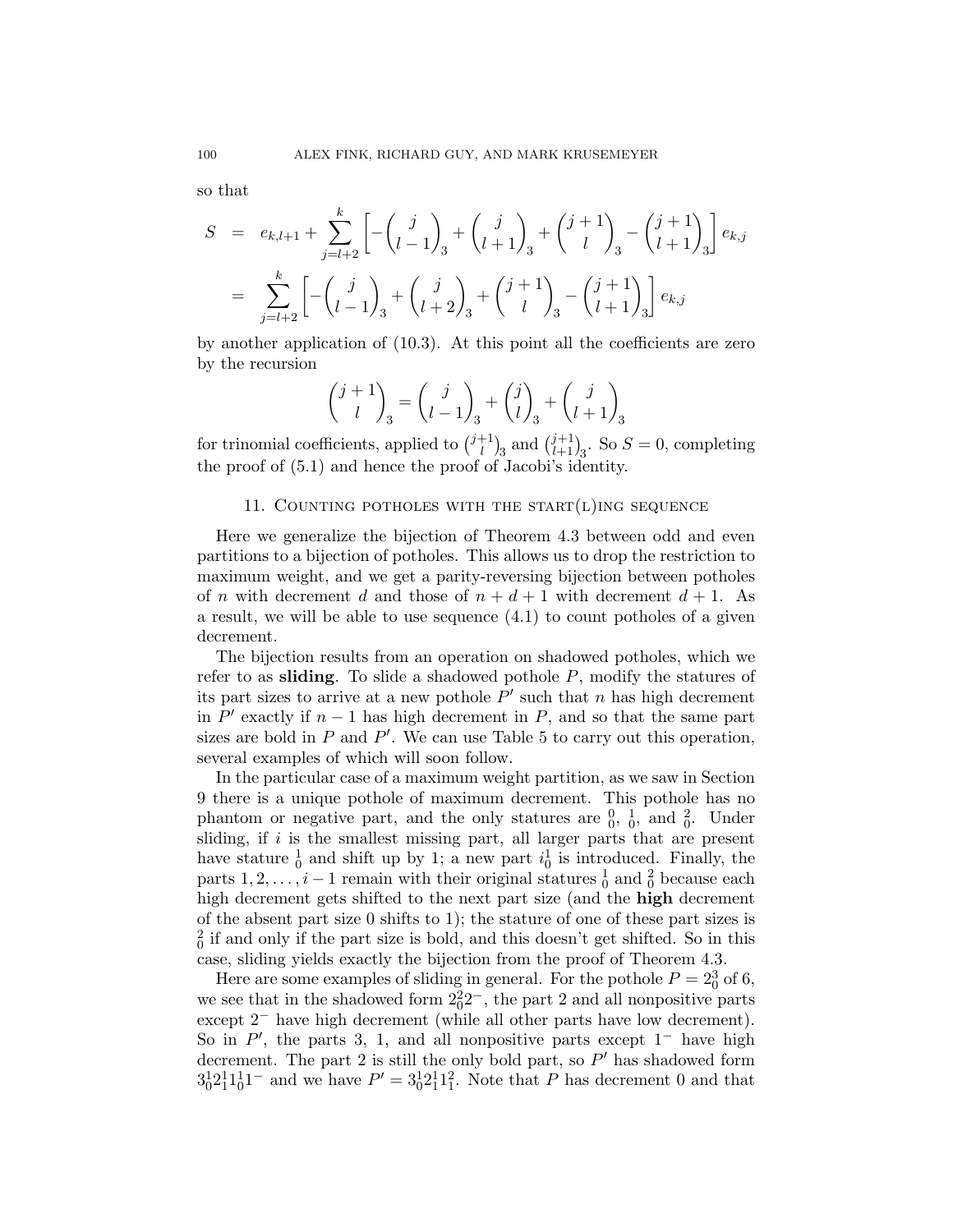P' is a pothole of  $7 = 6 + 0 + 1$  with decrement 1. If we slide the pothole P' again to get  $P''$ , parts 4, 2, 1, and all nonpositive parts except 0 will have high decrement, and we find that  $P'' = 4<sup>1</sup>0<sup>2</sup>2<sup>1</sup>0<sup>1</sup>0<sup>-</sup>$ , a pothole of  $9 = 7 + 1 + 1$ with decrement 2. A third sliding yields  $P^{\prime\prime\prime} = 5_0^1 3_0^1 2_0^2$ .

For the pothole  $Q = 8_0^1 6_0^1 4_2^1 2_2^2 1_3^0$  of 25 that was shown in Table 6, we can shift the row of 'l's and 'h's in that figure one position to the left (hence the term "sliding") to see that in  $Q'$ , the parts 9, 7, 2, 1, -2, and all parts  $\leq -4$  should have high decrement. Since only the parts 2 and 1 are bold, the shadowed form of  $Q'$  is  $9<sub>0</sub><sup>1</sup>7<sub>0</sub><sup>1</sup>2<sub>0</sub><sup>2</sup>1<sub>0</sub><sup>2</sup>0<sup>-1</sup>1<sup>-3</sup>$ , from which we get  $Q' = 9_0^1 7_0^1 3_2^1 2_0^2 1_0^3 0_1^-.$ 

**Theorem 11.1.** If P is a pothole of n with decrement d, and P' is obtained from P by sliding, then P' is a pothole of  $n' = n + d + 1$  with decrement  $d' =$  $d+1$ , and P and P' have opposite parity.

*Proof.* We begin with the observation that the decrement d of P is equal to the difference between the number  $m_+$  of positive part sizes of high decrement and the number  $m_$  of nonpositive part sizes of low decrement.

Compare  $P$  and  $P'$  in shadowed form. The decrement of  $P$  has increased by 1 in sliding, since we've either lost a nonpositive part size (namely 0) of low decrement or gained a positive part size (namely 1) of high decrement. Therefore,  $d' = d + 1$ ; in particular P' is a pothole.

To find the relation between  $n$  and  $n'$ , note that we can account for the changes between  $P$  and  $P'$  as follows.

- (I) For each positive part size  $i$  of high decrement in  $P$ , starting with the largest such part, change the decrement of part size  $i+1$  to high and of part size i to low, contributing  $(i + 1) - i = 1$  to  $n' - n$ , regardless of whether  $i$  and  $i + 1$  have normal or bold stature.
- (II) If P does not contain a phantom, change the decrement of part size 1 to high, contributing 1 to  $n' - n$ .
- (III) For each negative part  $i$  of low decrement in  $P$ , change that decrement to high and change the decrement of  $i+1$  to low, contributing  $i - (i + 1) = -1$  to  $n' - n$ .

If P has no phantom, the contributions of (I), (II), and (III) to  $n'-n$  are  $m_+$ , 1, and  $-m_-$  respectively, while if P has a phantom they are  $m_+$ , 0, and  $-(m_$  − 1). In either case, the total contribution is

$$
n' - n = m_+ - m_- + 1 = d + 1,
$$

as desired. Finally, we consider parity. By the comment at the end of Section 7 and the first observation of this proof, the parity of a pothole is given by the number of bold statures plus the decrement. Because the bold part sizes are unchanged and  $d' = d + 1$ , the parities of P and P' are opposite.  $\square$ 

Evidently, any pothole of positive decrement can be obtained by sliding, and the operation is invertible. Therefore sliding provides a bijection between even, respectively odd, potholes of  $n$  with decrement  $d$  and odd,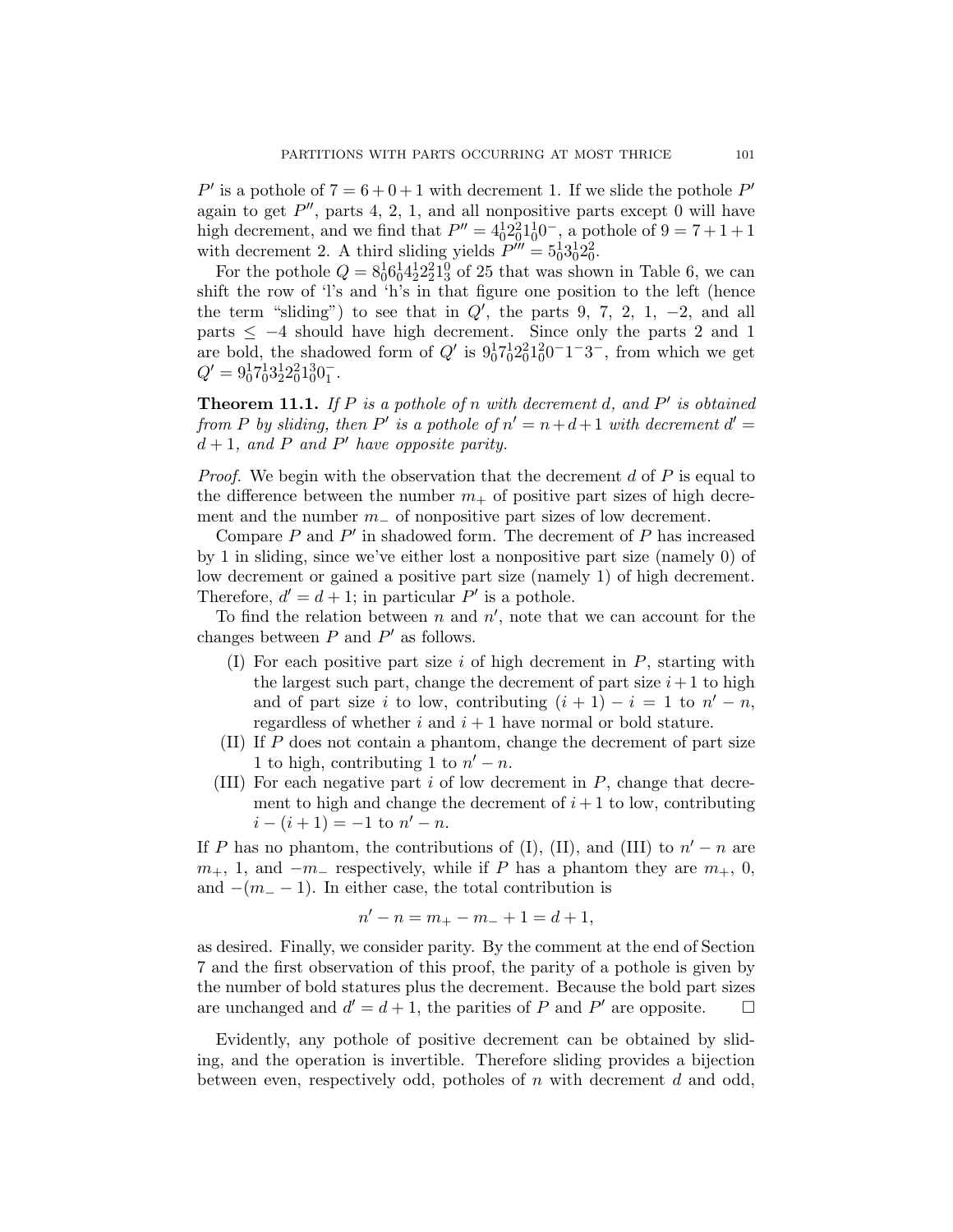respectively even, potholes of  $n+d+1$  with decrement  $d+1$ , or in the other direction, for  $d > 0$ , between potholes of n with decrement d and potholes of the opposite parity of  $n - d$  with decrement  $d - 1$ . Here  $n - d$  will always be nonnegative, and will be positive except in the case of the lone pothole  $1_0^1$  of  $n = 1$  with decrement  $d = 1$ , which corresponds to the empty pothole of 0.

Carrying out this "reverse sliding" repeatedly, we can match any pothole of *n* with decrement *d* to a pothole of  $n - \frac{1}{2}$  $\frac{1}{2}d(d+1)$  with decrement 0, where  $n-\frac{1}{2}$  $\frac{1}{2}d(d+1)$  will be 0 exactly if we started with the exceptional pothole of a triangular number. Thus to be able to count potholes with a given decrement, it is enough to be able to count potholes of any positive integer with decrement 0. This also enables us to count potholes of specified decrement and parity, as sliding (in either direction) reverses parity.

To count potholes of m with decrement 0, we use repeated sliding (forward). After sliding m times, potholes of m with decrement 0 will yield potholes of  $m + (1 + 2 + ... + m) = \frac{1}{2}m(m + 1) + m$  with decrement m. As we saw at the beginning of Section  $\overline{9}$ , these last potholes are in one to one correspondence with partitions of  $\frac{1}{2}m(m+1) + m$  of maximum weight. Now recall from Section 4 that  $u^{\pm}(m)$ , the m-th term of sequence (4.1), counts partitions of  $\frac{1}{2}k(k+1) + m$  of maximum weight and parity given by the  $\pm$ sign for  $0 \leq m \leq k$ . So taking  $k = m$  we see that  $u^{\pm}(m)$  counts potholes of m with decrement 0, and the parity of the  $\pm$  sign, i.e. the parity of m if the sign is  $+$  and its opposite if the sign is  $-$ .

In summary, we have the following theorem.

**Theorem 11.2.** The numbers of potholes of n with decrement d are given by

(11.1) 
$$
p_{n,d}^+ = u^{\pm} \left( n - \frac{1}{2} d(d+1) \right)
$$

$$
p_{n,d}^- = u^{\mp} \left( n - \frac{1}{2} d(d+1) \right)
$$

where  $\pm$  is the sign of  $(-1)^d$ .

For example, we saw earlier that for the pothole  $P = 2<sub>0</sub><sup>3</sup>$  of 6, sliding three times yields  $P''' = 5_0^1 3_0^1 2_0^2$ . Sliding three more times, we arrive at the pothole  $8^1_0 6^1_0 5^1_0 3^1_0 2^2_0 1^1_0$  of  $27 = \frac{1}{2}6(6+1) + 6$  with decrement 6, corresponding to the maximum weight partition 8 6 5 3 2<sup>2</sup> 1. There are  $u^{\pm}(6) = 20$  such partitions of 27 of each parity, and they correspond to the 20 potholes of 6 with decrement 0 enumerated in the left columns of Table 8. Similarly, the complete set of 24 potholes of 4 shown in Section 6 consists of  $u^{\pm}(4) = 7$  of each parity with decrement 0,  $u^{\pm}(3) = 4$  of each parity with decrement 1, and  $u^{\pm}(1) = 1$  of each parity with decrement 2.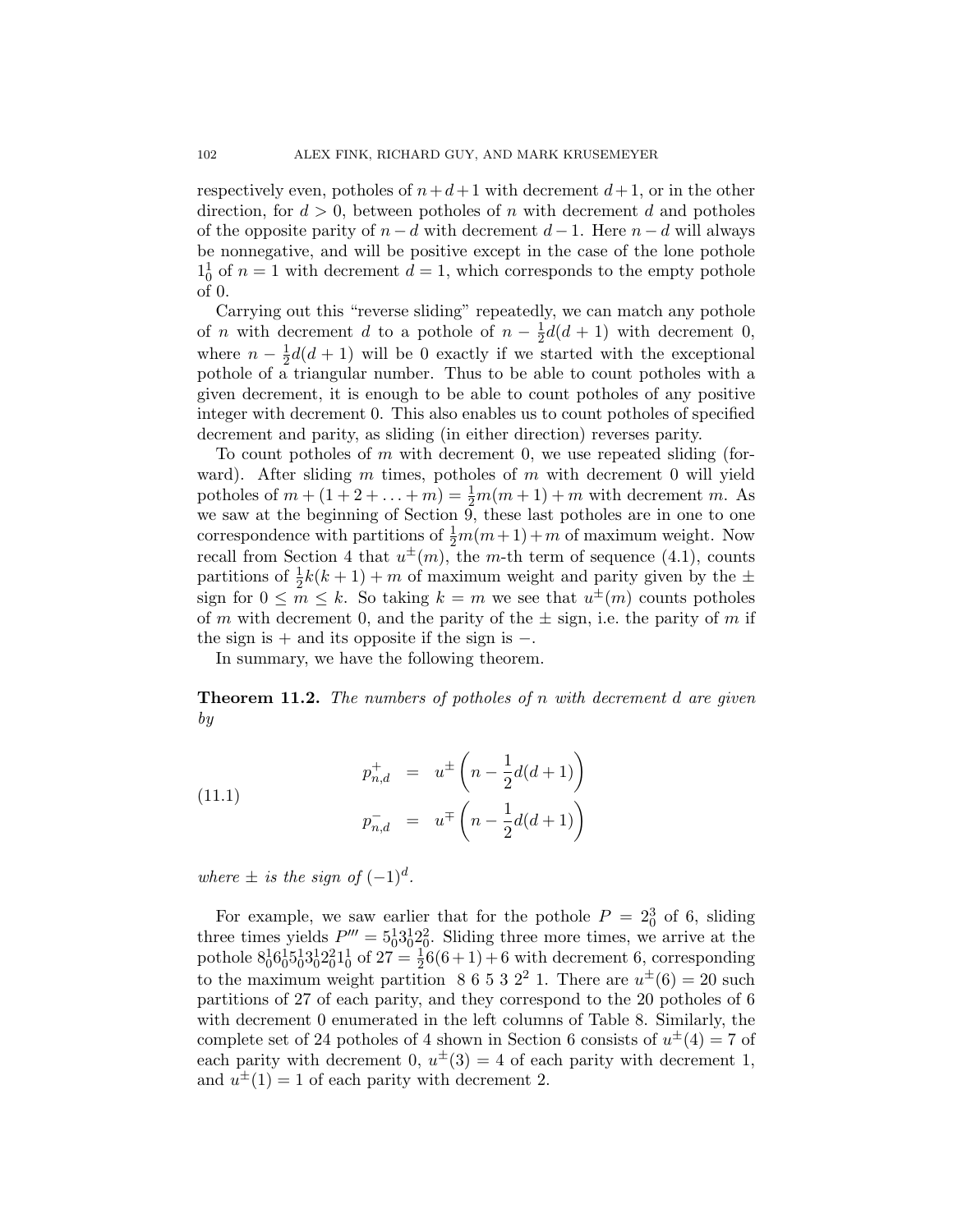### 12. Relation to a Jacobi theta function

We now prove Theorem 4.1, that

$$
\sum_{m=0}^{\infty} [u^+(m) + u^-(m)]q^m = \frac{1}{\vartheta_4(q)}
$$
  
= 
$$
\frac{1}{(1-q)^2(1-q^2)(1-q^3)^2(1-q^4)(1-q^5)^2\cdots}
$$
  
= 
$$
\prod_{n=1}^{\infty} \frac{1}{(1-q^n)(1-q^{2n-1})}
$$

This is the generating function for the number of divided partitions of  $m$ , where the right division contains only odd parts. The latter partitions are equinumerous with partitions into distinct parts  $[1, p.5, Corollary 1.2]$  so we'll use those instead. For example, the relevant divided partitions of 0, 1, 2, 3 and 4 are given in Table 10.

Note that by Theorem 11.2,  $u^+(m) + u^-(m) = p_{m,0}^+ + p_{m,0}^-$ . Thus we must now show that the number of such divided partitions of  $m$  is equal to the number of potholes of m of decrement 0.

It is straightforward to check that, for positive  $i$ , an unshadowed stature  $i_h^{m_i}$  $\frac{m_i}{h_i}$  is reflected in shadowed form by exactly  $m_i$  of the following three features: (i) high decrement at part size i; (ii) a shadow, of low decrement, at part size  $-i$ ; and (iii) a bold stature at part size i. The phantom is represented by low decrement at part size 0. A shadowed pothole is completely determined by which of these features it possesses for each  $i \geq 0$ . So we can associate to it a divided partition of  $m$ , with three divisions, each into distinct parts: the first contains all positive part sizes  $i$  with high decrement, the second all *non-negative* part sizes i such that  $-i$  has low decrement, and the third all positive part sizes i of bold stature. Since  $d = 0$ , it follows from the observation on decrement that starts the proof of Theorem 11.1 that we get only divided partitions whose first two components have an equal

| m              | divided partitions; right division having distinct parts                                                                                                                                     | number         |
|----------------|----------------------------------------------------------------------------------------------------------------------------------------------------------------------------------------------|----------------|
|                |                                                                                                                                                                                              |                |
|                | $\{1 \}$ { $ 1\}$                                                                                                                                                                            | $\overline{2}$ |
|                | 2 $\{2\}$ { $1^2$ } { $1^2$ } { $1\$ } { $ 2$ }                                                                                                                                              | $\overline{4}$ |
| 3 <sup>1</sup> | $\ \left\{3\right\}\ \left\{21\right\}\ \left\{1^3\right\}\ \left\{2\right\}1\right\}\ \left\{1^2\right\}\ \left\{1\right\2\right\}\ \left\{ \ \left 3\right\} \ \left\{ \ \left 21\right\}$ | 8              |
|                | $  \{4 \} \{31 \} \{2^2 \} \{21^2 \} \{1^4 \} \{3 1\} \{21 1\}$                                                                                                                              |                |
|                | $\left[\right.\{1^3 1\right\}\left.\{2 2\right\}\left.\{1^2 2\right\}\left.\{1 3\right\}\left.\{1 21\right\}\left.\left\{ 4\right\}\left.\{ 31\right\}$                                      | 14             |
|                | TABLE 10.                                                                                                                                                                                    |                |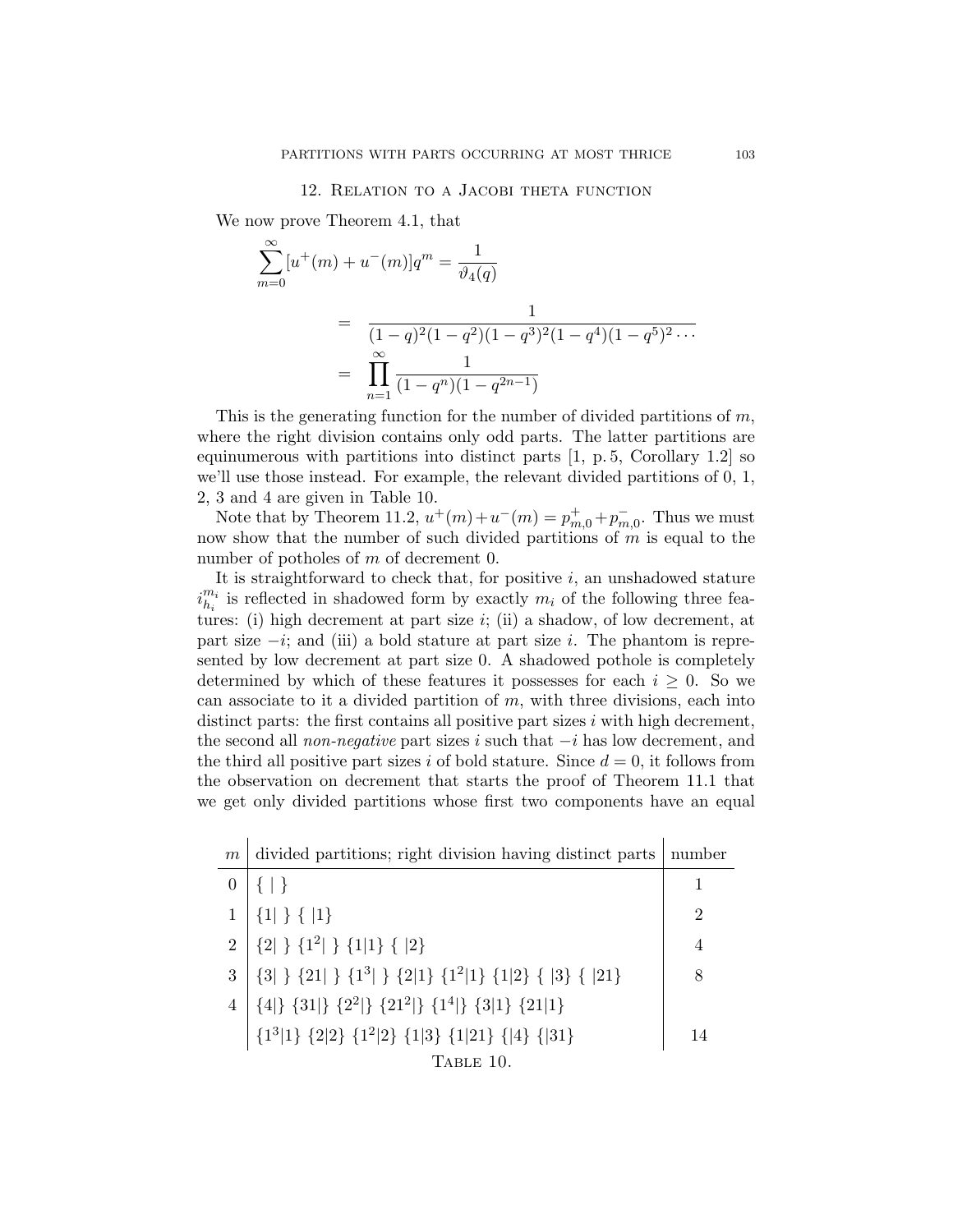number of parts. Conversely, for any such tripartite divided partition we have a unique pothole of decrement 0.

We now have two kinds of divided partition, one with two divisions and one with three, and we want to establish that they are equal in number. The final components of each of these kinds of divided partition are the same, so we'll be done if we show that the number of (unrestricted) partitions P of m is equal to the number of divided partitions  $(P_1|P_2)$  of m, such that both  $P_1$  and  $P_2$  have distinct parts; they have equally many parts; and 0 is allowed to be a part of  $P_2$ , but not of  $P_1$ .

We establish this by a simple manipulation of Ferrers diagrams. Split the Ferrers diagram of P by a diagonal line passing just below its main diagonal; then the rows of the upper section give  $P_1$ , and the columns of the lower section give  $P_2$ . This is readily seen to be bijective.

For example, Figure 2 illustrates the mapping between  $P = 5 \, 4^2 \, 2 \, 1^4$  and  $(P_1|P_2) = (5 \ 3 \ 2 \ 7 \ 2 \ 0).$ 



FIGURE 2. The mapping between  $P = 5$  4<sup>2</sup> 2 1<sup>4</sup> and  $(P_1|P_2) = (5 \ 3 \ 2 \ 7 \ 2 \ 0).$ 

To prove Theorem 4.2, that  $u^+(m)$  is odd just if m is square, start with the power series

$$
\vartheta_4(q) = \sum_{n=-\infty}^{\infty} (-1)^n q^{n^2} = 1 - 2q + 2q^4 - 2q^9 + 2q^{16} - \dots
$$

Define  $g(n)$  to be  $u^+(n) + u^-(n)$ , so that  $g(0) = 1$  and  $g(n)$  is even for  $n > 0$ , and multiply by

$$
\frac{1}{\vartheta_4(q)} = \sum_{n=0}^{\infty} (u^+(n) + u^-(n))q^n = \sum_{n=0}^{\infty} g(n)q^n
$$

to get the recurrence relation

 $g(n) - 2g(n-1) + 2g(n-4) - 2g(n-9) + 2g(n-16) - + - \cdots = 0$ 

or equivalently

$$
g(n) = 2g(n-1) - 2g(n-4) + 2g(n-9) - 2g(n-16) - + - \cdots
$$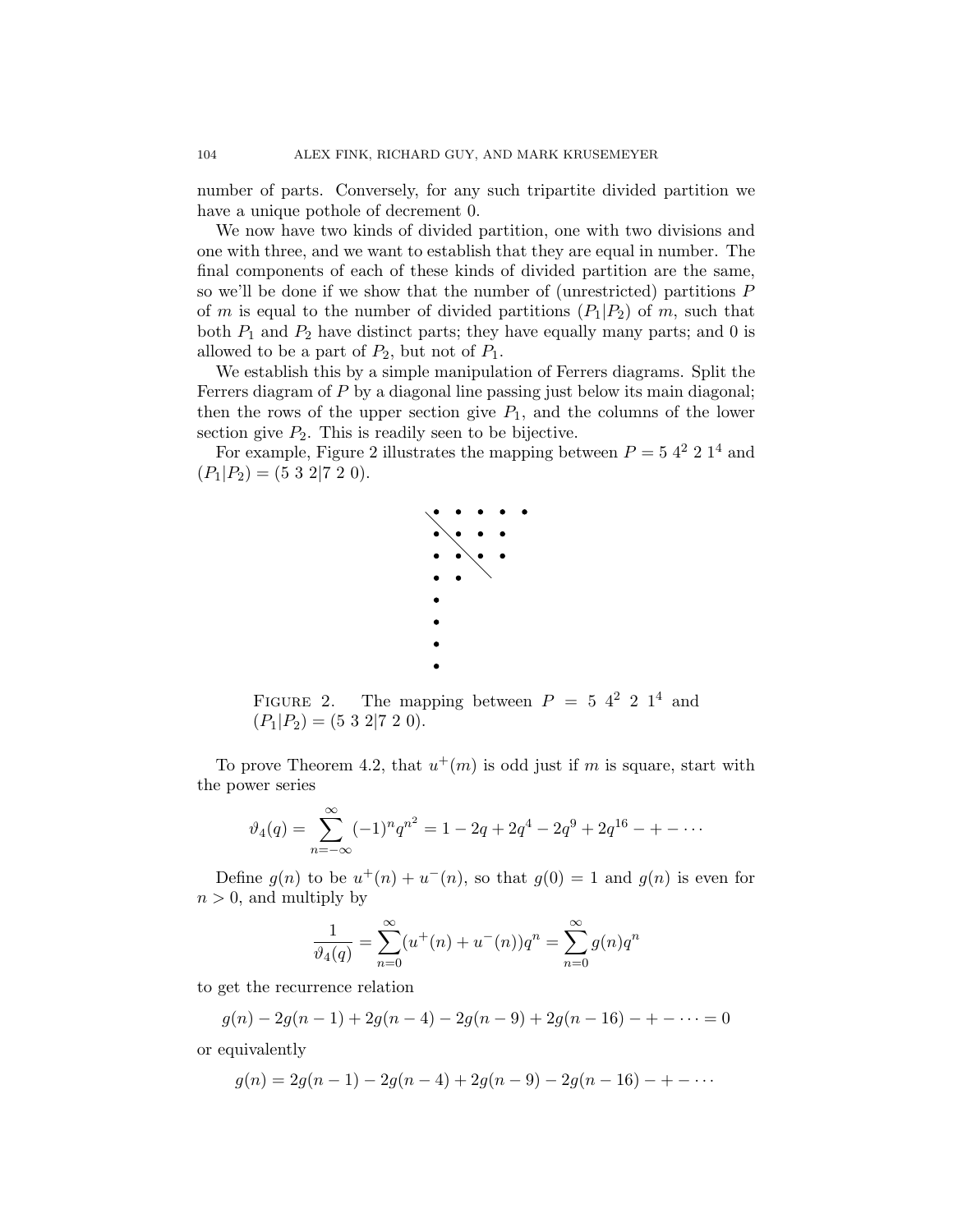for  $n > 0$ . If n is nonsquare, each  $g(i)$  on the right side of this recurrence is even, so 4 divides  $g(n)$  and  $u^+(n) = \frac{1}{2}g(n)$  is even. But if n is square, a term  $\pm 2g(0) = \pm 2$  appears, and  $g(n) \equiv 2 \pmod{4}$ , so  $u^+(n)$  is odd.

### 13. Other combinatorial connections

Consider the falling diagonals of Table 3. The  $i$ -th diagonal has entries  $e_{k,k-j}$ . The signs of the entries in the first few diagonals suggest looking at  $f_{k,j} = (-1)^{k-j} e_{k,k-j}$ , which equals 1 for  $j = 0$  and  $k-1$  for  $j = 1$ . If we multiply our recurrence relation (5.1) from Section 5 by  $(-1)^{l}$  and then set  $l = k + 1 - j$ , we can rewrite the relation as

$$
f_{k+1,j} - f_{k,j} = f_{k,j-1} - f_{k-1,j-2}
$$

Note that the left-hand side of this recurrence is the forward difference of  $f_{k,j}$  for fixed j. It follows by induction on j that for each j, the values of  $f_{k,j}$  are given by a polynomial of degree j in k. To avoid denominators, we scale these polynomials by multiplying by  $j!$ . This yields the polynomials  $E_j(k)$  shown in Table 11, for which  $E_j(k) = (-1)^{k-j} j! e_{k,k-j}$  when k and j are nonnegative integers with  $j \leq k$ .

If we evaluate these polynomials for negative values of  $k$ , or, equivalently, assume that the recurrence  $(5.1)$  holds for negative values of  $l$ , then we may define  $e_{k,l}$  for all integers k, l. Some of these values are exhibited in Table 12.

The leading linear factors in Table 11 correspond to the zero values for  $-k \leq l < 0$  and  $l = 0$  or 2,  $k = 3g + 1$  evident in Table 12.

For  $l = -1$ , we have  $e_{k,l} = 0$  except for  $e_{0,-1} = 1$  and  $e_{-1,-1} = -1$ . The recurrence (5.1) may be written

$$
(-1)^{k}e_{k,l-1} = (-1)^{k-1}e_{k-1,l} + (-1)^{k}e_{k,l} + (-1)^{k+1}e_{k+1,l}
$$

so that for  $l < 0$  we have, with a reversal of sign, symmetry about the line  $k=-\frac{1}{2}$  $\frac{1}{2}$ :

(13.1) 
$$
e_{k,l} = -e_{-1-k,l} = (-1)^k \left[ \binom{-l-1}{k}_3 + \binom{-l-1}{k+1}_3 \right]
$$

where the second equality follows from the previous equation by induction on −l, since trinomial coefficients satisfy the recurrence

(13.2) 
$$
\binom{-l+1}{k}_3 = \binom{-l}{k-1}_3 + \binom{-l}{k}_3 + \binom{-l}{k+1}_3.
$$

The identity (13.1) can be made to hold even for  $l \geq 0$  by extending the definition of the trinomial coefficients recursively to negative integers so that (13.2) holds everywhere and  $\binom{-l}{k}_3 = 0$  for  $l > k$ .

The coefficients of the polynomials  $E_i(k)$  form the array shown in Table 13 (see page 109).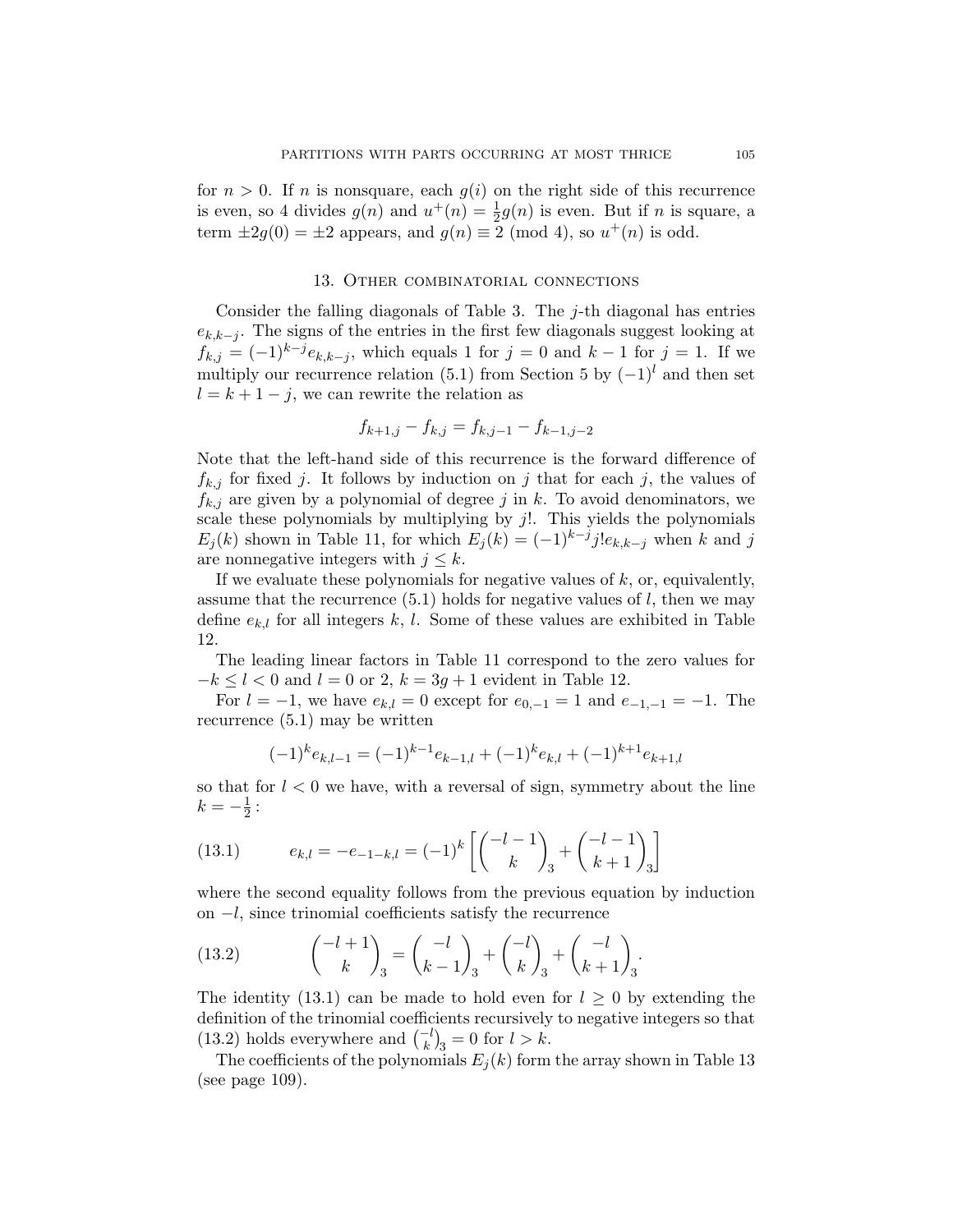|           | $E_i(k) = (-1)^{k-j} j! e_{k,k-j}$                                                 |
|-----------|------------------------------------------------------------------------------------|
| $\bar{0}$ |                                                                                    |
|           | $k-1$                                                                              |
|           | 2 $(k-1)(k-4)$                                                                     |
|           | $3 (k-2)(k^2-10k+15)$                                                              |
|           | $4 (k-2)(k-3)(k-4)(k-13)$                                                          |
|           | $5 (k-3)(k-4)(k-7)(k^2-21k+50)$                                                    |
|           | 6 $(k-3)(k-4)(k-5)(k^3-39k^2+410k-1152)$                                           |
|           | $7 (k-4)(k-5)(k-6)(k-7)(k^3-48k^2+599k-1602)$                                      |
|           | $8 \mid (k-4)(k-5)(k-6)(k-7)(k-10)(k^3-60k^2+971k-3600)$                           |
| 9         | $(k-5)(k-6)(k-7)(k-8)(k^5-91k^4+2861k^3-38669k^2+225330k-458568)$                  |
|           | $10 (k-5)(k-6)(k-7)(k-8)(k-9)(k-10)(k^4-100k^3+3275k^2-40280k+145104)$             |
|           | 11 $(k-6)(k-7)(k-8)(k-9)(k-10)(k-13)(k^5-123k^4+5251k^3-94707k^2+700078k-1756920)$ |
|           | TABLE 11. The polynomials $E_i(k)$ .                                               |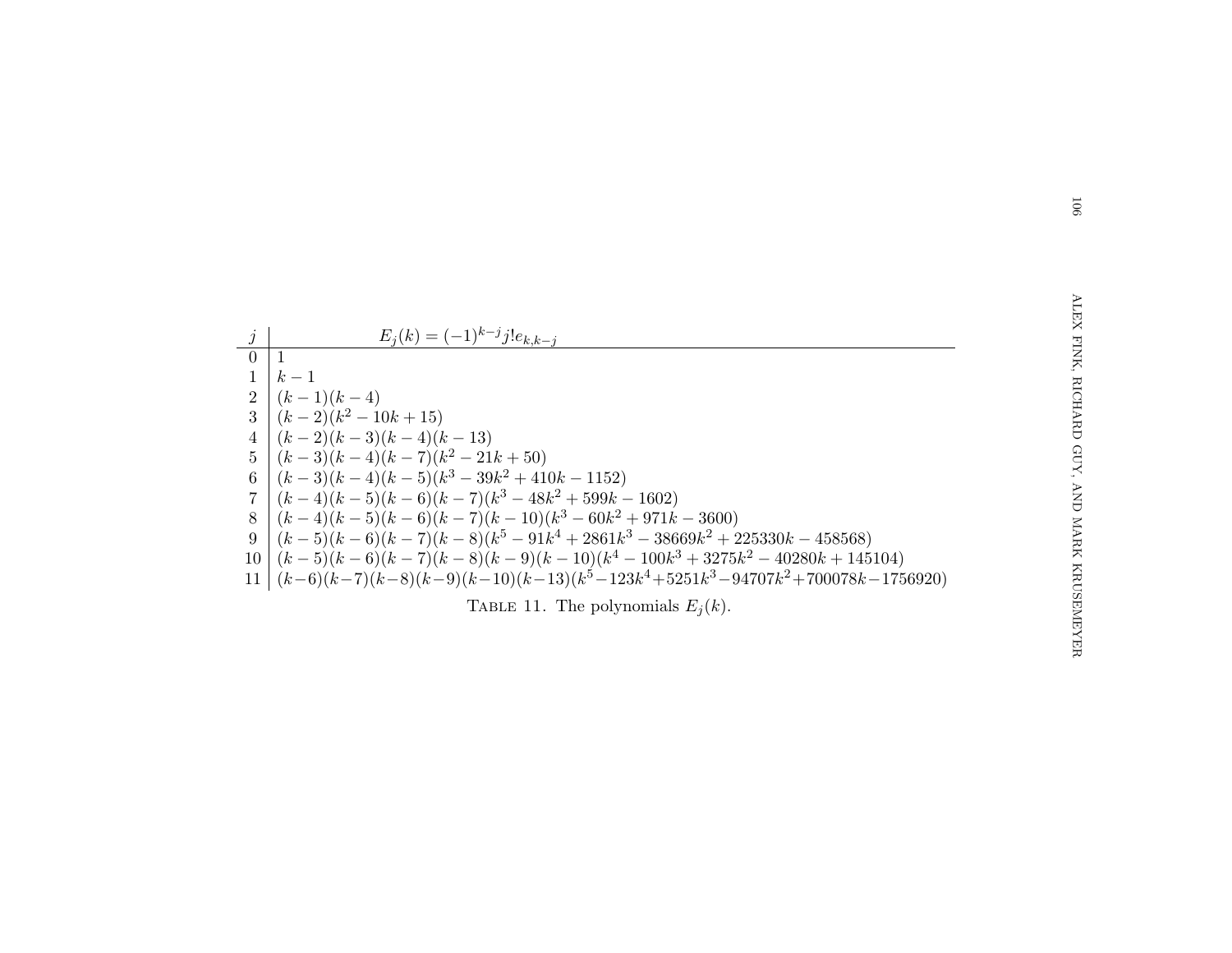|                                                                           | $l =$          | $-10$          | $-9$           | $-8\,$           | $-7$             | $-6$             | $-5$             | -4               | $-3$             | $-2$             | $-1$             | $\boldsymbol{0}$ | 1              | $\overline{2}$ | 3              |  |
|---------------------------------------------------------------------------|----------------|----------------|----------------|------------------|------------------|------------------|------------------|------------------|------------------|------------------|------------------|------------------|----------------|----------------|----------------|--|
| $\,n$                                                                     | $\kappa$       |                |                |                  |                  |                  |                  |                  |                  |                  |                  |                  |                |                |                |  |
| 10                                                                        | $-5$           | $-1296$        | $-378$         | $-105$           | $-27$            | $-6$             | $-1$             | $\overline{0}$   | $\overline{0}$   | $\overline{0}$   | $\overline{0}$   | $\boldsymbol{0}$ | $\overline{0}$ | $\overline{0}$ | $\Omega$       |  |
| $\,6\,$                                                                   | $-4$           | 2436           | 770            | 238              | 71               | 20               | $\overline{5}$   |                  | $\overline{0}$   | $\overline{0}$   | $\overline{0}$   | $\overline{0}$   | $\Omega$       | $\Omega$       | 0              |  |
| $\sqrt{3}$                                                                | $-3$           | $-3858$        | $-1288$        | $-427$           | $-140$           | $-45$            | $-14$            | $-4$             |                  | $\theta$         | $\overline{0}$   | $\overline{0}$   | $\overline{0}$ | $\Omega$       | 0              |  |
| 1                                                                         | $-2$           | 5211           | 1800           | 623              | 216              | 75               | $26\,$           | 9                | 3                | 1                | $\overline{0}$   | $\overline{0}$   | $\theta$       | $\overline{0}$ | 0              |  |
| $\boldsymbol{0}$                                                          | $-1$           | $-6046$        | $-2123$        | $-750$           | $-267$           | $-96$            | $-35$            | $-13$            | $-5$             | $-2$             | $-1$             | $\boldsymbol{0}$ | $\overline{0}$ | $\Omega$       | $\overline{0}$ |  |
| $\theta$                                                                  | $\overline{0}$ | 6046           | 2123           | 750              | 267              | 96               | 35               | 13               | $\overline{5}$   | $\overline{2}$   | $\mathbf{1}$     | $\mathbf{1}$     | $\overline{0}$ | $\Omega$       | $\Omega$       |  |
| 1                                                                         | 1              | $-5211$        | $-1800$        | $-623$           | $-216$           | $-75$            | $-26$            | $-9$             | $-3$             | $-1$             | $\overline{0}$   | $\boldsymbol{0}$ | $-1$           | $\Omega$       | $\Omega$       |  |
| 3                                                                         | $\overline{2}$ | 3858           | 1288           | 427              | 140              | 45               | 14               | $\overline{4}$   |                  | $\overline{0}$   | $\overline{0}$   | $-1$             | $-1$           |                |                |  |
| 6                                                                         | 3              | $-2436$        | $-770$         | $-238$           | $-71$            | $-20$            | $-5$             | $-1$             | $\theta$         | $\overline{0}$   | $\overline{0}$   | $-1$             | 1              | $\overline{2}$ | $-1$           |  |
| 10                                                                        | $\overline{4}$ | 1296           | 378            | 105              | 27               | $6\phantom{.}6$  | $\mathbf{1}$     | $\overline{0}$   | $\theta$         | $\overline{0}$   | $\overline{0}$   | $\overline{0}$   | 3              | $\overline{0}$ | $-3$           |  |
| 15                                                                        | 5.             | $-570$         | $-148$         | $-35$            | $-7$             | $-1$             | $\theta$         | $\overline{0}$   | $\theta$         | $\overline{0}$   | $\overline{0}$   | 1                | $\overline{2}$ | $-5$           | $-2$           |  |
| 21                                                                        | 6              | 201            | 44             | 8                | 1                | $\overline{0}$   | $\overline{0}$   | $\theta$         | $\Omega$         | $\Omega$         | $\overline{0}$   | $\mathbf{1}$     | $-2$           | $-7$           | 6              |  |
| $28\,$                                                                    | 7              | $-54$          | $-9$           | $-1$             | $\Omega$         | $\Omega$         | $\Omega$         | $\overline{0}$   | $\Omega$         | $\theta$         | $\overline{0}$   | $\boldsymbol{0}$ | $-5$           | $\overline{0}$ | 15             |  |
| $36\,$                                                                    | 8              | 10             | $\mathbf{1}$   | $\overline{0}$   | $\overline{0}$   | $\Omega$         | $\overline{0}$   | $\overline{0}$   | $\Omega$         | $\theta$         | $\overline{0}$   | $-1$             | $-3$           | 12             | 9              |  |
| 45                                                                        | 9              | $-1$           | $\theta$       | $\overline{0}$   | $\overline{0}$   | $\Omega$         | $\overline{0}$   | $\overline{0}$   | $\Omega$         | $\theta$         | $\overline{0}$   | $-1$             | 3              | 15             | $-18$          |  |
| 55                                                                        | 10             | $\overline{0}$ | $\overline{0}$ | $\boldsymbol{0}$ | $\boldsymbol{0}$ | $\boldsymbol{0}$ | $\boldsymbol{0}$ | $\boldsymbol{0}$ | $\boldsymbol{0}$ | $\boldsymbol{0}$ | $\boldsymbol{0}$ | $\boldsymbol{0}$ | 7              | $\overline{0}$ | $-42$          |  |
| Extension of Table 3 showing $e_{k,l}$ for negative k and l.<br>TABLE 12. |                |                |                |                  |                  |                  |                  |                  |                  |                  |                  |                  |                |                |                |  |
|                                                                           |                |                |                |                  |                  |                  |                  |                  |                  |                  |                  |                  |                |                |                |  |
|                                                                           |                |                |                |                  |                  |                  |                  |                  |                  |                  |                  |                  |                |                |                |  |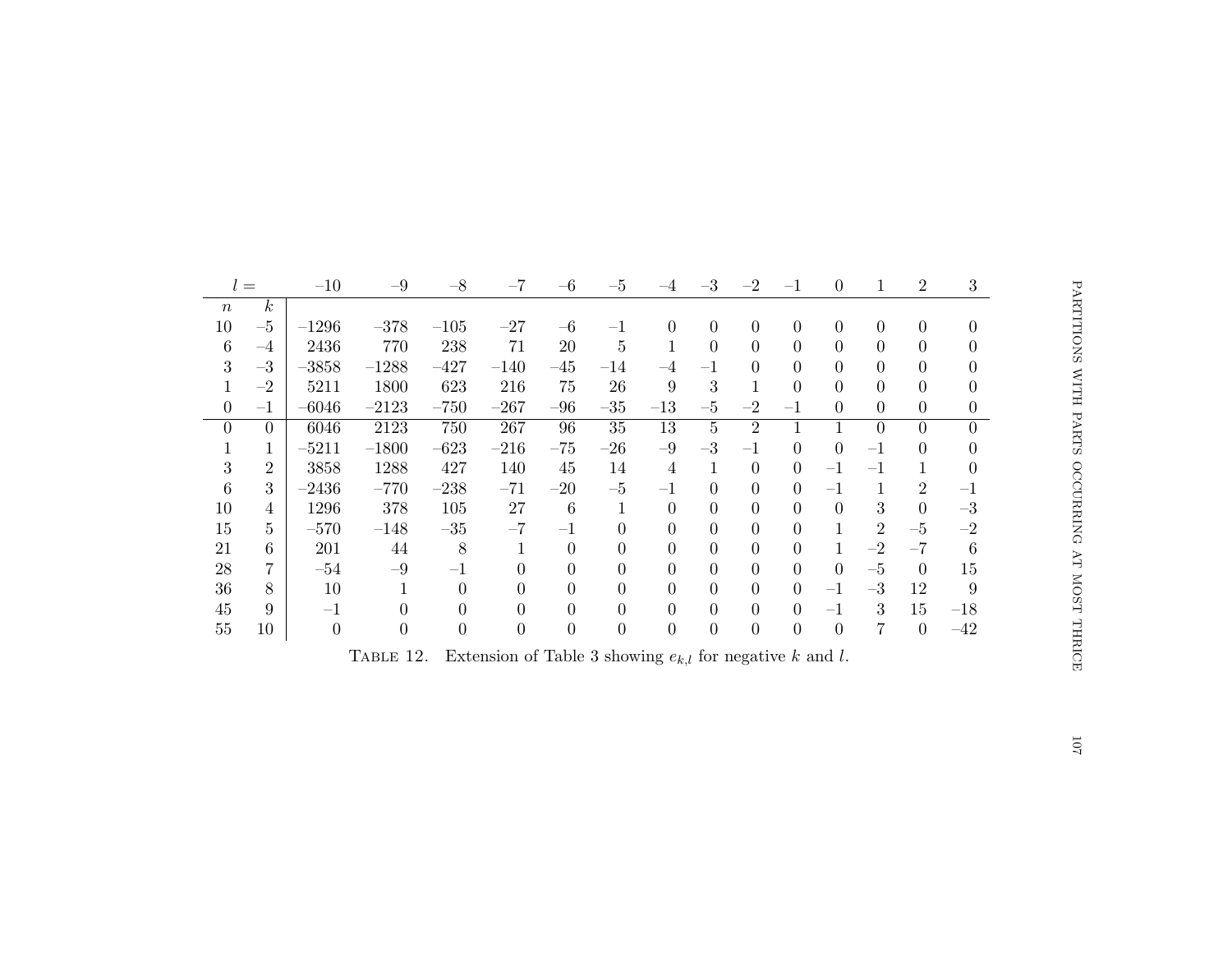These coefficients are of interest in their own right. We may recast (5.1) in terms of the  $E_j(k)$  using the definition  $E_j(k) = (-1)^{k-j} j! e_{k,k-j}$ . After routine simplifications, and writing  $j = k - l$ , we get

$$
E_{j+1}(k+1) - E_{j+1}(k) = (j+1)E_j(k) - j(j+1)E_{j-1}(k-1).
$$

Now let  $F_c(j)$  denote the coefficient of  $k^{j-c}$  in  $E_j(k)$ , so that the functions  $F_c$  give leftward diagonals of Table 13. To get a handle on these  $F_c$  we equate coefficients of  $k^{j-c}$  in the last display, using the binomial theorem to expand the first and last Es:

$$
\sum_{i=0}^{c+1} \left( F_i(j+1) \binom{j+1-i}{c+1-i} \right) - F_{c+1}(j+1)
$$
  
=  $(j+1)F_c(j) - j(j+1) \sum_{i=0}^{c-1} \left( F_i(j-1)(-1)^{-1-i+c} \binom{j-1-i}{c-1-i} \right).$ 

The terms involving  $F_{c+1}$  cancel, and the largest subscript occurring among the remaining  $F_i$  is  $i = c$ . We isolate the terms containing  $F_c$  to get

$$
(13.3) \quad (j+1-c)F_c(j+1) - (j+1)F_c(j)
$$
  
=  $-\sum_{i=0}^{c-1} \left( F_i(j+1) \binom{j+1-i}{c+1-i} \right)$   
 $-j(j+1) \sum_{i=0}^{c-1} \left( F_i(j-1)(-1)^{-1-i+c} \binom{j-1-i}{c-1-i} \right).$ 

From here we deduce by induction that  $F_c(j)$  is a polynomial in j of degree  $2c$ divisible by  $j(j-1)\cdots(j-(c-1))$ . For  $c=0$  the right side of (13.3) vanishes. For positive c we divide (13.3) through by  $(j + 1)j \cdots (j - (c - 1))$ , so that the left side becomes the forward difference

$$
\frac{F_c(j+1)}{(j+1)((j+1)-1)\cdots((j+1)-(c-1))} - \frac{F_c(j)}{j(j-1)\ldots(j-(c-1))}
$$

and the right side by hypothesis is a polynomial of degree  $c - 1$ . Then  $F_c(j)/\prod_{k=0}^{c-1}(j-k)$  is a polynomial in j of degree c and the induction carries through.

For  $0 \leq i \leq 5$  the polynomials  $F_i(j)$  are shown in Table 14. The values for  $i = 1$  are the negatives of the pentagonal numbers of positive rank.

The constant term of  $E_j(k)$  is  $(-1)^j j! a_j$  where, from (13.1),

$$
a_j = e_{0,-j} = {j-1 \choose 0}_3 + {j-1 \choose 1}_3
$$
  
=  ${j \choose 0}_3 - {j-1 \choose 1}_3 = \frac{1}{2} \left[ {j \choose 0}_3 + {j-1 \choose 0}_3 \right],$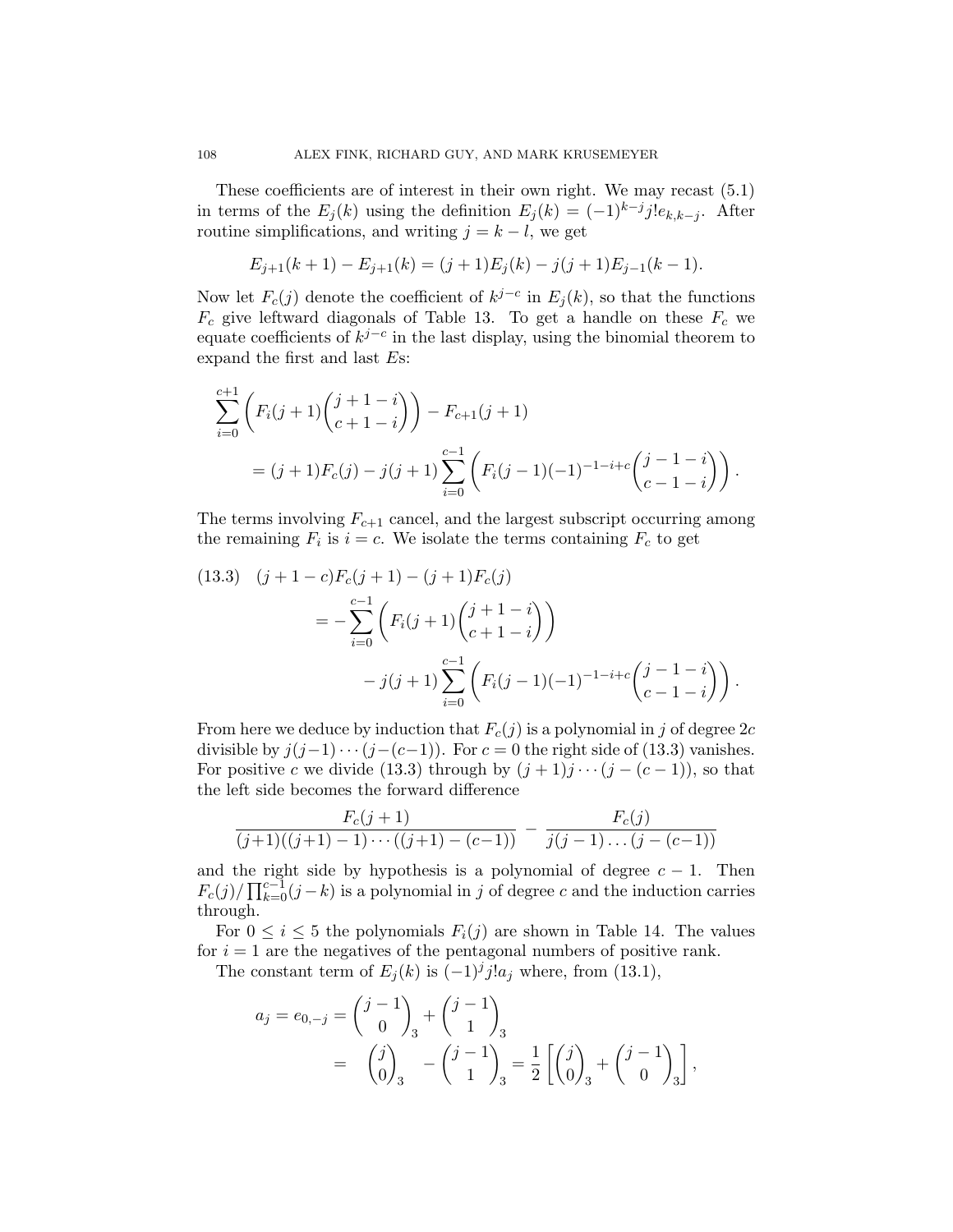11 $-5$ <sup>-1</sup> 11  $-5$  4 11  $-12$  35  $-30$ 11  $-22$  143  $-362$  312 1 $1 \t -35 \t 405 \t -2065 \t 4814 \t -4200$ 1 <sup>−</sup><sup>51</sup> <sup>925</sup> <sup>−</sup><sup>7965</sup> <sup>35434</sup> <sup>−</sup><sup>78744</sup> <sup>69120</sup> 1 <sup>−</sup><sup>70</sup> <sup>1834</sup> <sup>−</sup><sup>24010</sup> <sup>173929</sup> <sup>−</sup><sup>709240</sup> <sup>1525236</sup> <sup>−</sup><sup>1345680</sup> 1 <sup>−</sup><sup>92</sup> <sup>3290</sup> <sup>−</sup><sup>61040</sup> <sup>655529</sup> <sup>−</sup><sup>4235588</sup> <sup>16255420</sup> <sup>−</sup><sup>34148400</sup> <sup>30240000</sup> 1 <sup>−</sup><sup>117</sup> <sup>5478</sup> <sup>−</sup><sup>136962</sup> <sup>2047521</sup> <sup>−</sup><sup>19225773</sup> <sup>114508232</sup> <sup>−</sup><sup>420266268</sup> <sup>867387888</sup> <sup>−</sup><sup>770394240</sup>  $1 -145$ <sup>−</sup><sup>145</sup> <sup>8610</sup> <sup>−</sup><sup>279330</sup> <sup>5554353</sup> <sup>−</sup><sup>71516865</sup> <sup>609204140</sup> <sup>−</sup><sup>3413513420</sup> <sup>12105991296</sup> <sup>−</sup><sup>24643333440</sup> <sup>21939724800</sup>

TABLE 13. Coefficients of the polynomials  $E_j(k)$ .

i $i \mid F_i(j)$ , the coefficient of  $k^{j-i}$  in  $E_j(k)$  $\begin{array}{l} 0 \ 1 \ 1 \ -j(3j-1)/2 \ 2 \ \end{array} \begin{array}{l} j(j-1)(27j^2-43j+26)/24 \ 3 \ \end{array} \begin{array}{l} j(j-1)(27j^2-43j+26)/24 \ 4 \ \end{array} \begin{array}{l} j(j-1)(j-2)(27j^3-102j^2+199j-168)/48 \ 4 \ \end{array} \begin{array}{l} j(j-1)(j-2)(j-3)(1215j^4-8370j^3+31925j^2-68898j+64312)/5760 \ 5$ TABLE 14. The polynomials  $F_i(j)$ .

 $60\,\rm{I}$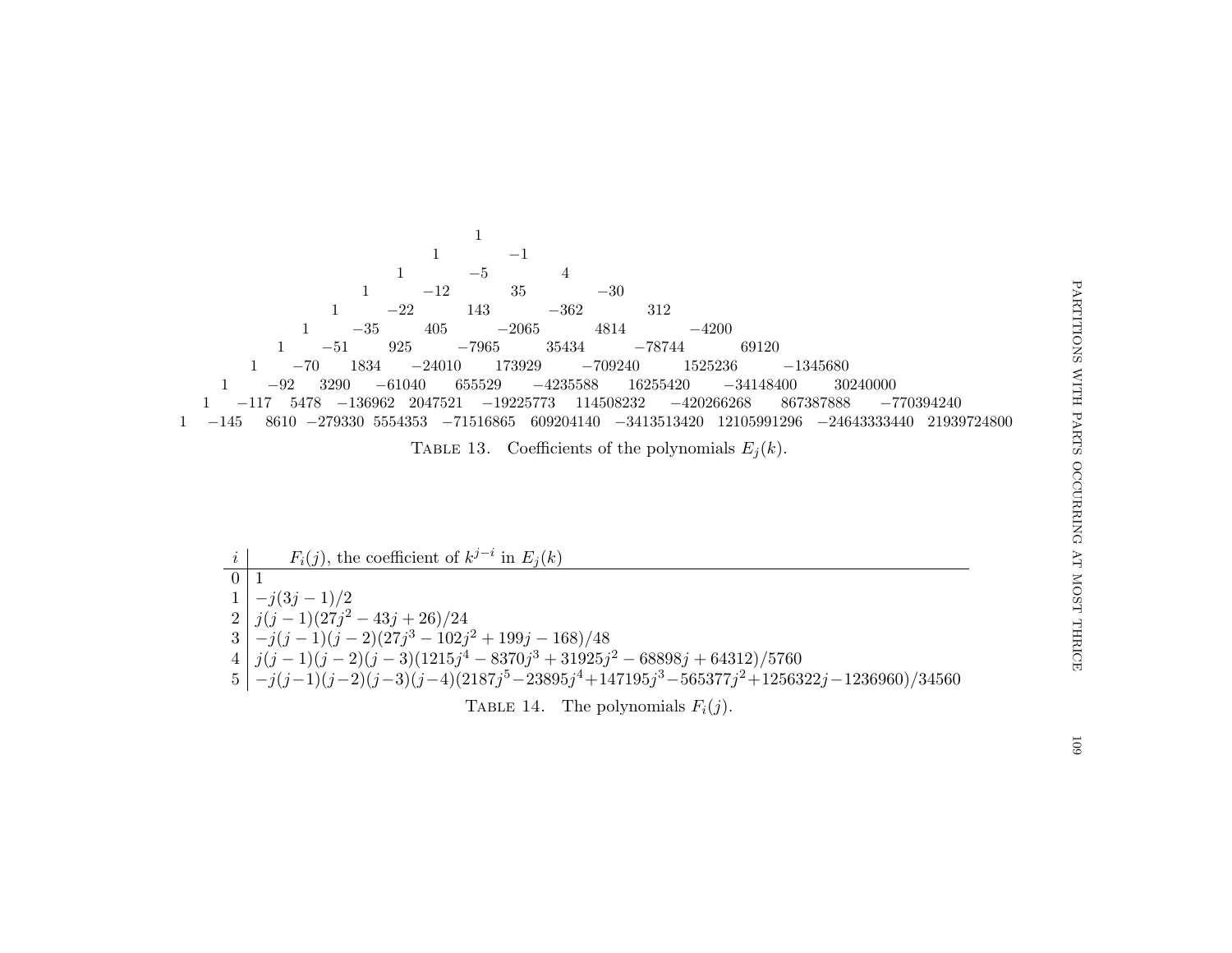the mean of two consecutive central trinomial coefficients, whose generating function is  $(1 - 2x - 3x^2)^{-\frac{1}{2}}$  (see [18, vol. 2, 6.3.8]), so that the generating function for  $a_i$  is

$$
\frac{1}{2}\left[1+(1+x)(1-2x-3x^2)^{-\frac{1}{2}}\right] = \frac{1}{2}\left[\sqrt{\frac{1+x}{1-3x}}+1\right].
$$

The sequence  $\{a_j\}$  is A005773 in [17]; it is the number of directed animals of size  $j$  [3, 6, 8, 21] [4, p.226, Exercise 15]; the number of directed  $j$ -ominoes in standard position [7, p. 338–343]; the number of ordered trees with  $j$ edges whose nodes other than the root node have outvalence at most two; the number of symmetric Dyck paths of semilength  $2j - 1$  (or of semilength 2j) with no peaks at an even level [13]; the number of paths of  $j-1$  steps  $U=(1,1), H=(1,0),$  or  $D=(1,-1)$  starting at  $(0,0)$  and not going below  $y=0$ (i.e., left factors of length  $j - 1$  of Motzkin paths) [2]; and the number of UDU-free paths of j U-steps and j D-steps, starting with U. Finally,  $a_i$  is the number of base 3 j-digit numbers with digital sum  $j$  [15].

See also [18, Vol. 2, pp. 242–243, Ex. 6.46].

We can also deduce formulas for the first few columns of Table 3. These are shown in Table 15 where we have written  $k = 6g + h$  with  $0 \leq h \leq 5$ .

Note the similarity of rows  $h = 0$  and 5, of 1 and 4, and of 2 and 3. The values of  $e_{k,2}$  are signed pentagonal numbers.

Denote the sum  $\sum_{l=0}^{\infty} e_{k,l} r^l$  by  $S_k(r)$ . It is a polynomial in r of degree k, since  $e_{k,l} = 0$  if  $l > k$ . If we multiply the recurrence of Theorem 5.1, namely

$$
e_{k+1,l} = e_{k,l} - e_{k,l-1} - e_{k-1,l}
$$

by  $r^l$  and sum over l, we obtain the following theorem.

#### Theorem 13.1.

(13.4) 
$$
S_{k+1}(r) - (1-r)S_k(r) + S_{k-1}(r) = 0 \qquad (k \neq 0).
$$

In Table 16 we list values of the polynomials  $S_k(r)$ , so that the columns are sequences which will each satisfy the recurrence (13.4).

All of the entries in Table 16 are values of Chebyshev polynomials of the second kind of even degree. In fact,  $U_n(\cos \phi) = \sin((n+1)\phi) \csc(\phi) [4, p.50]$ , formula 14k], so that

$$
U_{2k+2}(\cos\phi) + U_{2k-2}(\cos\phi) = \frac{\sin(2k+3)\phi + \sin(2k-1)\phi}{\sin\phi}
$$

$$
= \frac{2\sin(2k+1)\phi\cos 2\phi}{\sin\phi}
$$

$$
= (4\cos^2\phi - 2)U_{2k}(\cos\phi)
$$

a recurrence which coincides with that of Theorem 13.1 with  $r = 4 \cos^2 \phi - 1$ and

$$
S_k(r) = (-1)^k U_{2k} \left(\frac{\sqrt{r+1}}{2}\right).
$$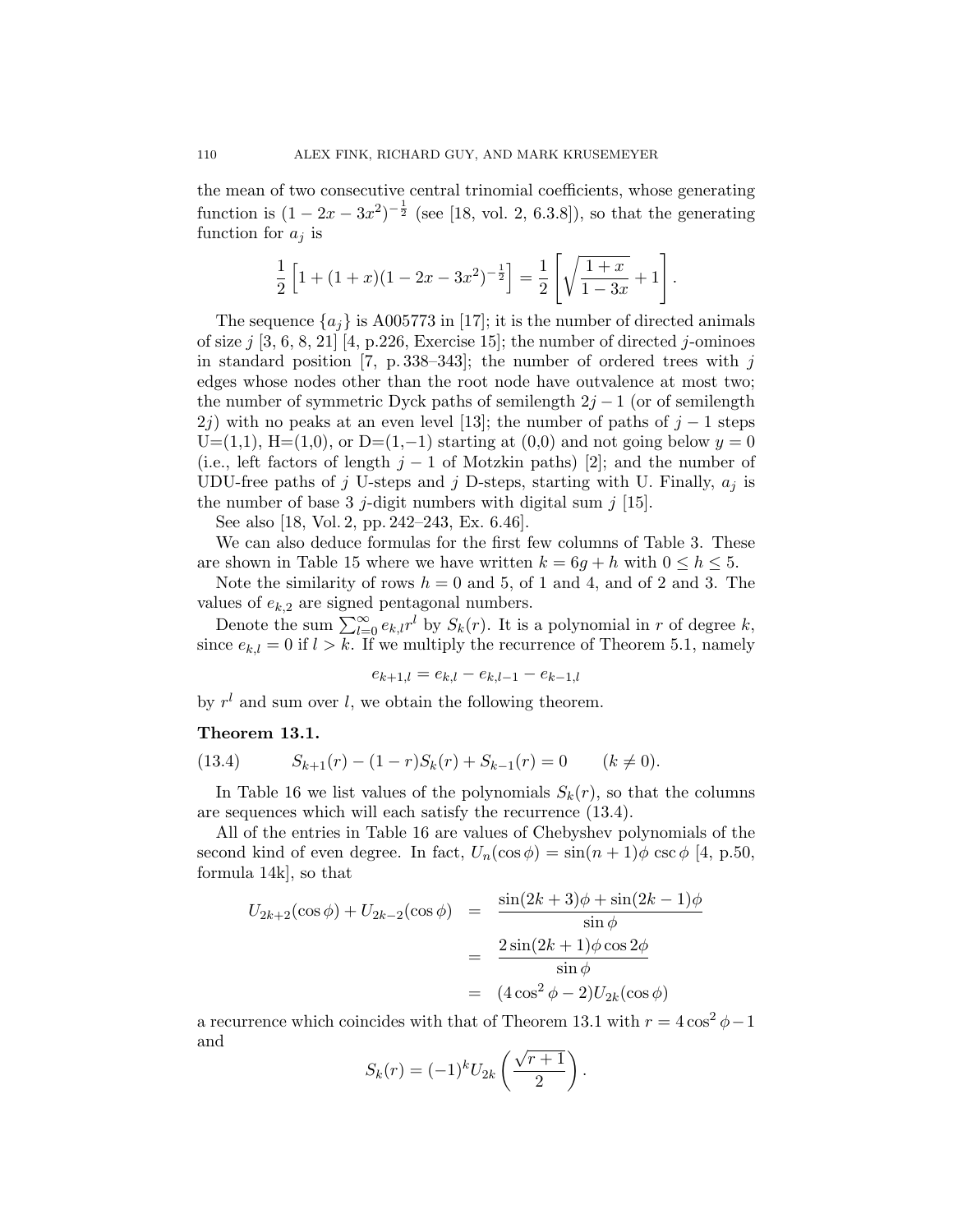|   | $\mid e_{k,0}$ | $e_{k,1}$ | $e_{k,2}$      | $e_{k,3}$            | $e_{k,4}$                            |
|---|----------------|-----------|----------------|----------------------|--------------------------------------|
|   |                | $-2g$     | $-g(6g+1)$     | $2g^2(2g+1)$         | $\frac{1}{6}g(2g-1)(2g+1)(9g+1)$     |
|   |                | $-(4g+1)$ |                | $g(2g+1)(4g+1)$      | $-\frac{1}{3}g(2g+1)(4g+1)$          |
|   | $2 -1$         | $-(2g+1)$ | $(2g+1)(3g+1)$ | $g(2g+1)^2$          | $-\frac{1}{6}g(g+1)(2g+1)(18g+7)$    |
|   | $-1$           | $2g + 1$  | $(2g+1)(3g+2)$ | $-(g+1)(2g+1)^2$     | $-\frac{1}{6}g(g+1)(2g+1)(18g+11)$   |
| 4 | $\overline{0}$ | $4g + 3$  | $\theta$       | $-(g+1)(2g+1)(4g+3)$ | $\frac{1}{3}(g+1)(2g+1)(4g+3)$       |
|   | $5 \mid 1$     | $2g + 2$  | $-(g+1)(6g+5)$ | $-2(g+1)^2(2g+1)$    | $\frac{1}{6}(g+1)(2g+1)(2g+3)(9g+8)$ |

|  |  |  |  |  |  |  |  | TABLE 15. Formulas for the first few columns of Table 3. |  |  |  |  |
|--|--|--|--|--|--|--|--|----------------------------------------------------------|--|--|--|--|
|--|--|--|--|--|--|--|--|----------------------------------------------------------|--|--|--|--|

| $r =$          |       | $-5$              | $-4$                | $-3$       |       |                | $-2$ $-1$ 0 1  |                | -2              | -3              | 4                              | 5     | 6                      | 7                | 8    |
|----------------|-------|-------------------|---------------------|------------|-------|----------------|----------------|----------------|-----------------|-----------------|--------------------------------|-------|------------------------|------------------|------|
| $k=0$          |       |                   |                     |            |       |                |                |                |                 |                 |                                |       |                        |                  |      |
|                | 6     | 5                 | 4                   | 3          |       | 2 1            | $0 - 1 - 2$    |                |                 | $-3$            | $-4$                           | $-5$  | $-6$                   | $-7$             | $-8$ |
| $\overline{2}$ | 41    | 29                | 19                  | 11         |       |                | $5 \t-1 \t-1$  |                | $\overline{1}$  | $5\overline{)}$ | 11                             | 19    | 29                     | 41               | 55   |
| 3              | 281   | 169               | 91                  | 41         | 13    | $1 - 1$        | $\overline{1}$ |                | $\overline{1}$  | $-7$            | $-29$                          | $-71$ |                        | $-139 -239 -377$ |      |
| 4              | 1926  | 985               | 436                 | 153        | 34    | $\overline{1}$ | $0 \t1 -2$     |                |                 | - 9             | 76                             | 265   | 666                    | 1393 2584        |      |
| 5.             | 13201 | 5741              | 2089                | 571        | 89    | -1             | $1 - 1$        |                |                 | $1 - 11$        | $-199$                         |       | $-989$ $-3191$ $-8119$ |                  |      |
| 6.             |       | 90481 33461 10009 |                     | 2131       | 233   | -1             | $1 - 1$        |                |                 | 1 13            | 521                            | 3691  | 15289 47321            |                  |      |
|                |       |                   | $\ldots$ 47956 7953 |            | 610   | $\overline{1}$ |                |                |                 |                 | 0 1 -2 -15 -1364 -13775 -73254 |       |                        |                  |      |
| 8              |       |                   |                     | 29681 1597 |       | $1 - 1$        |                | $\overline{1}$ | $\mathbf{1}$    | 17              | 3571                           | 51409 |                        |                  |      |
| 9              |       |                   |                     |            | 4181  |                |                |                |                 |                 | $1 - 1 - 1$ $1 - 19$ $-9349$   |       |                        |                  |      |
| 10             |       |                   |                     |            | 10946 | $\overline{1}$ |                |                |                 |                 | $0 - 1 - 2$ 21 24476           |       |                        |                  |      |
| 11             |       |                   |                     |            | 28657 | $\overline{1}$ | $1 \quad 1$    |                |                 |                 | $1 - 23 - 64079$               |       |                        |                  |      |
| 12             |       |                   |                     |            | 75025 | -1             | 1 1            |                | $\vert 1 \vert$ | 25              |                                |       |                        |                  |      |
| 13             |       |                   |                     |            |       | 1.             | $0 -1 -2 -27$  |                |                 |                 |                                |       |                        |                  |      |
| 14             |       |                   |                     |            |       |                | $1 - 1 - 1$    |                |                 | 29              |                                |       |                        |                  |      |

TABLE 16. Values of  $S_k(r) = \sum e_{k,l}r^l$  with the rows of Table 3 as coefficients.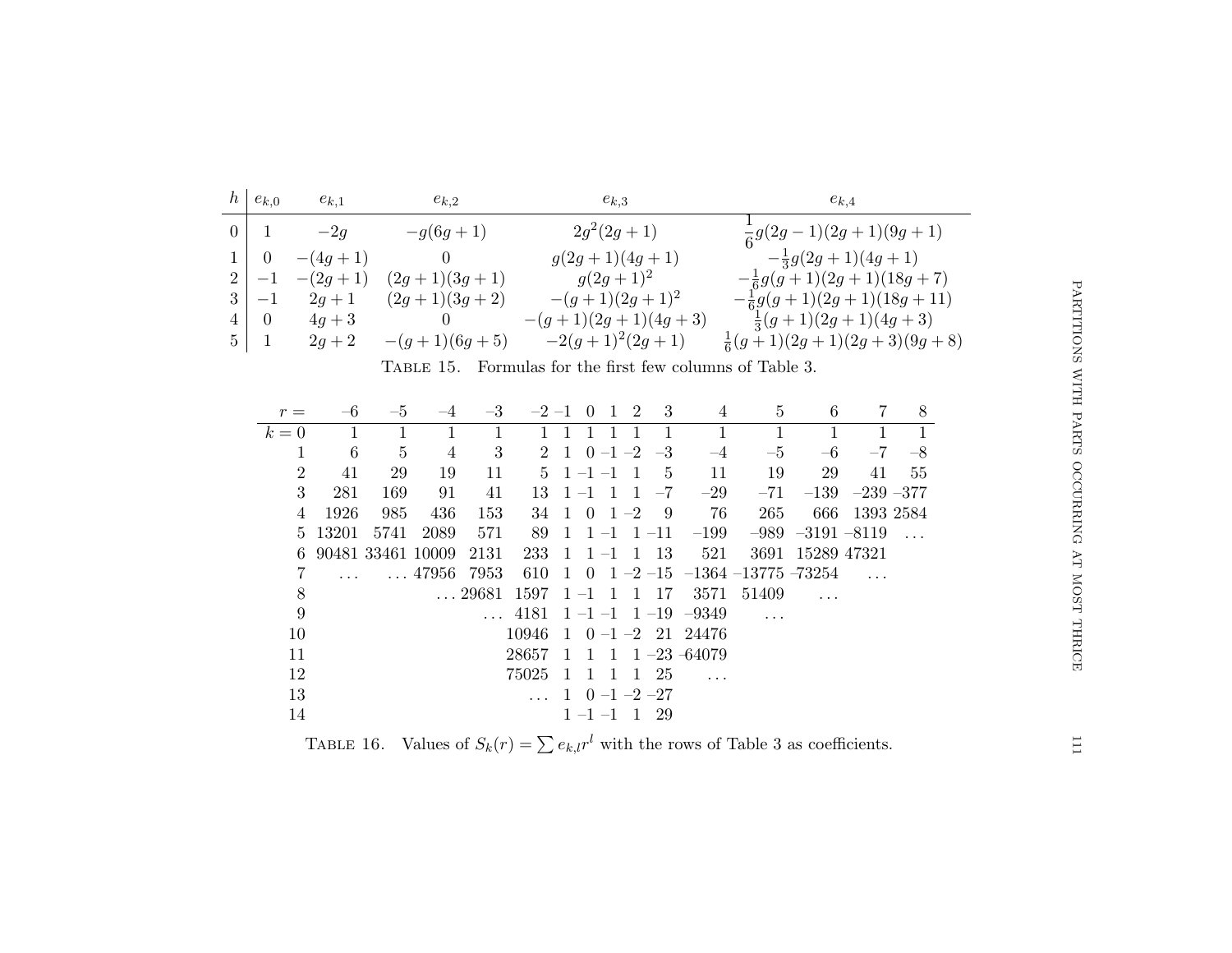|  |  | r OEIS #   r OEIS #   r OEIS #   r OEIS #   r OEIS #            |  |  |
|--|--|-----------------------------------------------------------------|--|--|
|  |  | $-14$ $ -8$ A070998 $ -2$ A001519 $ 4$ A002878 10 A057081       |  |  |
|  |  | $-13$ A001570 $ -7$ A070997 $ -1$ A000012 5 A001834 11 A054320  |  |  |
|  |  | $-12$ A085260 $-6$ A049685 0 A011655 6 A030221 12 A097783       |  |  |
|  |  | $-11$ A077417 $\vert -5$ A001653 1 A057077 7 A002315 13 A077416 |  |  |
|  |  | $-10$ A078922 $-4$ A004253 $2$ A057079 8 A033890 14 A126866     |  |  |
|  |  | $-9$ A072256 $-3$ A001835 3 A005408 9 A057080 15 A028230        |  |  |

Table 17. List of columns with their OEIS numbers.

The initial values agree, namely 1 for  $k = 0$  and  $-r$  for  $k = 1$ .

Explicitly, unless  $r = -1$  or 3 (for which  $\alpha = \beta$ ),  $S_k(r) = A\alpha^k + B\beta^k$ where

$$
A, B = \left\{ 1 \mp \frac{r+1}{\sqrt{(r+1)(r-3)}} \right\} / 2
$$

and

$$
\alpha, \beta = \left\{1 - r \pm \sqrt{(r+1)(r-3)}\right\} / 2.
$$

The  $S_k(r)$  are also solutions of the Brahmagupta-Bhaskara-Pell equation

$$
(r-3)x^2 - (r+1)y^2 = -4
$$

where  $x = S_k(r)$ ,  $y = S_k(2 - r)$  and we may interchange r and  $2 - r$ . The generating function for column r is  $(1-x)/(1-(1-r)x+x^2)$ .

Many of the columns are sequences with other properties. Table 17 is a list of their OEIS [17] numbers, where additional references can be found. Finally, here are some additional properties, often underlining the  $(r, 2 - r)$ duality.

- Columns  $r = -13$ , 11 and 15: these are numbers whose square is respectively a hex number [5, p. 41] (difference of consecutive cubes [19]); a star number (centred dodecagonal number); and an octagonal number [12, pp. 102–104].
- Columns  $r = -2$ , 4,  $-6$  and 8: these columns are respectively  $F_{2k+1}$ ;  $(-1)^k L_{2k+1}; \frac{1}{3}$  $\frac{1}{3}L_{4k+2}$ ; and  $(-1)^k F_{4k+2}$ , where F and L are Fibonacci and Lucas numbers.
- Columns  $r = -5, -4, -3$  and  $-2$ : these are numbers of domino tilings (perfect matchings) of the respective  $-(r+1)(2k-1)$ -edge graphs  $P_{2k} \times$  $K_{1,4}, P_{2k} \times C_3, P_{2k} \times P_3$  and  $P_{2k} \times P_2$ , where  $P_n$  is a path with *n* vertices,  $K_{1,4}$  is the bipartite graph joining 1 vertex to 4 others, and  $C_3$  is a 3circuit.

Column  $r = 7$ : this column contains NSW numbers [14].

*Column r* = 3: This column is, of course,  $(-1)^k(2k+1)$ , the right side of (1.1), which is where we came in!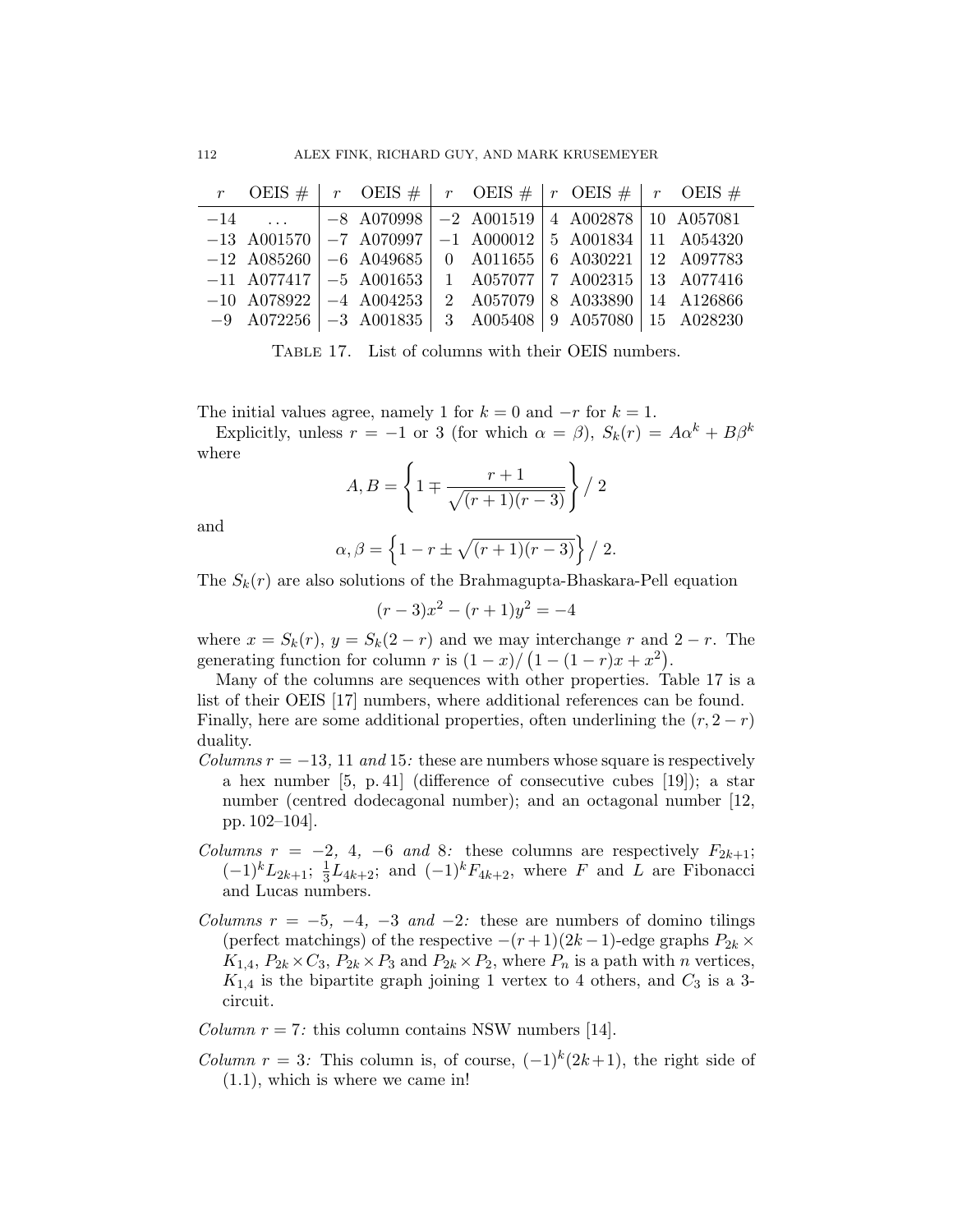#### 14. Acknowledgements

Much of the work was done under an Undergraduate Student Award of the Natural Sciences and Engineering Research Council of Canada. The third author thanks Tina Garrett for stimulating discussions, and the Department of Mathematics and Statistics at the University of Calgary for hospitality during two sabbatical leaves. We also thank Ralf Stephan for updating OEIS [17] by adding nine sequences and a dozen references. We also thank a referee for a most careful reading, for numerous helpful suggestions, and for using Maple to check our hand calculations. Fortunately, the errors that were discovered were ones of transcription.

#### **REFERENCES**

- 1. G. Andrews, The theory of partitions, Ency. Math. Appl. 2 (1976).
- 2. E. Barcucci, A. Del Lungo, E. Pergola, and R. Pinzani, From Motzkin to Catalan permutations, Discrete Math. 217 (2000), 33–49, MR 2001g:05002.
- 3. M. Bousquet-Mélou, New enumerative results on two-dimensional directed animals, Discr. Math. 180 (1998), 73–106, MR 98m:05004.
- 4. L. Comtet, Advanced combinatorics, D. Reidel, Dordrecht-Holland, 1974.
- 5. J. H. Conway and R. K. Guy, The book of numbers, Copernicus, Springer, 1996.
- 6. D. Dhar, M. K. Phani, and M. Barma, Enumeration of directed site animals on twodimensional lattices, J. Phys. A15 (1982), L279–L284, MR 83g:82065.
- 7. J. E. Goodman and J. O'Rourke, Handbook of discrete and computational geometry, 2nd ed., CRC Press, 2004.
- 8. D. Gouyou-Beauchamps and G. Viennot, Equivalence of the two-dimensional directed animal problem to a one-dimensional path problem, Adv. Appl. Math. 9 (1988), 334– 357, MR 90c:05009.
- 9. M. Hall, Combinatorial theory, Blaisdell, 1967.
- 10. R. Honsberger, Mathematical Gems III, Dolciani Math. Expositions 9 (1985).
- 11. J. T. Joichi and D. Stanton, An involution for Jacobi's identity, Discrete Math. 73 (1989), 261–271, MR 90f:05006.
- 12. J. D. E. Konhauser, D. Velleman, and S. Wagon, Which way did the bicycle go?, Math. Assoc. of America, 1996.
- 13. T. Mansour, Restricted 1-3-2 permutations and generalized patterns, Ann. Combin. 6 (2002), 65–76, MR 2003g:05005.
- 14. M. Newman, D. Shanks, and H. C. Williams, Simple groups of square order and an interesting sequence of primes, Acta Arith. 38 (1980/81), 129–140, MR 82b:20022.
- 15. J. Němeček and M. Klazar, A bijection between nonnegative words and sparse abba-free partitions, Discrete Math. 265 (2003), 411–416, MR 2004b:05017.
- 16. N. Robbins, On partitions with limited repetition of parts, Util. Math. 55 (1999), 227–236, MR 2000a:11148.
- 17. N. J. A. Sloane and S. Plouffe, The on-line encyclopedia of integer sequences, Academic Press, 1995, http://www.research.att.com/~njas/sequences/.
- 18. R. P. Stanley, Enumerative combinatorics, Cambridge Univ. Press, Vol. 1, 1997, Vol. 2, 1999.
- 19. V. Thébault, Consecutive cubes with difference a square, Amer. Math. Monthly 56 (1949), 174–175.
- 20. J. H. van Lint and R. M. Wilson, A course in combinatorics, 2nd ed., Cambridge Univ. Press, 2001.